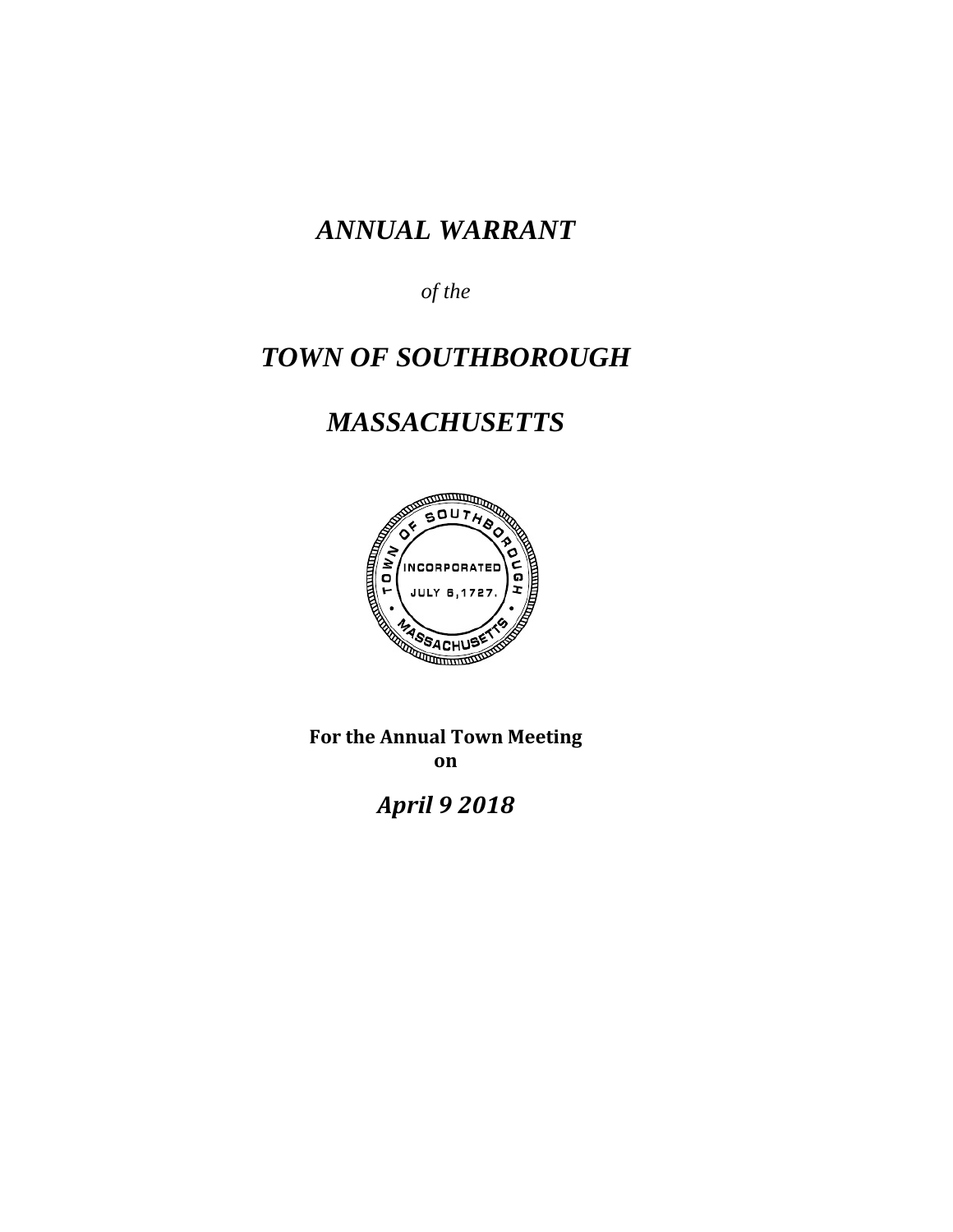## **Contents**

#### Page No.

| <b>Articles</b> |               |    |
|-----------------|---------------|----|
| 1.              |               |    |
| 2.              |               |    |
| 3.              |               |    |
| 4.              |               |    |
| 5.              |               |    |
| 6.              |               |    |
| 7.              |               |    |
|                 |               |    |
|                 |               |    |
|                 |               |    |
|                 |               |    |
|                 |               |    |
|                 |               |    |
|                 |               |    |
|                 |               |    |
|                 |               |    |
|                 |               |    |
|                 |               |    |
|                 |               |    |
|                 |               |    |
|                 |               |    |
|                 |               |    |
|                 |               |    |
|                 |               |    |
|                 |               |    |
|                 |               |    |
|                 |               |    |
|                 |               |    |
|                 |               |    |
|                 |               |    |
|                 |               |    |
|                 |               |    |
|                 |               |    |
|                 | Civil Defense | 28 |
|                 |               |    |
|                 |               |    |
|                 |               |    |
|                 |               |    |
|                 |               |    |
|                 |               |    |
|                 |               |    |
|                 |               |    |
|                 |               |    |
|                 |               |    |
|                 |               |    |

 $\overline{2}$ 

April 9, 2018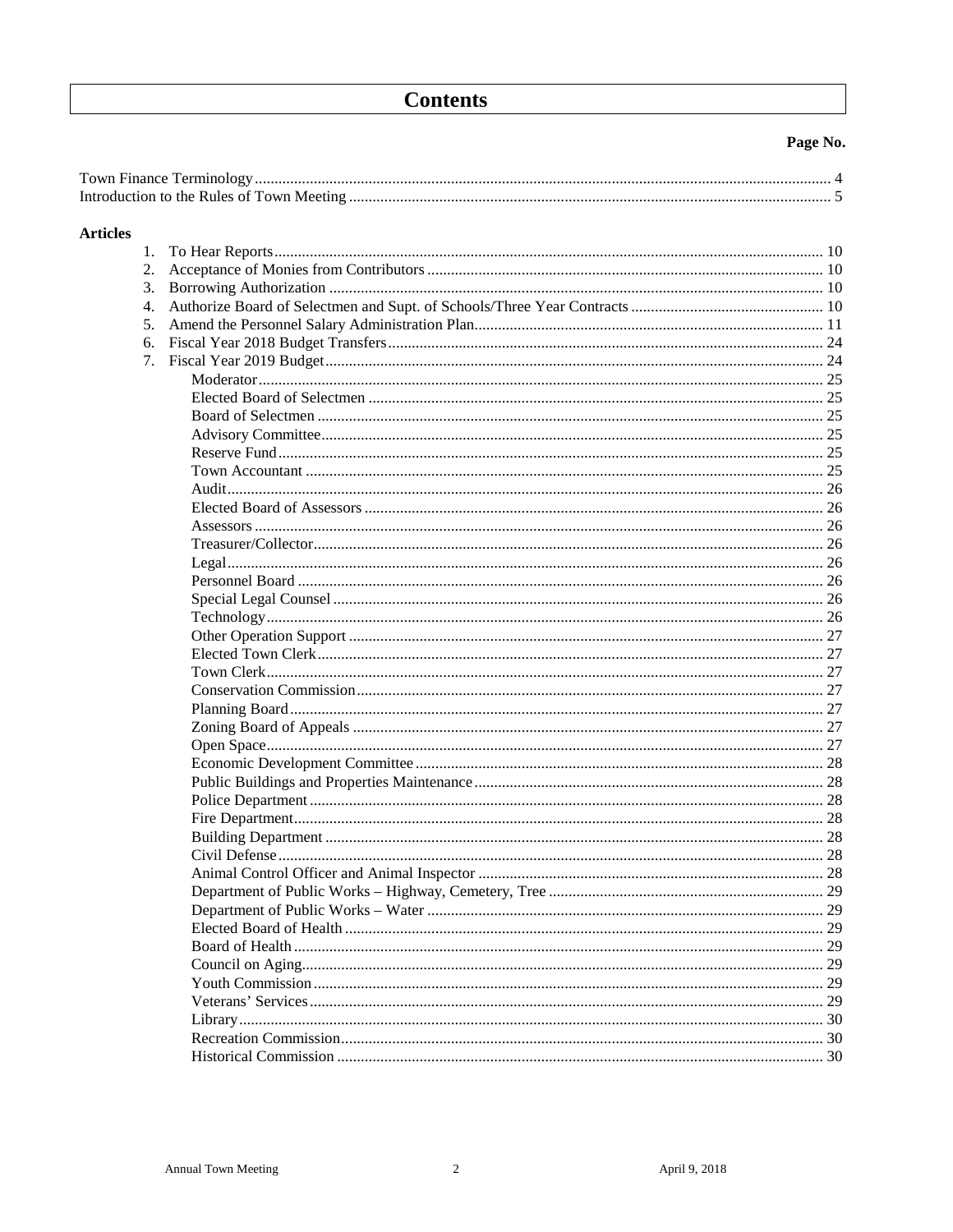### **Contents**

Memorial Day.......................................................................................................................................... 30 Debt Principal and Debt Interest ............................................................................................................. 30 Employee Benefits................................................................................................................................... 30

#### **Articles (cont.)**

| 8.  |  |
|-----|--|
| 9.  |  |
| 10. |  |
| 11. |  |
| 12. |  |
| 13. |  |
| 14. |  |
| 15. |  |
| 16. |  |
| 17. |  |
| 18. |  |
| 19. |  |
| 20. |  |
| 21. |  |
| 22. |  |
| 23. |  |
| 24. |  |
| 25. |  |
| 26. |  |
| 27. |  |
| 28. |  |
| 29. |  |
| 30. |  |
| 31. |  |
| 32. |  |
| 33. |  |
| 34. |  |
| 35. |  |
| 36. |  |
|     |  |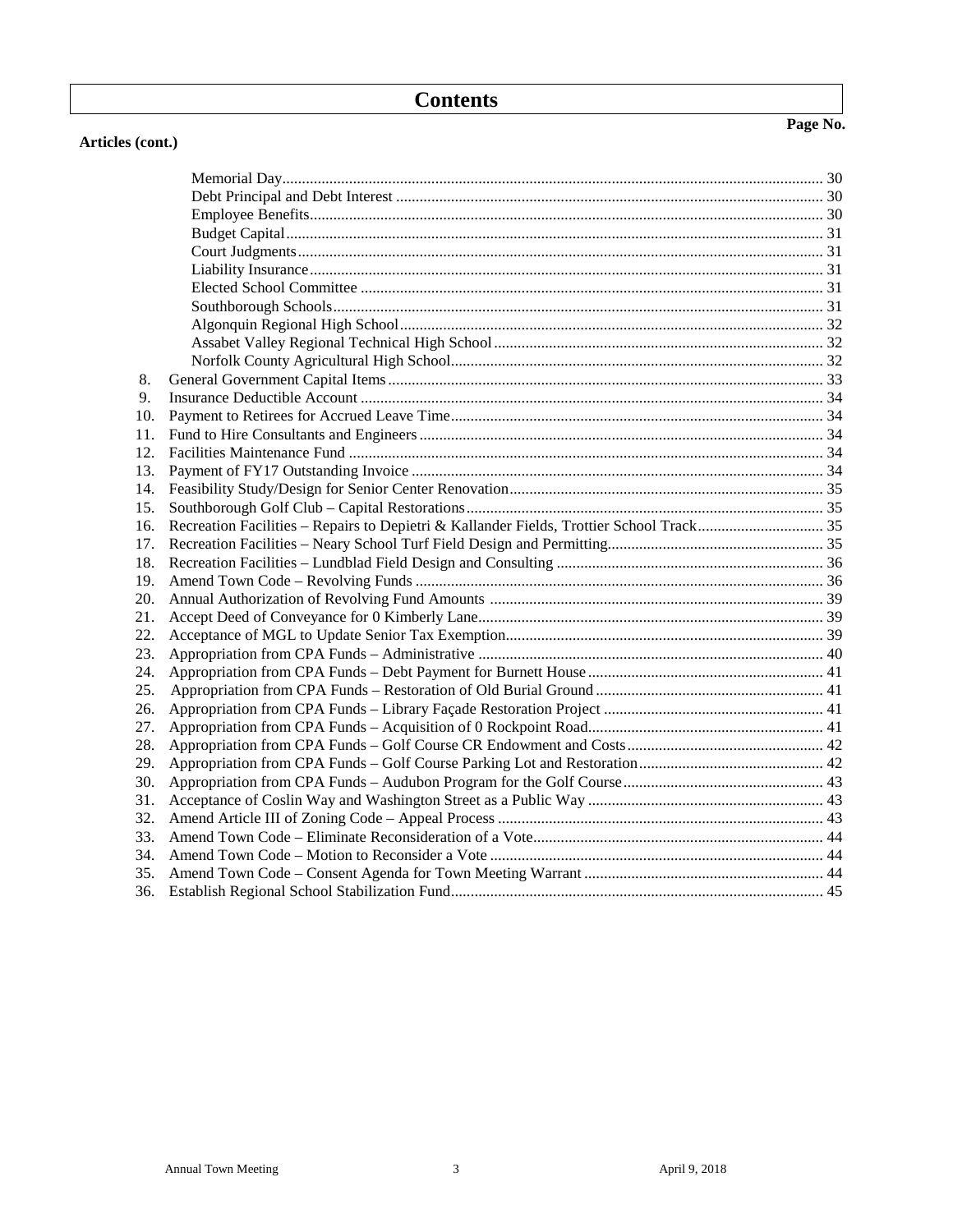### *Town Finance Terminology*

The following terms are frequently used in the Advisory Committee Report and at Town Meeting. For your convenience, we provide the following definitions.

#### *Surplus Revenue:* (Often referred to as "Excess and Deficiency")

*The fund represents the amount by which the Cash, Accounts Receivable and other floating assets exceed the liabilities and reserves.*

#### *Available Funds:* (Often referred to as "Free Cash")

*The amount of the Unreserved Fund Balance (Surplus Revenue) account over and above uncollected taxes of prior years constitutes "free cash" or "available funds".*

#### *Overlay:*

The Overlay is the amount raised by the Assessors in excess of appropriations and other charges for the purpose of creating a fund to cover abatements granted and avoiding fractions.

#### *Overlay Reserve:*

This is the accumulated amount of the Overlay for various years not used or required to be held in the specific Overlay account for a given year, and may be used by vote of the town for extraordinary or unforeseen purposes or voted into the Reserve Fund.

#### *Stabilization Fund:*

An outside section of Chapter 138 of the Acts of 1991 (the FY92 State budget) modifies limitations on the Stabilization Fund appropriation process by enabling communities to appropriate from this fund for any non-capital, lawful purpose without Emergency Finance Board approval (section 333). Beginning in FY92, the Stabilization Fund will thus become a source of revenue for general operating expenses for communities.

The Stabilization Fund is a mechanism for setting aside money for capital projects. It equalizes the effect of capital expenditures over time, as capital appropriations can change considerably from year to year. The balance in the fund will build up during years when expenditures for capital items are low. During years with high capital expenditures, the community will transfer money from the fund to reduce the project's impact on the tax rate or the amount of borrowing required for the project.

A community may appropriate up to 10% of its tax levy each year, as long as the balance in the Stabilization Fund does not exceed 10% of the community's equalized valuation. Interest earned on any fund balance is retained as part of the fund.

Appropriations into a Stabilization Fund can be made at either an annual or special town or district meeting. Chapter 94 of the Acts of 1985 permits appropriations to be made from a Stabilization fund at a special town or district meeting, not just at the annual meeting. Regardless of the timing, appropriations from the Stabilization Fund require a two-thirds vote by the appropriating authority. Until the FY92 state budget, a community could only appropriate from the Stabilization Fund for a none-capital purpose with the approval of the Emergency Finance Board.

#### *Reserve Fund:*

This fund is established by the voters at the Annual Town Meeting only and may be composed of (a) an appropriation (not exceeding 5% of the tax levy of the preceding year), (b) money transferred from Overlay Reserve, or (c) both. Transfers from the Reserve fund may be made only by the Advisory Committee and are for "extraordinary or unforeseen expenditures" only.

#### *Conservation Fund:*

For land purchases and any other conservation use.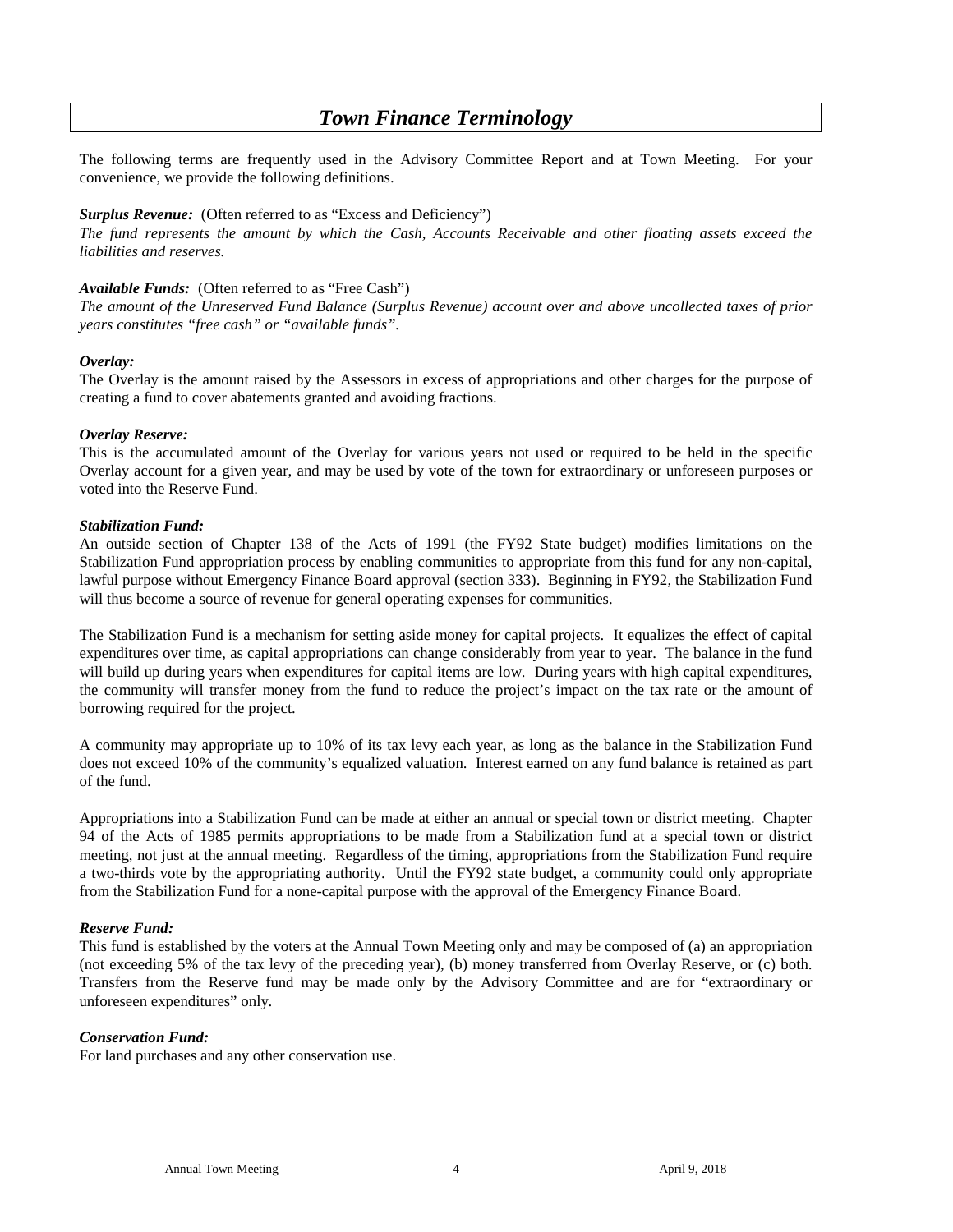### *Introduction to the Rules of Town Meeting*

#### *TOWN MEETING*

Southborough's Town Meeting is an open town meeting in which all registered voters may participate in the voting. The Meeting is a deliberative assembly, conducted in the democratic process, charged with considering a maximum number of questions of varying complexity in a minimum amount of time and with full regard to the rights of the majority, strong minority, individuals, absentees and all of these together.

#### **AUTHORITY**

The three elements of authority at Town Meeting are a quorum of one hundred (100) registered voters or more, the Town Clerk and the Moderator. Of these three the quorum is the most important.

The Town Clerk is responsible for voter registration, certification of a quorum, setting up the hall and keeping the record of the Meeting. He may also officiate at the Meeting in the absence of a Moderator.

The Moderator presides at and regulates the proceedings, decides all questions of order, and makes declarations of all votes. No one may speak on an issue without being recognized by the Moderator. It is his responsibility to approve the distribution of materials, and persons wishing to do so must seek his permission. The Moderator appoints Tellers and alternates for the purpose of counting votes of the meeting.

#### **THE WARRANT**

All matters to be considered at Town Meeting must be published in the Town Meeting Warrant, which is the responsibility of the Board of Selectmen. By state law, Town by-law, or custom several business articles such as budget appropriations must be presented in the Town Warrant each year for consideration. Other items are added by warrant articles proposed by town officials, committees, boards, or groups of ten or more registered voters. The Advisory Committee reviews the warrant, making recommendations on all the items of business to be presented. In accordance with the by-laws, all articles in the Warrant are considered in the order in which they appear in the Warrant, unless the Town Meeting votes to change the order.

#### **PARTICIPATION**

Anyone wanting to ask questions, make a statement, or otherwise participate in the meeting must go to one of the floor microphones and wait to be recognized by the Moderator. Upon recognition by the Moderator, state your name and address and then state your business.

Anyone whose name is not on the list of registered voters requires the approval of either the Moderator or a majority of the Meeting to sit in the voting area.

All remarks should be limited to the subject then under discussion. It is improper to indulge in references to personalities and all expressions of approval or disapproval, such as applause or booing, are out of order. The Moderator may request any person to keep silent. If after warning from the Moderator, a person refuses to be silent or persists in other disorderly behavior, the Moderator may order a person to withdraw and if he fails to withdraw, may order a police officer to remove such person from the Meeting.

Individuals who have a personal or financial interest with respect to a matter may speak or vote thereon but should frankly disclose their interest. However, no Town Meeting voter should accept compensation for speaking to or voting at the Meeting without disclosing that fact.

There is no fixed time limit to the debate of any question. However, each individual who speaks to the Meeting should make an effort to be as brief as possible, out of consideration for the others attending the Meeting and the need to give adequate time to all matters coming before it.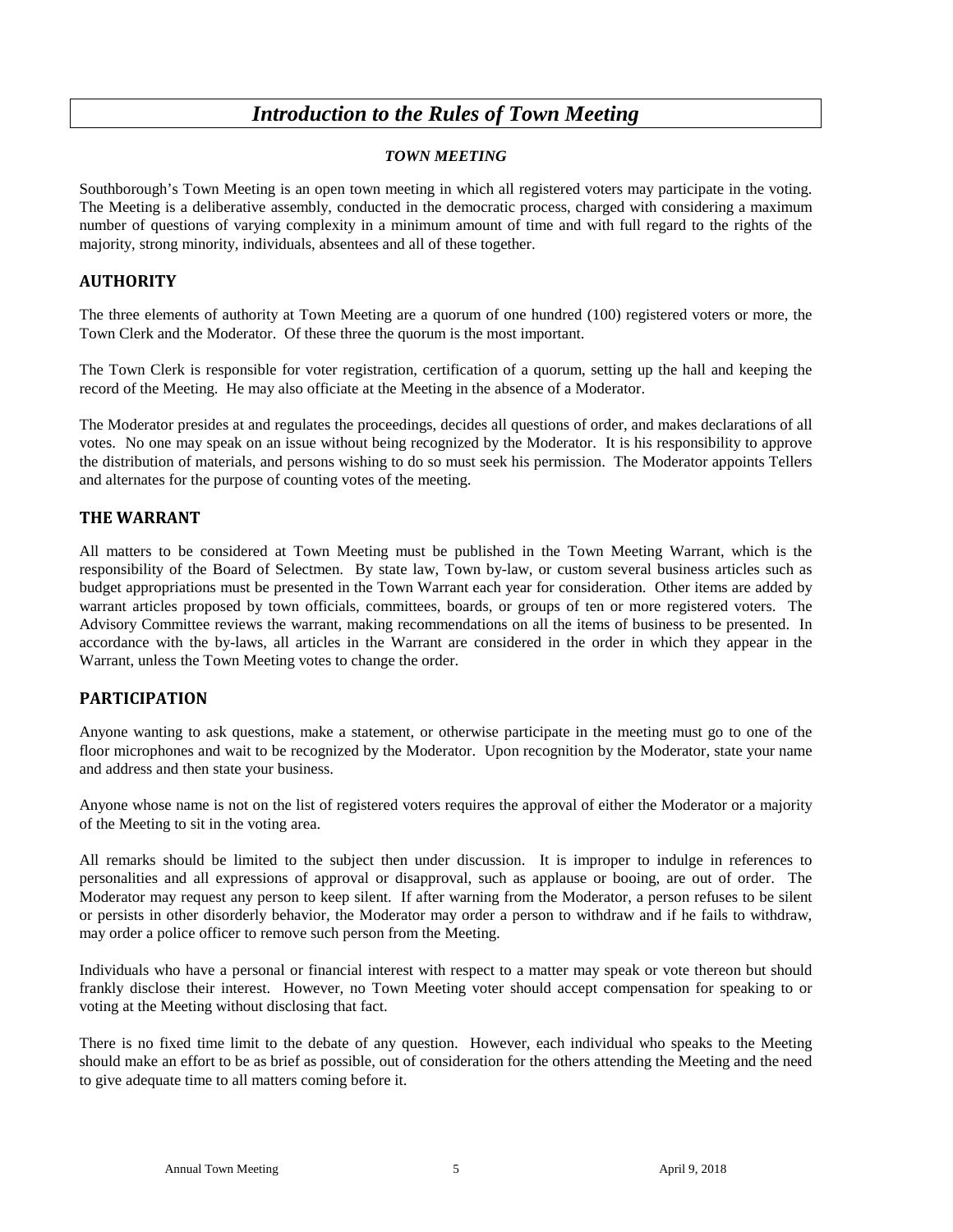Anyone who wishes to make a special presentation with respect to any article must, prior to the Meeting, inform the Moderator of the length of time required and the nature of the presentation in seeking his approval.

In order to give all a fair opportunity to speak, no one who has addressed the Meeting on any particular motion shall speak again, except to answer questions, until all others wishing to speak to the motion have done so.

#### **HOW ARE MOTIONS CLASSIFIED?**

#### **Main Motions**

Motions of this group have for their object the bringing of questions, or propositions, before the Meeting for consideration. Only one main motion can be considered at a given time by the Meeting, and such a motion, when introduced, excludes all other main motions until it has been disposed of.

#### **Subsidiary Motions**

Motions of this group have for their object the modification or disposition of the main motion that is being considered. Their existence as motions depends entirely upon the principal motion to which they are subordinate. Since they relate to the question before the Meeting, it is "in order" to propose them when a main motion is still before the Meeting and to vote upon them before voting upon the main motion.

#### **Privileged Motions**

Motions of this group have no connection whatsoever with the main motion before the Meeting, but are motions of such importance that they are entitled to immediate consideration. These motions have the privilege of setting aside temporarily the main business before the Meeting.

#### **Incidental Motions**

Motions of this group have few characteristics in common, but for convenience have been grouped into one class. The name, "incidental," has been chosen because they arise only incidentally out of the business of the Meeting.

#### **RULES RELATIVE TO MOTIONS**

A motion is the means of bringing a proposal or question before the Meeting for consideration. When put forward it is a motion; after it is seconded and acknowledged by the Moderator, it becomes the question or proposal. Except for complimentary resolutions (the presentation of which must be approved in advance by the Moderator), no main motion shall be entertained unless it is contained within a warrant article (main motion, take from the table, reconsider, rescind, advance an article, postpone indefinitely or postpone to a time certain). Upon completion of debate, articles will be voted upon.

The Moderator shall determine whether a motion, or any discussion relative to a motion, is within the "scope of the article." That is, the motion and the debate must be relevant to the article as written in the Warrant. Articles only give notice to the voters and do not initiate action; motions do. Motions may be withdrawn; articles may not be withdrawn – articles must be acted upon by Town Meeting.

There are four types of amendments: striking out, inserting, striking out and inserting, and substitution. Motions to amend may be hostile as long as they are germane. An amendment to a motion is an amendment of the first rank; an amendment is an amendment of the second rank; there can be no amendment beyond that of the second rank.

Some motions avoid a final determination by the Meeting. A motion to commit or to refer sends the matter to an existing board or committee or one to be established. The motion to postpone indefinitely disposes of the question without bringing it to a direct vote. The motion to postpone indefinitely should not be confused with the motion to table which only temporarily delays a vote.

As previously stated, articles may not be withdrawn; so when the Meeting does not wish to act on a particular article, the proper motion is to postpone consideration indefinitely.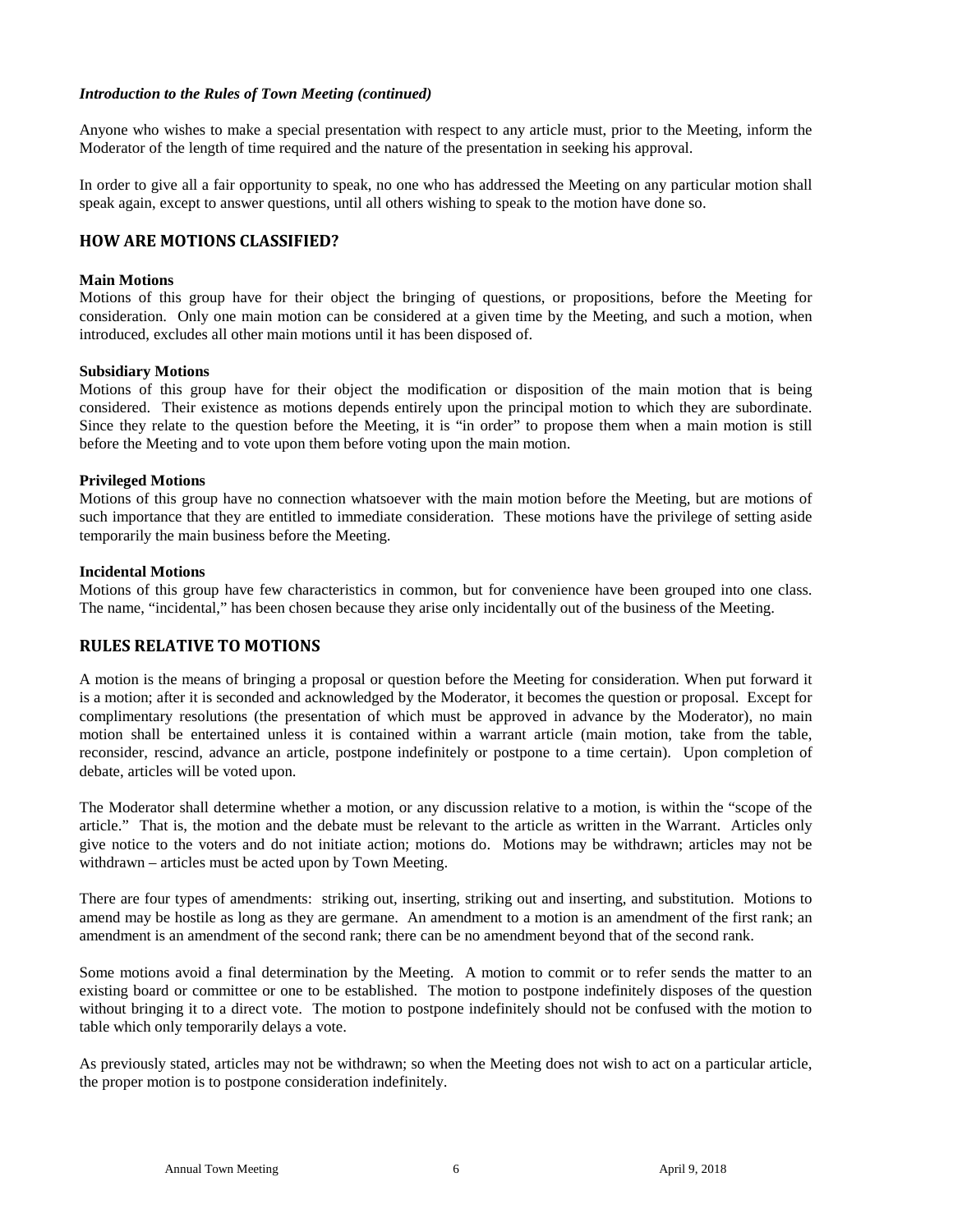Motions to reconsider are in order and shall be entertained when moved by a person who voted on the prevailing (winning side) side of the original vote on the article. Articles may be reconsidered and defeated only once. A motion to reconsider, when passed by the necessary 2/3 vote, will bring the original article back to the floor (requires a new motion and additional debate) or, if the motion to reconsider is defeated, then the original article stands as previously voted and may not be reconsidered again. The person making the motion for reconsideration is under no obligation to state why said article should be reconsidered (although informing the hall of a reason(s) is the usual process). Actions to reconsider can be taken at the same session or any subsequent session of the Meeting. A notice of reconsideration may be filed with the Town Clerk stating that, at a specific point during the current Town Meeting, a person will move for reconsideration on a particular article. The Moderator, when so informed by the Town Clerk of this pending motion, will inform the hall of said action.

All motions other than purely procedural motions must be in writing and signed by the sponsor.

#### **CHART OF PRECEDENCE OF MOTIONS AND SUMMARY OF GOVERNING RULES**

|                                                                              | May<br>interrupt<br>a speaker | Req.<br>a<br>sec. | Debatable | Vote<br>Required | Motions that<br><u>may</u> apply               |
|------------------------------------------------------------------------------|-------------------------------|-------------------|-----------|------------------|------------------------------------------------|
| PRIVILEGE MOTIONS                                                            |                               |                   |           |                  |                                                |
| 1. To dissolve                                                               | no                            | yes               | no        | majority         | none                                           |
| 2. To adjourn                                                                | no                            | yes               | limited   | majority         | amend                                          |
| 3. Point of no quorum                                                        | no                            | no                | no        | none             | none                                           |
| 4. Recess                                                                    | no                            | yes               | limited   | majority         | amend                                          |
| 5. Question of privilege                                                     | yes                           | no                | no        | chair rules      | none                                           |
| 6. Orders of the day                                                         | yes                           | no                | no        | none             | none                                           |
| <b>SUBSIDIARY MOTIONS</b>                                                    |                               |                   |           |                  |                                                |
| 7. To lay on the table                                                       | no                            | yes               | no        | 2/3              | none                                           |
| 8. Previous question                                                         | no                            | yes               | no        | 2/3              | none                                           |
| 9. To postpone definitely                                                    | no                            | yes               | limited   | majority         | amend, reconsider previous<br>question         |
| 10. To refer to a committee                                                  | no                            | yes               | limited   | majority         | amend, reconsider previous<br>question         |
| 11. To amend                                                                 | no                            | yes               | yes       | majority         | amend, reconsider previous<br>question         |
| 12. To postpone indefinitely                                                 | no                            | yes               | yes       | majority         | reconsider previous                            |
| question                                                                     |                               |                   |           |                  |                                                |
| <b>MAIN MOTIONS</b>                                                          |                               |                   |           |                  |                                                |
| <b>Main Motions</b>                                                          | no                            | yes               | yes       | majority*        | all                                            |
| To take from the table                                                       | no                            | yes               | no        | majority         | none                                           |
| To reconsider                                                                | no                            | yes               | yes       | 2/3              | table previous question<br>postpone definitely |
| To rescind                                                                   | no                            | yes               | yes       | 2/3              | all                                            |
| To amend after passage<br>(requires a 2/3 vote to reconsider the prior vote) | no                            | yes               | yes       | majority         | all                                            |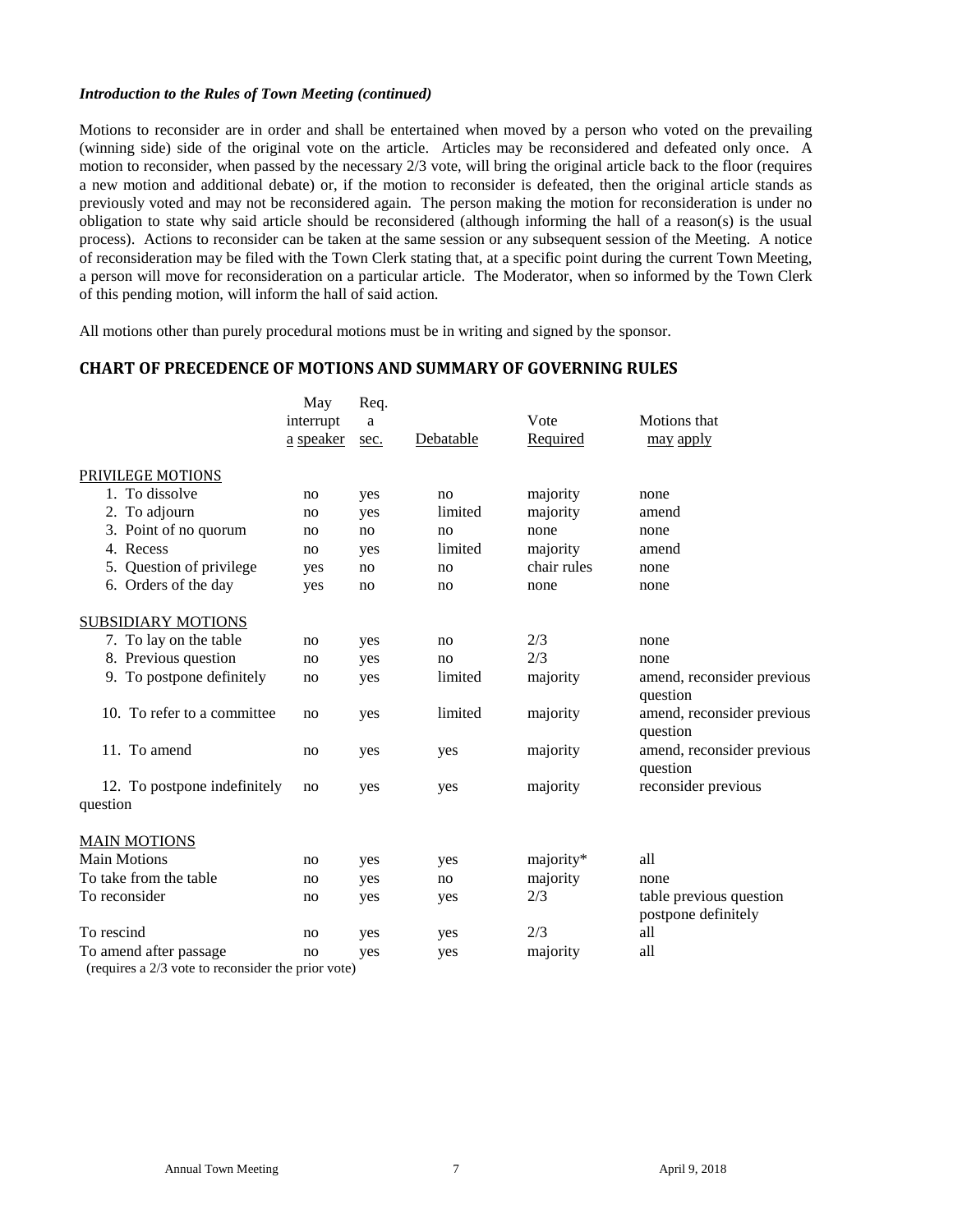|                                  | May<br>interrupt<br>a speaker | Req.<br>a<br>sec. | Debatable | Vote<br><b>Required</b> | Motions that<br><u>may</u> apply |
|----------------------------------|-------------------------------|-------------------|-----------|-------------------------|----------------------------------|
| <b>Consideration of Articles</b> |                               |                   |           |                         |                                  |
| a) To advance                    | no                            | yes               | yes       | majority                | reconsider previous              |
| question                         |                               |                   |           |                         |                                  |
| b) To postpone definitely        | no                            | yes               | yes       | majority                | amend, reconsider previous       |
| question                         |                               |                   |           |                         |                                  |
| c) To postpone indefinitely      | no                            | yes               | yes       | majority                | reconsider previous              |
| question                         |                               |                   |           |                         |                                  |
| <b>INCIDENTAL MOTIONS</b>        |                               |                   |           |                         |                                  |
| To suspend rules                 | no                            | yes               | no        | 2/3                     | none                             |
| To withdraw a motion             | no                            | no                | no        | majority                | reconsider                       |
| Point of order                   | yes                           | no                | no        | chair rules             | none                             |
| Parliamentary inquiry            | no                            | no                | no        | none                    | none                             |
| Point of information             | no                            | no                | no        | none                    | none                             |
| Division of the assembly         | no                            | no                | no        | none                    | none                             |
| Division of a question           | no                            | yes               | no        | majority                | none                             |
| Separate consideration           | no                            | yes               | no        | majority                | none                             |

\*The vote required to pass an affirmative main motion is a matter of substantive law, and it is usually a majority.

#### **FORM USED IN MAKING MOTIONS**

| 1. Main Motion                | Mr. Moderator, I move that(statement of the proposal)                 |
|-------------------------------|-----------------------------------------------------------------------|
| 2. Adjourn                    | Mr. Moderator, I move to adjourn to(state time)                       |
| 3. Amend                      | Mr. Moderator, I move to amend by adding                              |
|                               | Mr. Moderator, I move to amend by insertingbefore                     |
|                               | Mr. Moderator, I move to amend by stroking out                        |
|                               | Mr. Moderator, I move to amend by striking outand inserting           |
|                               | Mr. Moderator, I move to substitutefor                                |
| 4. Amend an Amendment         | Mr. Moderator, I move to amend the pending amendment by (see above)   |
| 5. Amend Something Previously |                                                                       |
| Adopted                       | Mr. Moderator, I move to amend the resolution under Articleby         |
| 6. Commit or Refer            | Mr. Moderator, I move that the proposal be referred to a committee of |
| 7. Division of the Assembly   | Mr. Moderator, I call for a division.                                 |
| 8. Division of a Question     | Mr. Moderator, I move to divide the question.                         |
| 9. Lay on the Table           | Mr. Moderator, I move that the proposal be laid on the table.         |
| 10. Point of Order            | Mr. Moderator, point of order.                                        |
| 11. Postpone definitely       | Mr. Moderator, I move to postpone the question to                     |
| 12. Postpone Indefinitely     | Mr. Moderator, I move that the question be postponed indefinitely.    |
| 13. Previous Question         | Mr. Moderator, I move the previous question.                          |
| 14. Question of Privilege     | Mr. Moderator, I rise to a question of privilege.                     |
| 15. Recess                    | Mr. Moderator, I move to recess for                                   |
| 16. Reconsider $(2/3)$        | Mr. Moderator, I move to reconsider the vote under Article            |
|                               | Mr. Moderator, I move to reconsider the vote on the amendment to      |
| 17. Separate Consideration    | Mr. Moderator, I move for separate consideration.                     |
| 18. Suspend the Rules         | Mr. Moderator, I move to suspend the rules which interfere with       |
| 19. Take from the Table       | Mr. Moderator, I move to take from the table the motion relating to   |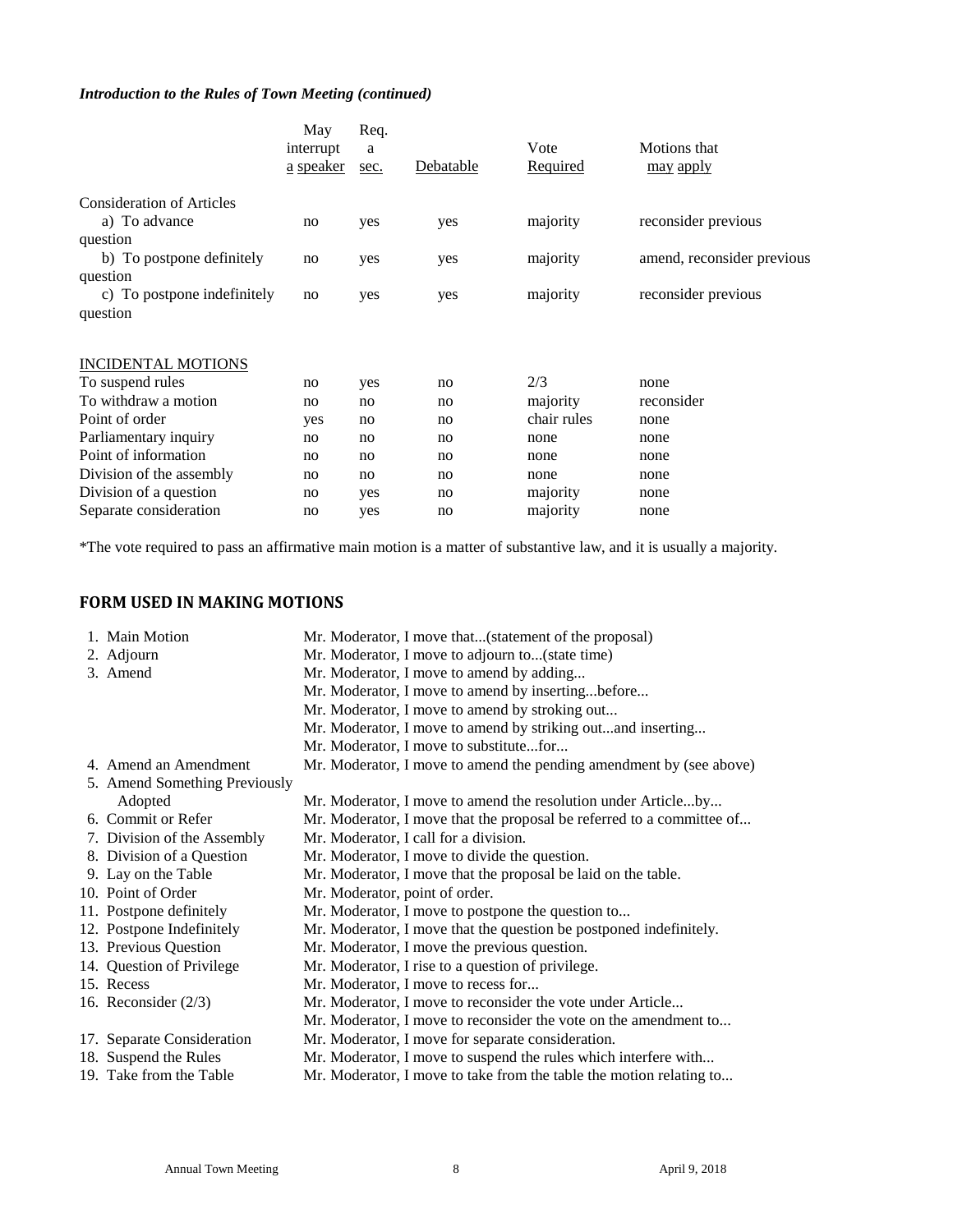#### **INTERRUPTING A SPEAKER**

No one may interrupt a speaker except for a point of order or a question of privilege.

#### **POINT OF ORDER**

A point of order if a question of the Moderator about whether the speaker is entitled to be speaking, whether the discussion is irrelevant, illegal or contrary to proper procedure.

#### **QUESTION OF PRIVILEGE**

A question of privilege most often relates to the rights and privileges of those in attendance such as asking the Moderator to quiet the meeting so that discussion can be heard.

#### **PARLIAMENTARY INQUIRY**

A parliamentary inquiry is a question directed to the Moderator to obtain information on a matter of parliamentary law of the rules of the Meeting bearing on the business at hand. It is the Moderator's duty to answer such questions when it may assist a voter to make an appropriate motion, raise a proper point of order, or understand the parliamentary situation or the effect of a motion. The Moderator is not obliged to answer hypothetical questions.

#### **PREVIOUS QUESTION**

To call or move the question is a request to stop discussion and to take an immediate vote. This requires a 2/3 vote.

#### **VOTING**

Voting is by hand vote and the Moderator declares the results of such votes. If seven or more registered voters immediately question the vote, so declared, the Moderator shall determine the results by a standing count of votes by the tellers. After the vote, as counted by the tellers, is presented to the Moderator and announced to the floor, any further motions for recount are out of order. Moreover, the Moderator may disallow the request for a count if he believes the voice was beyond a reasonable doubt.

If a law or by-law requires more than a simple majority for action by the Meeting, the Moderator may first determine whether the vote is unanimous. If the vote is not unanimous, the voters shall be counted by means of a standing vote.

#### **ADJOURNMENT AND DISSOLUTION**

Sessions of the Town Meeting normally adjourn at eleven o'clock in the evening but may adjourn at such earlier or later time as the Meeting upon vote of the majority may determined.

The Meeting shall not dissolve until all articles in the warrant have been properly considered.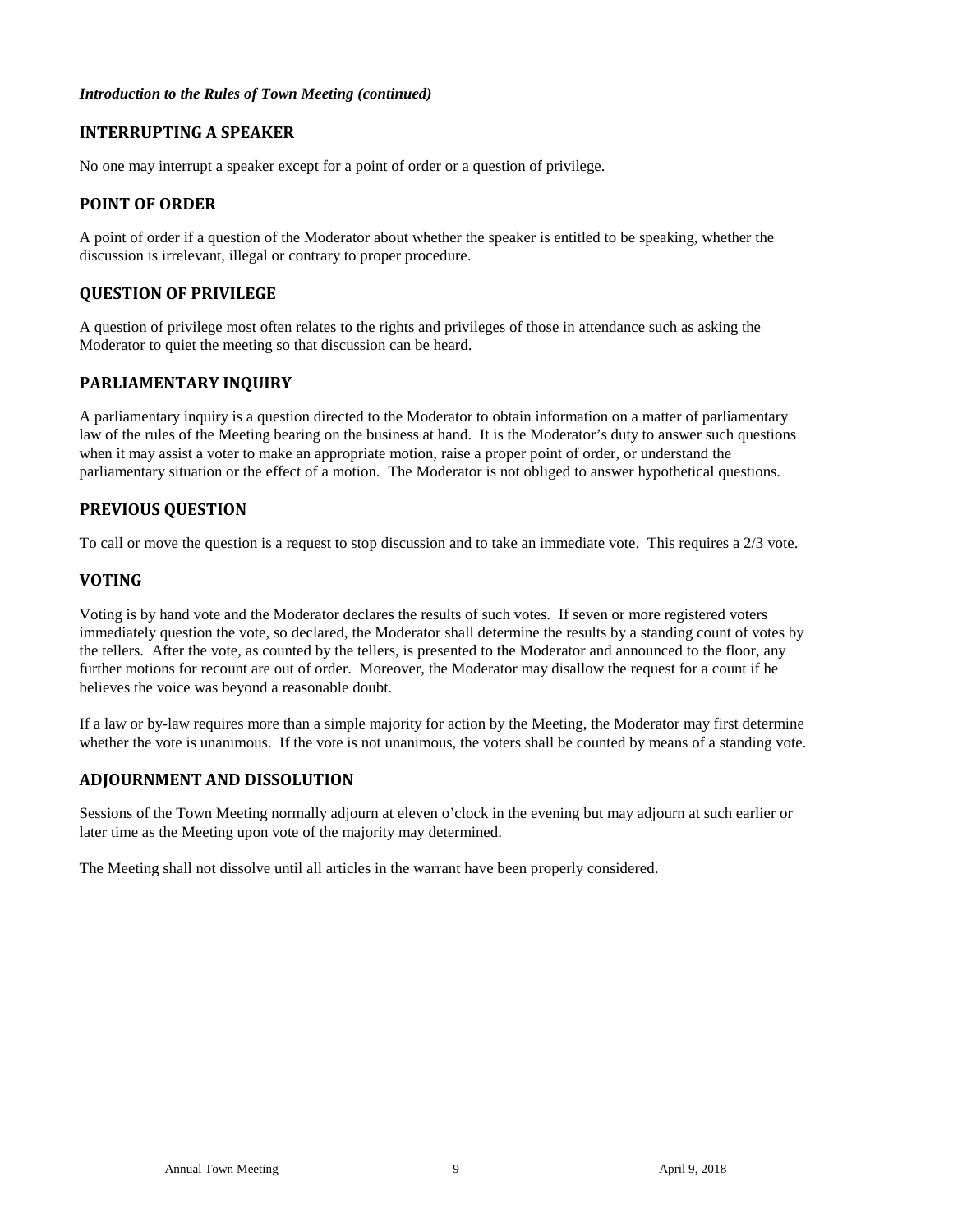#### *T O W N W A R R A N T C O M M O N W E A L T H O F M A S S A C H U S E T T S*

#### *ANNUAL TOWN MEETING*

Worcester, ss. March 6, 2018

In the name of the Commonwealth of Massachusetts you are hereby directed to notify and warn the Inhabitants of the Town of Southborough qualified to vote in elections and town affairs, to meet in the P. Brent Trottier Middle School, 49 Parkerville Road, in said Southborough, on

#### *Monday, April 9, 2018*

at *7:00 p.m.*, then and there to take action on the following Articles:

*ARTICLE 1*: To hear reports of the various Town Officers and Committees and to take such action thereon as the Town may vote.

**Proposed by: BOARD OF SELECTMEN Board of Selectmen Recommendation:** At Town Meeting **Advisory Committee Recommendation:** At Town Meeting **Summary:** *To hear reports of Town Boards, Committees or Commissions.*

*ARTICLE 2*:To see if the Town will vote to accept any sum of money from St. Mark's School, Fay School, Harvard Medical School, L'Abri Fellowship, The New England Center for Children, and any other contributor and deposit same amount in Estimated Receipts Account, and determine what disposition shall be made of the same, if accepted, or do or act anything in relation thereto.

**Proposed by: BOARD OF SELECTMEN**

**Board of Selectmen Recommendation:** Support **Advisory Committee Recommendation:** Support

**Summary:** *To allow the Board of Selectmen to accept donations from Tax Exempt organizations and determine the disposition of funds.*

*ARTICLE 3*: To see if the Town will vote to authorize the Town Treasurer, with the approval of the Selectmen, to borrow from time to time in anticipation of revenue of the financial year beginning July 1, 2018 in accordance with the provisions of Massachusetts General Laws, Chapter 44, and to issue a note or notes as may be given for a period of less than one year in accordance with Massachusetts General Laws, Chapter 44, Section 17 as amended, or do or act anything in relation thereto.

**Proposed by: BOARD OF SELECTMEN Board of Selectmen Recommendation:** Support **Advisory Committee Recommendation:** Support **Summary:** *This article allows the Town Treasurer to short-term borrow in anticipation of revenue.*

*ARTICLE 4*: To see if the Town will vote in accordance with the provisions of Massachusetts General Laws Chapter 30B, Section 12(b), to authorize the Board of Selectmen or the Superintendent of Schools to solicit and award contracts for terms exceeding three years, including any renewal, extension or option, provided in each instance the longer term is determined to be in the best interest of the Town by a vote of the Board of Selectmen or the School Committee, as appropriate, or do or act anything in relation thereto.

#### **Proposed by: BOARD OF SELECTMEN**

Annual Town Meeting 10 10 and 10 April 9, 2018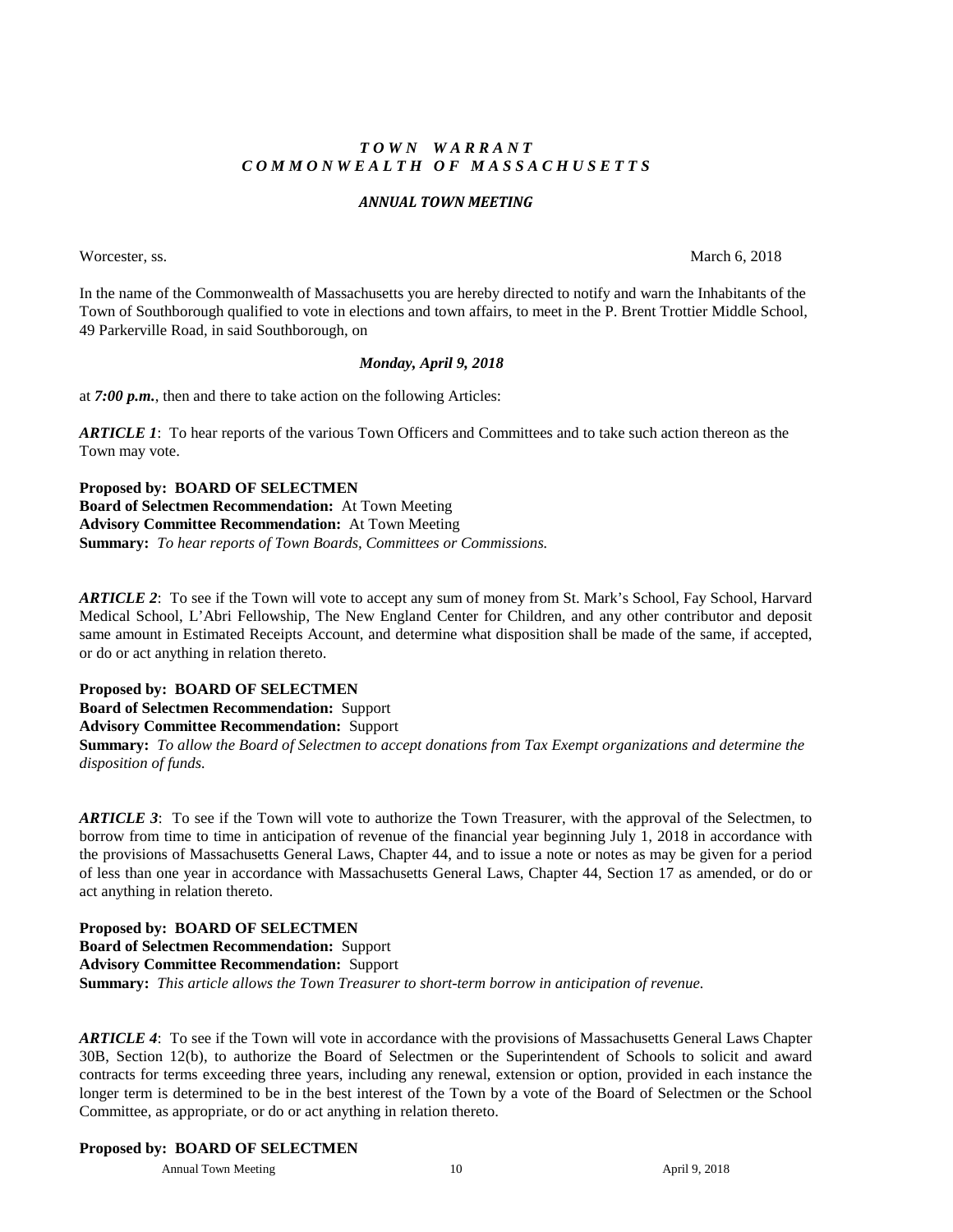#### **Board of Selectmen Recommendation:** Support **Advisory Board Recommendation:** Support

**Summary:** *This article allows the Selectmen and/or the School Committee to enter into contracts in excess of three years, if deemed in the best interest of the Town to do so. This has been an annual article, and the exemption has been limited to contracts of no more than seven years.*

*ARTICLE 5*: To see if the Town will vote to accept the following changes, as noted in BOLD in the Personnel Salary Administration Plan, as specified in Chapter 31 of the Code of the Town of Southborough, entitled: PERSONNEL.

#### **PERSONNEL BYLAW ENTITLED "THE SALARY ADMINISTRATION PLAN" [revised at April 9, 2018 Annual Town Meeting]**

This bylaw establishes a Salary Administration Plan for the Town of Southborough that (i) groups position classifications in Town services, (ii) establishes salary schedules and employee benefits and (iii) establishes and authorizes the Personnel Board to administer the bylaw and to represent the interest of both the taxpayers and the Town employees.

This Salary Administration Plan applies to the positions of all officers and employees in the service of the Town, whether full-time, part-time, temporary, seasonal, special or any other, except those positions filled by popular election, under the direction and control of the School Committee, or encompassed in any officially recognized labor union and/or association. The positions covered by this Salary Administration Plan are hereby classified by titles in the groups listed in Schedule A through **G** ("Classification Schedule") as set forth in Section 20 of this bylaw.

The classification of positions subject to the Massachusetts Welfare Compensation Plan (as amended) and the scheduled rates therefor, as well as the applicable provisions of the Massachusetts General Laws relating to the application of rates set forth in the aforementioned Welfare Compensation Plan are hereby incorporated by reference.

#### SECTION 1. DEFINITIONS

As used in this bylaw, the following words and phrases shall have the following meanings:

"Administrative Authority" means the elected or appointed official or board having jurisdiction over a function or activity.

"Anniversary Date" means the date 180 days after (i) the first day of employment or (ii) the date of any promotion, whichever is later.

"Base Pay" means the compensation paid by the Town of Southborough for the purposes of determining retirement credits and contributions for Town employees.

The Town shall contribute funds as required for each eligible employees in accordance with the procedures and formula established by the Worcester Regional Retirement System and the bylaws of the Town of Southborough. Contributions shall include (i) wages earned during the first eight hours worked in any one day (no contributions shall be made for hours worked in excess of 40 per week,**)** (ii) any lump sum bonus that is guaranteed by the Salary Administration Plan or the Bylaws of the Town, (e.g., longevity pay); (iii) vacation pay, except when paid in lieu of taking vacation; (iv) sick pay; and (v) holiday pay.

"Class" means a group of positions in the Town service sufficiently similar with respect to duties and responsibilities such that for each position the same (i) descriptive title may be used, (ii) qualifications shall be required, (iii) tests of fitness may be used to choose qualified employees and (iv) scale of compensation can be equitably applied.

"Classification Schedule" means any of Schedules A, B, C, D, E, F **and** G of Section 20 hereof.

"Compensation Grade" means a range of salary/wage rates as may appear in the Classification Schedules.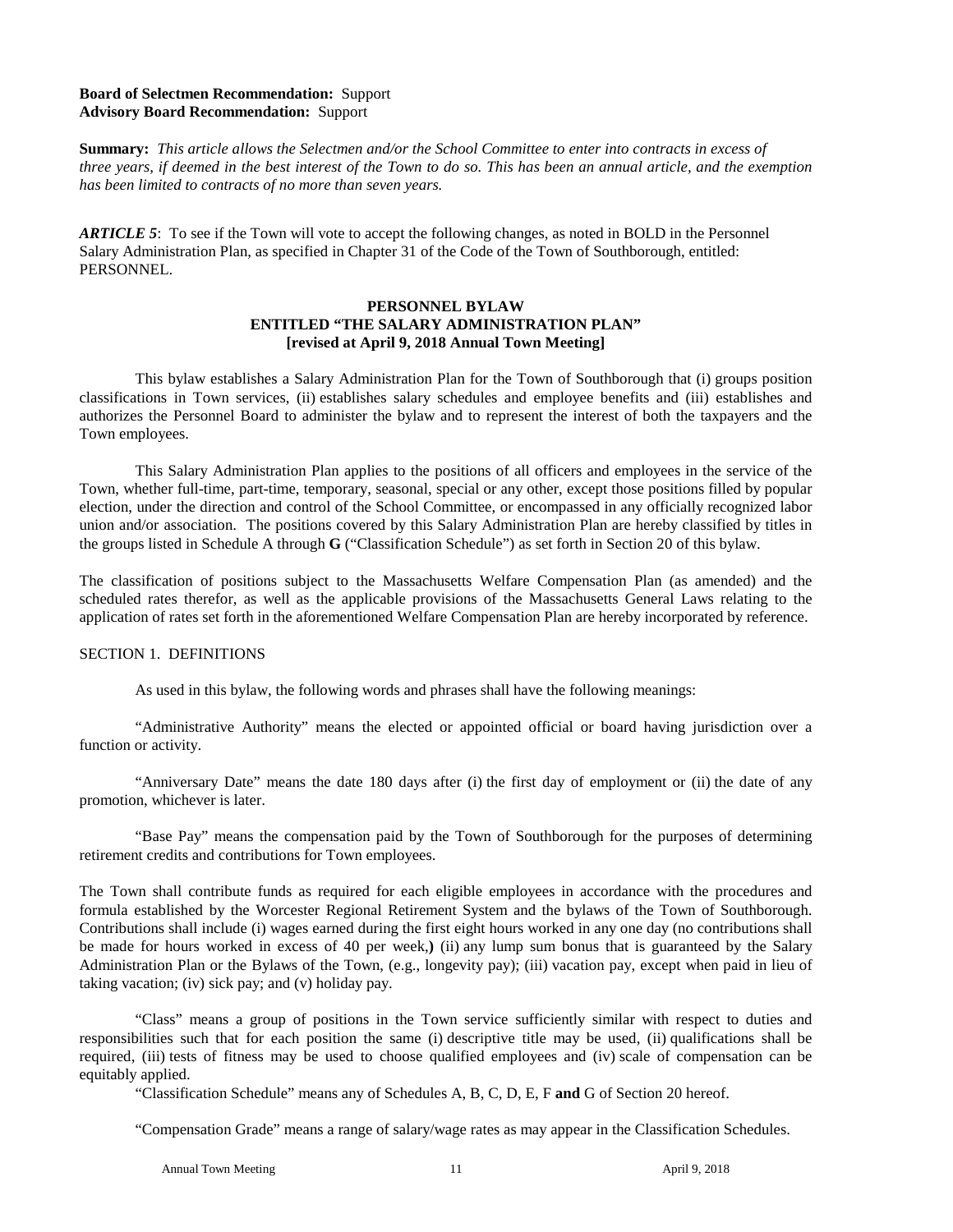"Continuous Full-Time Service" means employment requiring a predetermined minimum work period that is uninterrupted except for authorized leaves (e.g., vacation, sick, etc.).

"Continuous Employment" means full-time or part-time employment that is uninterrupted except for authorized leaves (e.g., vacation, sick, etc.).

"Department" means a functional unit of Town government.

"Department Head" means the person appointed and responsible to carry out the duties of a Department.

"Full-Time Employment" means employment for not less than 20 hours per week for fifty-two weeks per annum, excepting authorized holidays and leave periods.

"Group" means a group of classes as may appear in the Classification Schedules.

"Maximum Rate" means the highest compensation rate to which an Employee is entitled.

"Minimum Rate" means the lowest rate in a Range, and is normally the hiring rate of a new employee.

On-Call Compensation: refers to additional money paid to an employee who is required to work when the need requires; oftentimes in an evening or weekend capacity.

"Part-Time Employment" means employment less than 20 hours per week.

"Position" means an office or post of employment in the Town service with duties and responsibilities calling for the Full-Time or Part-Time Employment of one person in the performance and exercise thereof (or of more than one person sharing the same position).

"Position Class" means the same as "Class" (note that a class may include only one position, in which event it is defined as a "single position class").

#### **"Probationary Employee" means a first-time Town employee within his/her first six months of employment.**

"Promotion" means a change from one position to another position in a higher class and/or compensation grade.

"Range" means the difference between minimum and maximum rates of an assigned grade.

"Rate" means the measure of compensation for personal services on an hourly, weekly, monthly, annual or other basis.

"Salary Administration Plan" means **the Personnel Bylaw** Entitled **"The** Salary Administration Plan."

"Single Rate" means a rate for a specific position class that is not in a designated range.

#### SECTION 2. POSITION TITLES

No person shall be appointed, employed or paid in any position under any title other than those of the Classification Schedule for which the duties are actually performed. The position title in the Classification Schedule shall be the official title for all purposes, including payrolls, budgeting and official reports.

#### SECTION 3. NEW OR CHANGED POSITIONS

No new position shall be established, nor the duties of an existing position so changed that a new level or work demand exists, unless upon presentation of substantiating data satisfactory to the Personnel Board, the Board shall rate such new or changed position, and allocate it to its appropriate classification grade and establish the rate therefor.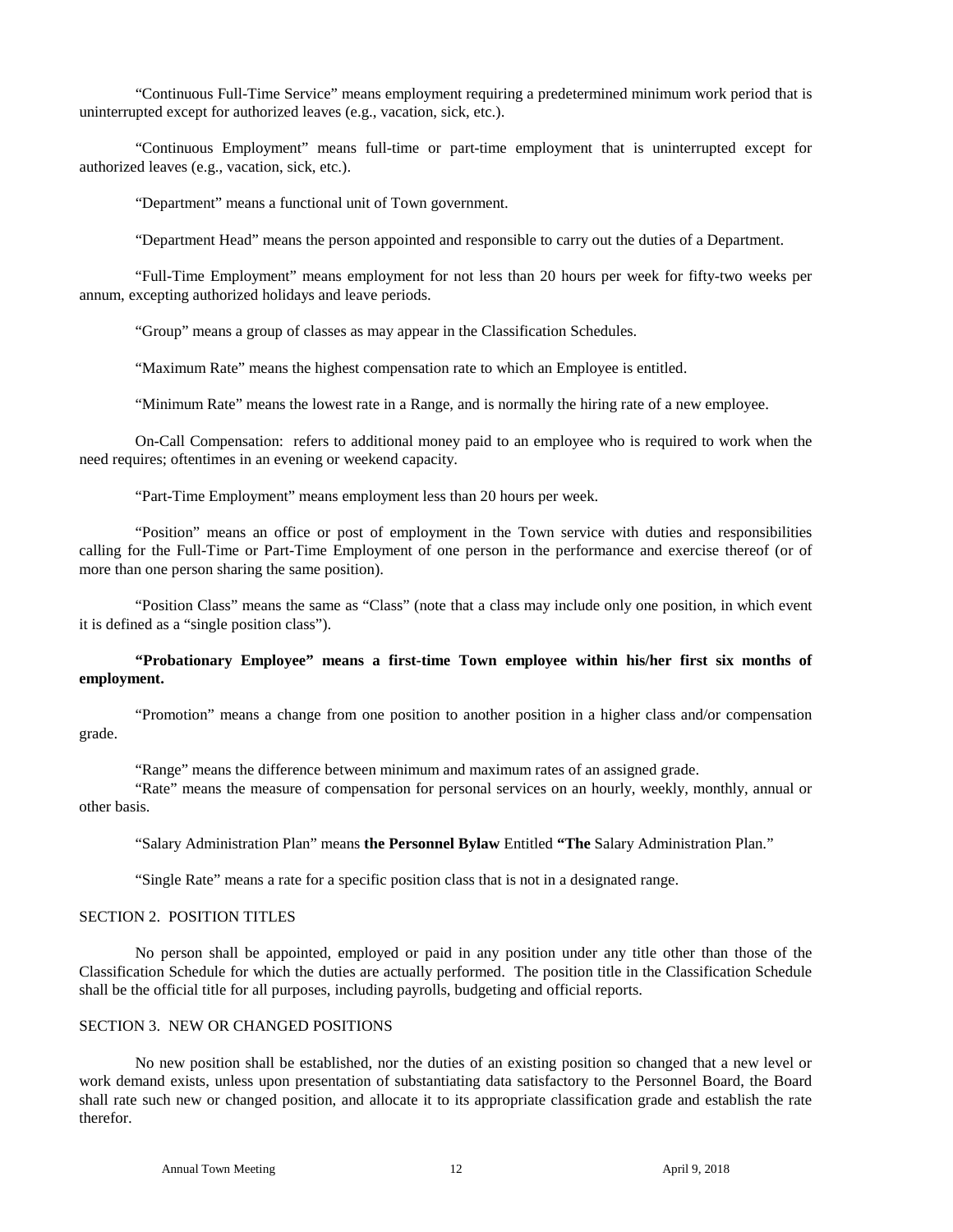#### SECTION 4. RECLASSIFICATION OF EMPLOYEES

No position may be reclassified to another grade, whether higher or lower, unless the Personnel Board shall have determined such reclassification is consistent with this Salary Administration Plan**,** and it shall be approved at an annual or special town meeting.

#### SECTION 5. JOB DESCRIPTIONS

The Personnel Board shall maintain written job descriptions of the position classes in the Classification Schedule, each consisting of a statement describing the essential nature of the work required of such classes. Each Department Head shall be required to retain current job descriptions and to submit any revisions to the Personnel Board (following any review by the Board of Selectmen or their designated appointee or the appropriate Commissioners or Trustees). The description for any class shall not be deemed to limit the duties or responsibilities of any position, nor to affect in any way the power of any administrative authority to appoint, to assign duties to, or to direct and control the work of any employee under the jurisdiction of such authority.

#### SECTION 6. COMPENSATION

a. The bi-weekly pay period shall begin at 12:00 a.m. Thursday and shall end at 11:59 p.m. on the following second Wednesday.

b. Non-exempt employees subject to this Salary Administration Plan shall be paid for one and one-half hours worked for any hour worked in the excess of forty in their weekly pay period, provided such extra hours were authorized by the Department Head.

c. The salary schedules set forth in Schedules A, B, C, D, E, F and G of Section 20 hereof reflect the maximum and minimum salaries for each grade.

d. Salary set forth in Schedule A represents a 40 hour work week and in the event an employee works less than 40 hours per week but more than 20 hours per week, the indicated salary is pro-rated reflective of the posted salary schedule in Schedule A.

e. Amounts paid to employees in reimbursement for expenses incurred in the performance of their duties (e.g., mileage, meals, dues, etc.) shall be paid in addition to their compensation. Reimbursement shall be based upon the actual documented expenditure made by the employee, or at rates established by the Internal Revenue Service, supported by that agency's requirements for documentation.

f. On-Call Compensation: Employees shall be eligible to earn a weekly stipend not to exceed \$200.00 per week for on-call service if the department head has required them to work outside of their normal schedule. This need is likely to occur on an evening or weekend basis as the need requires. There is no provision to accrue compensation time in lieu of payment.

#### SECTION 7. **SALARY** ADJUSTMENT & COMPENSATION POLICIES

**a.** Every employee that is in Continuous Full-Time or Part-Time service of the Town, as computed from the date of their latest employment, shall be eligible annually for consideration of a **salary** increase, one year from the date of his/her latest increase. Except as may be authorized by the Personnel Board in exceptional circumstances, such increase is not to exceed one increase in any single twelve-month period until the maximum of the grade is obtained, and such increase shall be subject to the recommendation of the Department Head, with the approval of the Board of Selectmen or their designated appointee **in the case of departments within the jurisdiction of the Board of Selectmen**, or the appropriate Commissioners or Trustees **in the case of departments outside the jurisdiction of the Board of Selectmen.** 

Retroactive **salary** increases voted by the Personnel Board shall not be compensated beyond July 1 of that fiscal year, regardless of the funding mechanism.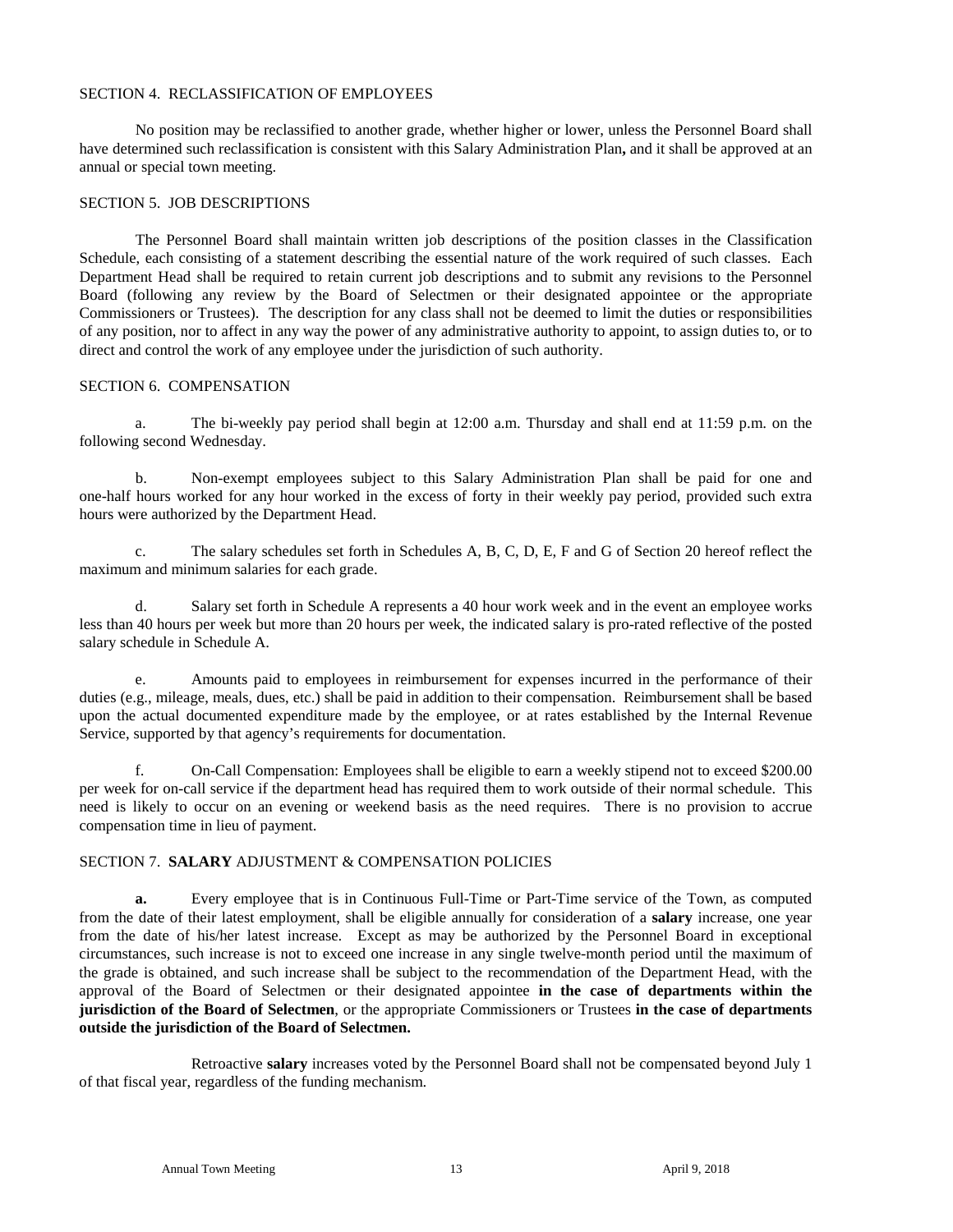An evaluation of the employee's performance, in a format approved by the Personnel Board, must accompany a request for an increase. Upon receiving such documentation, the Personnel Board shall have final review and approval of all adjustments.

An employee may appear before the Personnel Board prior to its action on any request for **an** increase. Any employee denied such an increase may appeal, in writing, to the Personnel Board, which shall confer with the employee, the Department Head and the Board of Selectmen or their designated appointee, or the appropriate Commissioners or Trustees, and shall decide the matter.

b. Regular Part-Time employees shall be eligible for consideration for **salary** increases within their grade one year from the date of their last increase, **absent exceptional circumstances as may be authorized by the Personnel Board.** 

c. Special and other Part-Time personnel for whose positions there is a single rate established in Schedule D shall not be eligible for adjustment.

#### **d. Probationary Employees:**

- **1.** During **the** probationary period, benefit eligible employee(s) will earn vacation, sick and personal time in accordance with Section 11(b**-d)** hereof.
- **2. During the probationary period,** paid leave accruals shall be based on the original hire date.
- **3. At the end of the 6-month probationary period, an** employee may receive **an** increase **[**based on **any** annual **adjustment voted** by the Personnel Board**]** provided that**:** the Department Head recommends **it, presents a completed performance evaluation,** and the Personnel Board approves **it by a majority vote.**

**Any such** increase shall apply only at the start of employment **with the Town** and shall not apply in case of transfer or promotion from one job to another.The effective date of the new position shall then become the employee's new anniversary date for **salary**  increases.

#### SECTION 8. TRANSFERS AND PROMOTIONS

a. An employee who is promoted to a job with a higher range or rate of pay shall enter it at the rate recommended by the Department Head with the approval of the Personnel Board. The employee may also receive at the time an increase, provided the maximum for the job is not exceeded, if the Department Head recommends that qualifications and performance warrant it and the Personnel Board approves. If the Department Head recommends that there should be a probationary period before the promotional increase [not to exceed the percentage increase voted for that fiscal year], then the Personnel Board may approve such a deferred promotional increase at the conclusion of the probationary period (which shall not exceed six months).

b. An employee transferred to a job with a lower range or rate of pay shall enter it at the rate paid for the previous position or at the maximum rate for the job, whichever is the lower, provided the Personnel Board approves. The employee shall have a right to appeal this decision, in writing, to the Personnel Board, which shall confer with the employee, the Department Head and the Board of Selectmen or their designated appointee, or the appropriate Commissioners or Trustees, and shall decide the matter.

#### SECTION 9. NEW PERSONNEL **HIRING**

a. Pre-employment physical examinations will be required of newly-hired employees consistent with the Town's policies.

**b. Probationary period: For new hires, the first six months of employment shall be a probationary period. The probationary period does not apply to Town employees who change positions within the Town.**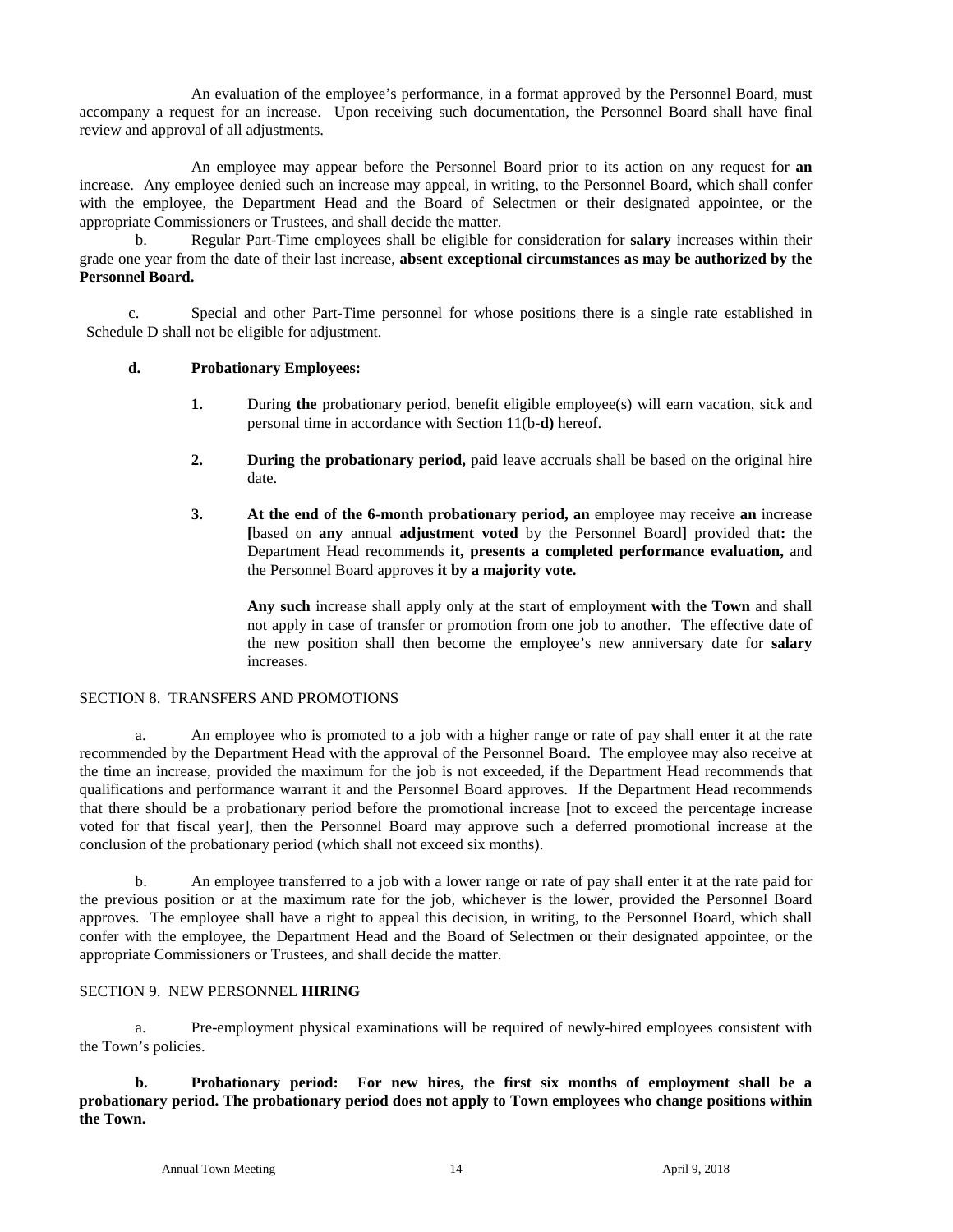c. A new employee's hiring rate shall be the minimum of the rate range of the job, unless otherwise authorized by the Personnel Board or **Personnel Director**. The Personnel Board is cognizant of the need to make timely decisions during the recruitment process, **therefore, the Personnel Director is empowered** to set starting salaries for new employees with comparable experience **at a rate** not exceeding the mid-point of the pay scale set forth in Schedules A and **C** of the Salary Administration Plan. Department Heads shall notify the Personnel Board of the hiring of all personnel and their hiring rates.

#### SECTION 10. DEPARTMENT BUDGETS

Each Department Head shall include in the annual departmental budget a pay adjustment section to provide funds for anticipated pay adjustments, with expenditures to be made only in accordance with this Salary Administration Plan and with the approval of the Personnel Board. Degree bonus [Sec 11i(1)] funds shall also be budgeted in the departmental budget.

#### SECTION 11. EMPLOYEE BENEFITS

Employee benefits are a cost to the Town and a form of "indirect pay" to employees. The benefits listed below are not intended to supersede what State or Federal law may otherwise require.

All forms of paid leave set forth in the SAP may represent a 40 hour work week; in the event an employee works less than 40 hours per week but more than 20 hours per week, the indicated benefit shall be pro-rated reflective of the approved hours per week for that position.

#### a. Holidays with Pay

Each eligible Employee shall receive one day's pay at their regular rate for the following:

| New Year's Day         | Labor Day                                                       |
|------------------------|-----------------------------------------------------------------|
| Martin Luther King Day | Columbus Day                                                    |
| Presidents' Day        | Veteran's Day                                                   |
| Patriot's Day          | <b>Thanksgiving Day</b>                                         |
| Memorial Day           | Day after Thanksgiving Day                                      |
| Independence Day       | Christmas Day                                                   |
|                        | Day before or after Christmas Day (as set by the Town annually) |

To be eligible for holiday pay, an Employee must work (or be duly excused from working) their regular scheduled days preceding and following the holiday. Employees who do not work 20 hours or more per week on a regular basis shall not be compensated for holidays.

Employees whose regular day off falls on a holiday may have one day off with pay within the ensuing thirty days in lieu of holiday pay, with the specific choice of day subject to Department Head approval**.** Furthermore, the day granted in lieu of holiday pay shall not cross fiscal years.

All administrative policies and practices relative to holidays with pay shall be prepared and established under the direction of the Personnel Board.

- b. Vacations with Pay
	- (1) Regular Full-Time Employees who have been in the continuous employ of the Town shall earn paid vacation in accordance with the following schedule:

| $\alpha$ s of employment $\alpha$ from $\alpha$ earlied bet month |            |        |
|-------------------------------------------------------------------|------------|--------|
|                                                                   | $0 - 5$    | 6.666  |
|                                                                   | $6-10$     | 10.0   |
|                                                                   | $11 - 15$  | 13.333 |
|                                                                   | 16 or more | 16.666 |

| Years of Employment Hours Earned per month |  |
|--------------------------------------------|--|
|                                            |  |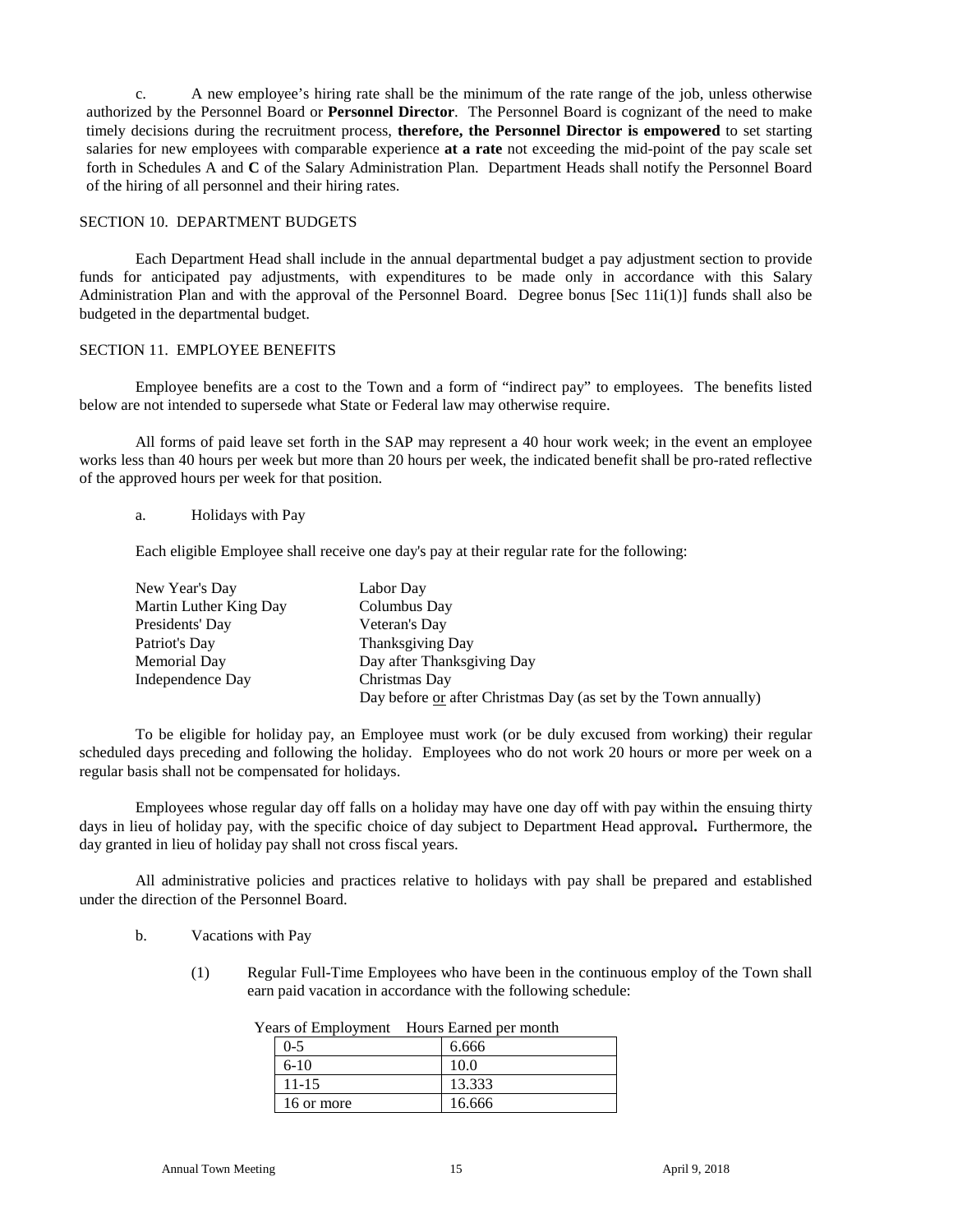Employees hired prior to July 1, 2005, shall be eligible to earn twenty hours per month after serving twenty years of full time employment with the Town.

(2) At the recommendation of the hiring authority and upon the approval of the Personnel Board, new employees entering into a position with the Town of Southborough from a similar position in another municipality or similar government agency will be allowed to enter into the vacation schedule using their years of service from their prior employment, up to a maximum of three weeks' vacation [pro-rated] for the first year of employment with the Town. Employees commencing employment with three weeks per year will be required to complete five years of service before ascending to the next band in the vacation schedule chart.

(3) Vacation shall be granted by Department Heads at their discretion subject to the regular work needs of the Department. An employee shall be permitted to carry over to the following year one year's worth of earned vacation. The employee must have the Department Head's approval to take any portion of a prior year's unused vacation in addition to the days earned in the current fiscal year.

(4) If in the opinion of the Department Head there are unusual work-related circumstances that warrant it, a department head may seek approval from the Town Administrator **or his/her delegatee** to allow the employee to continue to work and receive vacation pay in lieu of taking vacation. Approval granted in this section may not exceed ten days per fiscal year.

(5) In the event of termination of employment other than for cause, the employee shall be paid, or be entitled to time off with pay, for any accumulated vacation time. Personal and sick leave shall not be compensated at termination.

(6) Vacation administrative policies and practices shall be prepared and established under the direction of the Personnel Board.

#### c. Sick Leave

(1) All regular Full-Time Employees shall be entitled to accrue 10 sick hours per month, equaling 120 hours annually (15 sick days); employees working less than 40 hours in a weekly pay period will accrue ratably based on hours worked per week. Pay for each day of sick leave shall be at the regular rate. Absences on account of sickness in excess of that authorized shall be charged to vacation or other available paid leave. Sick leave shall be payable only in cases of genuine illness, non-work connected accident, or work connected accidents not covered by Massachusetts General Laws Chapter 152 (Workers' Compensation).

(2) Unused sick leave may be accumulated without limitation for employees hired before July 1, 2007. Employees of the Town of Southborough hired on or after July 1, 2007 may only accrue 120 sick days at any one time. At retirement [or death] only, the Town will pay the employee twenty percent (20%) of the employee's then-accumulated sick leave.

(3) Employees who because of genuine illness or a non-work connected accident are absent for a period of more than three days shall be required to present a doctor's certificate to their Department Head before returning to work stating the reason, the period of time the employee was absent and whether there are any physical restrictions or required outpatient services the employee must adhere to in the workplace.

(4) Annually, an employee may use up to seven of the allowed fifteen days of sick leave for the care of a sick family member.

(5) Sick leave administrative policies and practices shall be prepared and established under the direction of the Personnel Board.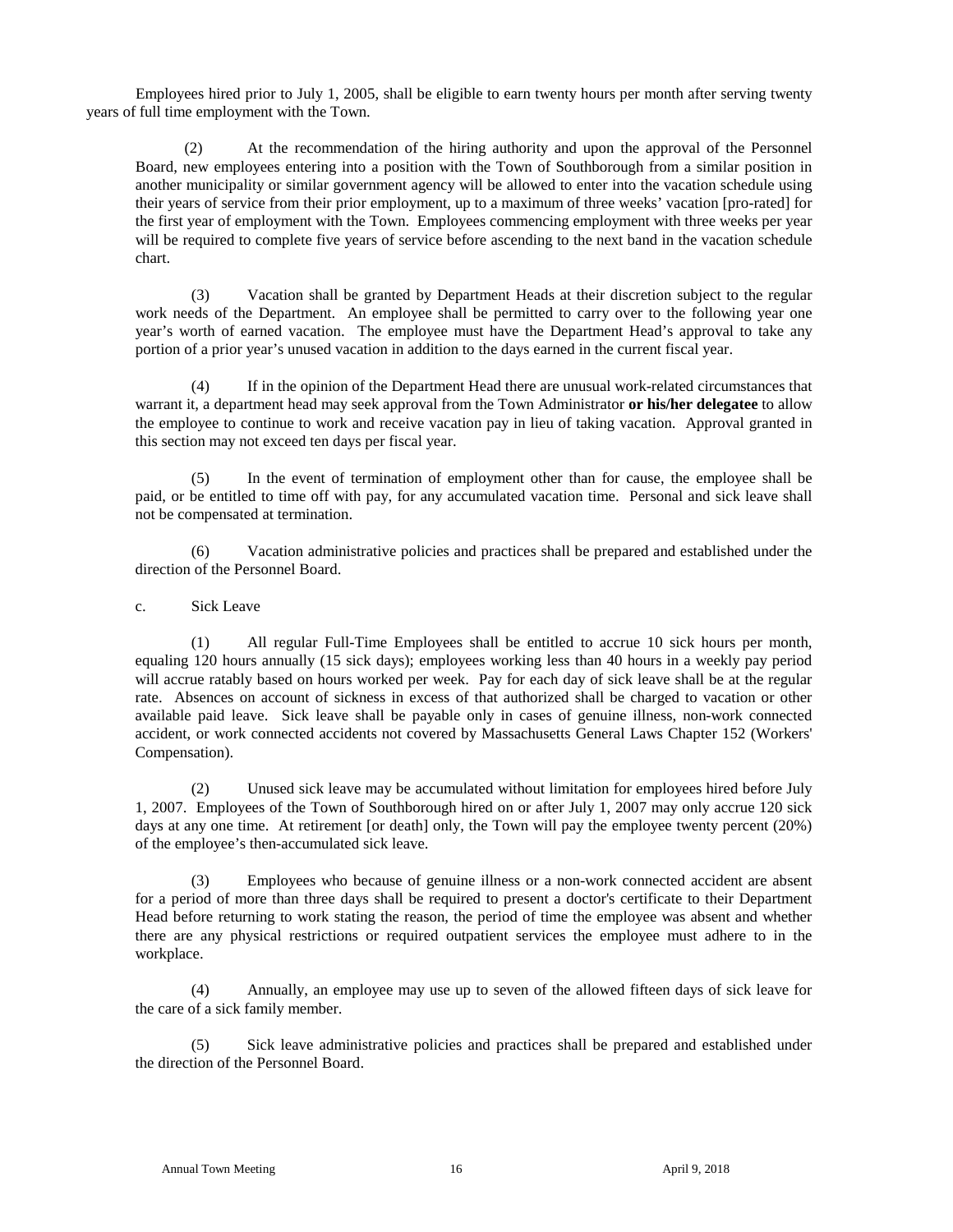#### d. Personal Days

 Each employee shall be entitled to three personal days per year, to be granted annually on the anniversary of the employee's date of hire. New employees shall be granted three personal days which shall be pro-rated based on hours worked per pay period. Requests for personal days shall be approved by the Department Head. Personal days shall not accumulate from year to year.

#### e. Military Leave

(1) Reserve Duty: An employee in full-time employment in the military reserve shall be paid the difference between compensation received while on reserve duty and regular compensation rates paid the employee by the Town. Such payment by the Town shall be limited to a period not to exceed two weeks in any twelve-month period.

(2) Active Duty: Pursuant to Article 8 of the April 11, 2005 Annual Town Meeting, an employee in the federal military reserve or a state National Guard who is called to active service shall be entitled to their regular base salary and shall not lose any seniority or paid leave benefits while on military leave; *provided*, however, that such base pay shall be reduced by any amount received from the United States as pay or allowance for military service performed.

#### f. Jury Duty

Any employee who is called to jury duty shall be paid the difference between their normal compensation and the amount (excluding any travel allowance) received from the court, upon presentation of evidence of the amount paid by the court.

#### g. Miscellaneous Paid Time Off

Working time lost from regularly scheduled work days for reasons listed below shall be without loss of pay, provided such lost time is authorized by the Department Head:

(1) Bereavement leave – In the event of the death of a spouse, father, mother, child, father-in-law, mother-in-law, brother, sister, grandparent, or of any other person then residing with the employee, such employee shall be entitled to receive three days' leave for the purpose of the funeral and services of the deceased. If out-of-state travel is required, the Town Administrator **or his/her delegatee** may authorize up to two additional days of travel time.

- (2) Medical examination or inoculation required by the Town.
- (3) Blood donation authorized by the Department Head.
- (4) Attendance at professional and educational programs authorized by the Department Head.
- h. Court Time Pay

If the Town requires that an employee appear in Court as a witness or in any other capacity arising from the performance of the employee's duty, or on behalf of the Commonwealth or the Town in any civil or criminal case pending in any Court or other official governmental board or agency, then for any such appearance that is made outside of the employee's normal working hours the employee shall be entitled to overtime compensation for every hour or fraction thereof during which they appear (but in no event less than three hours of such overtime pay).

i. Employee Educational Support/Professional Development

(1) Degree Bonus: All **Part-Time and** Full-Time employees who, while an employee of the Town, earns a degree in a field applicable to their position from an accredited college or university, shall receive a one-time bonus subject to appropriation, according to the following schedule:

Associates Degree....\$ 800.00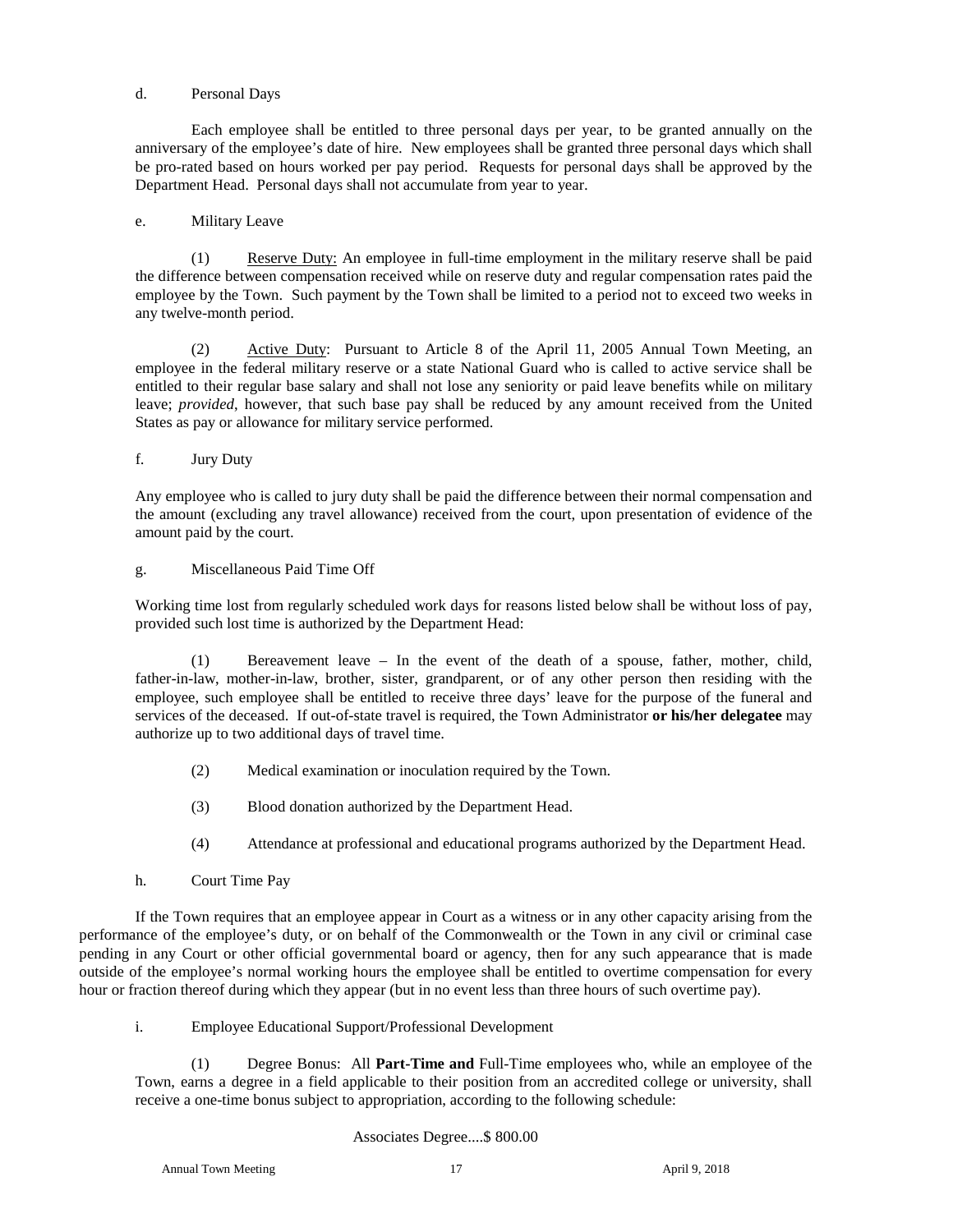#### Bachelors Degree...\$1,200.00 Masters Degree......\$1,500.00

A copy of the completed transcript, diploma or other appropriate evidence of the completed degree must be presented to the Department Head and the Personnel Board, and shall be submitted as documentation for accounts payable.

(2) Tuition reimbursement: As administered through the Personnel Board and subject to the procedure below, the Town may provide tuition reimbursement to any **Part-Time or** Full-Time employee for a course that applies to the employee's specific position and for which the employee **submits written verification of** a grade of "B" or better.

(3) Approval Procedure: Town funds must first be appropriated by Town Meeting in the Personnel Board's fiscal year budget. If funds are appropriated, then no later than August  $31<sup>st</sup>$  of each year interested employees shall advise the Personnel Board in writing of their interest in taking work-related courses during the fiscal year. The request should be routed through the employee's Department Head to the Assistant Town Administrator, and should include detailed information regarding the desired coursework and cost of tuition. Thereafter the Personnel Board will review all such requests and make recommendations for reimbursement based on available funds and the number of requests. The Board will then notify the employee and their department head of the decision.

(4) Reimbursement: Tuition reimbursed shall be paid only after the employee presents to the Department Head written verification of (a) course completion (with a grade of at least B) and (b) full payment by the employee. If an employee resigns employment within twelve months of such reimbursement, the employee shall be responsible to repay the amount paid to them by the Town.

j. Group Medical Insurance

Starting July 1, 2009, the Town will contribute fifty percent (50%) of the cost of a medical indemnity plan or seventy-five percent [75%] of the cost of a Health Maintenance Organization plan.

#### SECTION 12. UNPAID LEAVES OF ABSENCE

a. A leave of absence without compensation may be granted by the Personnel Board.

b. Leaves of absence of over three months' duration (except Military Leave) shall be deemed a break in employment, and on return to work the employee shall have the status of a new employee unless an extension of leave beyond three months was authorized by the Personnel Board.

#### SECTION 13. TRANSITIONS BETWEEN FULL-TIME AND PART-TIME STATUS

a. A Part-Time employee shall be eligible for Full-Time status when the employee has worked 20 hours or more per week for a period of at least three consecutive months, subject to approval by the Department Head.

b. A Full-Time employee whose hours of employment total less than 20 hours per week for a period of more than three consecutive months shall thereafter be deemed a Part-Time employee.

#### SECTION 14. APPOINTMENT OF "ACTING" DEPARTMENT HEADS

a. In the absence or retirement of a Department Head for three consecutive weeks, the Board of Selectmen or appropriate board or commission may appoint an "Acting" Department Head to serve for a period of not more than three months. Such three-month period may be extended for up to three additional three-month periods, upon the approval of the Board of Selectmen or other appropriate board or commission for each such extension. In no case shall an appointment of an "Acting" Department Head exceed one year.

b. Duly appointed "Acting" employees shall be compensated at an additional 10% per week, payable retroactively only upon the conclusion of three consecutive weeks of service by the "Acting" employee. Such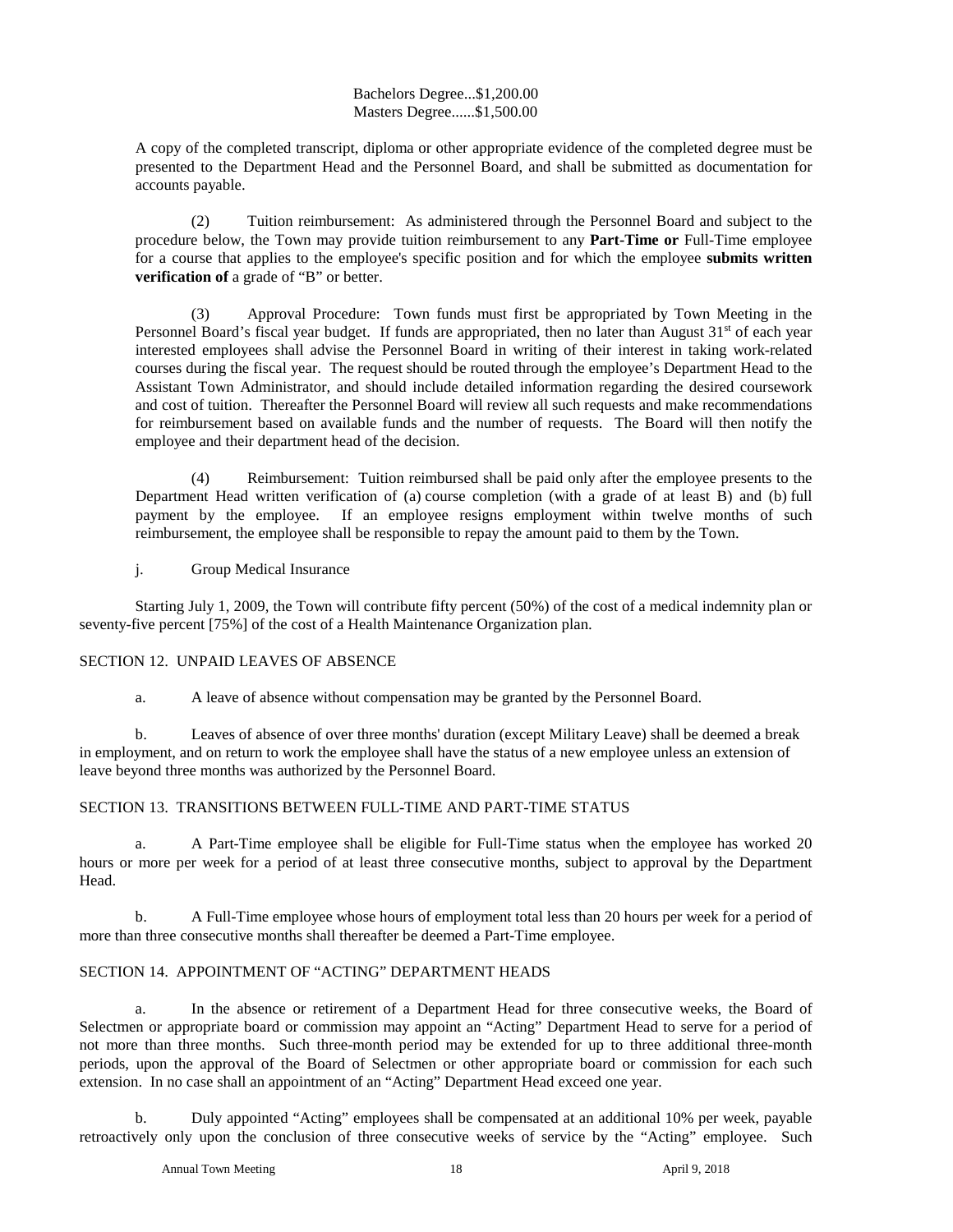employees shall still be eligible for overtime pay when fulfilling regular duties from the previous job beyond normal working hours.

#### SECTION 15. PERSONNEL BOARD

a. There shall be a Personnel Board to administer the Salary Administration Plan. Said Board is to be appointed by the Town Moderator. The Board shall consist of five voters other than employees of the Town or those regularly serving the Town in any elective capacity. They shall serve without compensation.

Other than as may be needed to fill unexpected vacancies, appointments shall be for three years. The Moderator shall fill any vacancies. The Personnel Board may employ assistance and incur expenses as it deems necessary, subject to appropriation of funds thereof.

#### SECTION 16. DUTIES OF THE PERSONNEL BOARD

a. The Personnel Board shall administer the Salary Administration Plan and shall establish such policies, procedures and regulations as it deems necessary for the administration of the Plan.

**b. The Town Administrator serves as the Town's Personnel Director under the Town Administrator Bylaw [Ch. 27, Art. IX]. As such, the Personnel Director is invested with personnel authority and responsibilities as set forth therein. From time to time, and as may be necessary, the Personnel Board will consult and/or act in concert with the Personnel Director or his/her delegatee on matters of joint responsibility and concern.** 

c. The Board shall meet annually in July and organize by the choice of a Chair and Clerk. The Board shall meet at least monthly, except for the month of August. A majority of the Board shall constitute a quorum for the transaction of business. The votes of the majority of all the members of the Board shall be necessary on any matter upon which it is authorized to or required to pass under the Salary Administration Plan.

d. The Personnel Board shall maintain records of all employees subject to this Plan as it deems desirable, including personnel evaluations. Such records are to be kept by the **Personnel Director or his/her delegatee**, under the direction of the Personnel Board. Department Heads shall furnish such information as requested by the Board.

e. The Personnel Board shall from time to time, but no less often than every federal Election Year, review the Classification Schedule, Salary Schedules, and administration policies of the Salary Administration Plan. It shall keep informed as to pay rates and policies outside the Town, and shall recommend to the Town any action that the Board deems desirable in that regard. The Personnel Board may tentatively add a new class to the Classification Schedule or reallocate an existing class to a different compensation grade, either higher or lower, subject to the subsequent ratification of its action by formal amendment of the Salary Administration Plan at the next Annual Town Meeting.

f. Between November and January of each fiscal year, the Personnel Board may vote an annual adjustment (but shall reserve the right to vote no adjustment) to the Classification Schedule and establish the effective rate for employees of each grade for the next fiscal year, subject to the subsequent ratification of its action by formal amendment of the Salary Administration Plan at the next Annual Town Meeting. The Personnel Board shall base any annual adjustments upon available relevant information. **Approval of the rate for any given employee is not guaranteed and is driven by the annual performance evaluation**.

g. Matters of concern by SAP employees that are communicated in writing to the Chair of the Personnel Board will be scheduled on an agenda at the next available meeting **providing all necessary and requested information has been submitted in time to be part of the meeting packet**. In addition, notice in writing shall be forwarded to the concerned employee and respective Department Head within seven days of the Board's decision. Notwithstanding the foregoing, if the Personnel Board shall so request and the concerned employee and Department Head shall agree, a reasonable extension of these time periods may be granted.

h. Upon recommendation of a Department Head, supported by evidence in writing of special reasons and exceptional circumstances satisfactory to the Personnel Board, the Board may authorize variances in the Salary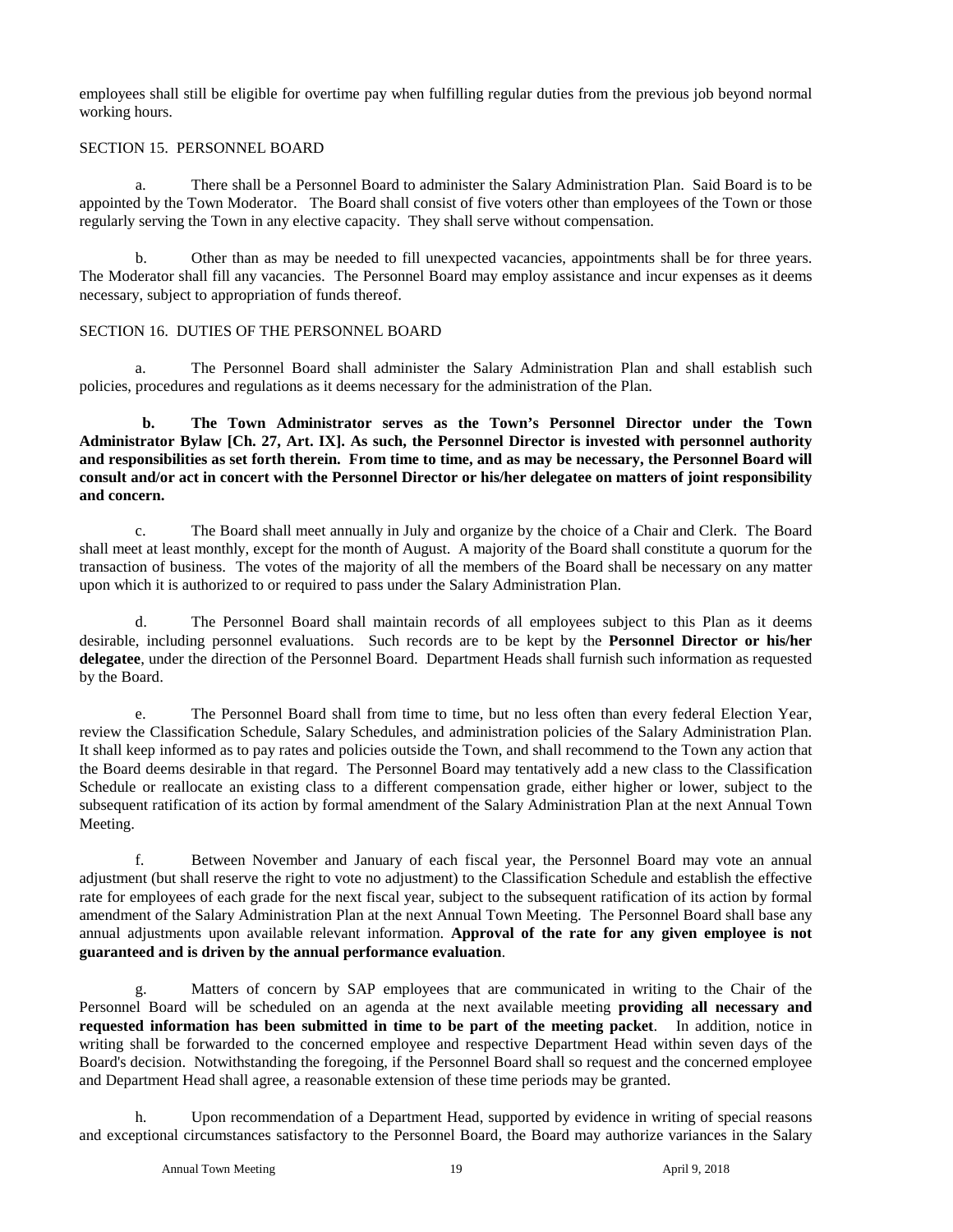Administration Plan as it may deem necessary for the proper functioning of the services of the Town, and to effectuate the basic intent of the Plan.

#### SECTION 17. EMPLOYEES AND THE PERSONNEL BOARD

a. All employees covered by this Salary Administration Plan shall have the right to request an appointment to confer with the Personnel Board on any matter of interest or concern to them that is covered by the Salary Administration Plan. The employee shall notify the Department Head in writing in advance of the desire to discuss the matter with the Board. One of the duties of the Board shall be to foster mutual understanding and good will with the personnel of the Town.

b. To facilitate this, if any employee should feel aggrieved by the operation of any provision of the Plan, the employee shall first discuss the matter with the Department Head, in a mutual effort to clear up any problems or misunderstanding.

c. If two weeks after such a conference a satisfactory understanding and solution of the problem has not been reached, then either the Department Head or the employee may take the matter to the Personnel Board, and the Board shall hear the parties not later than at its next regular meeting. There shall be no discrimination or prejudice by a Department Head against any employee who may take a matter to the Board.

#### SECTION 18. AMENDMENT OF THE PLAN

The Salary Administration Plan may be amended in the same manner that Town Bylaws may be amended. However, no amendment to the Plan shall be made until it has been presented by a signed petition to, and acted upon by, the Personnel Board. Upon receipt of such a written petition, the Board, after giving the petitioner(s), the Department Head(s) and the affected employee(s) at least two weeks' written notice, shall hold a hearing to consider the proposed amendment. If the Personnel Board approves of any proposed amendment, it shall bring it before the next available Special or Annual Town Meeting for its consideration. If the Personnel Board disapproves any proposed amendment or shall fail to act thereof within fifteen days after the hearing (which failure shall be deemed disapproval), the petitioner(s) may the present the petition to the next available Town Meeting for its consideration. The Board of its own motion, after a similar hearing and/or conference with parties interested, may propose an amendment to the Plan.

#### SECTION 19. SEVERABILITY PROVISION

In the event that any provision of this bylaw, or application thereof, shall be held to be invalid by the proper authorities, this shall not be construed to affect the validity of any other provision, or application thereof, of this bylaw.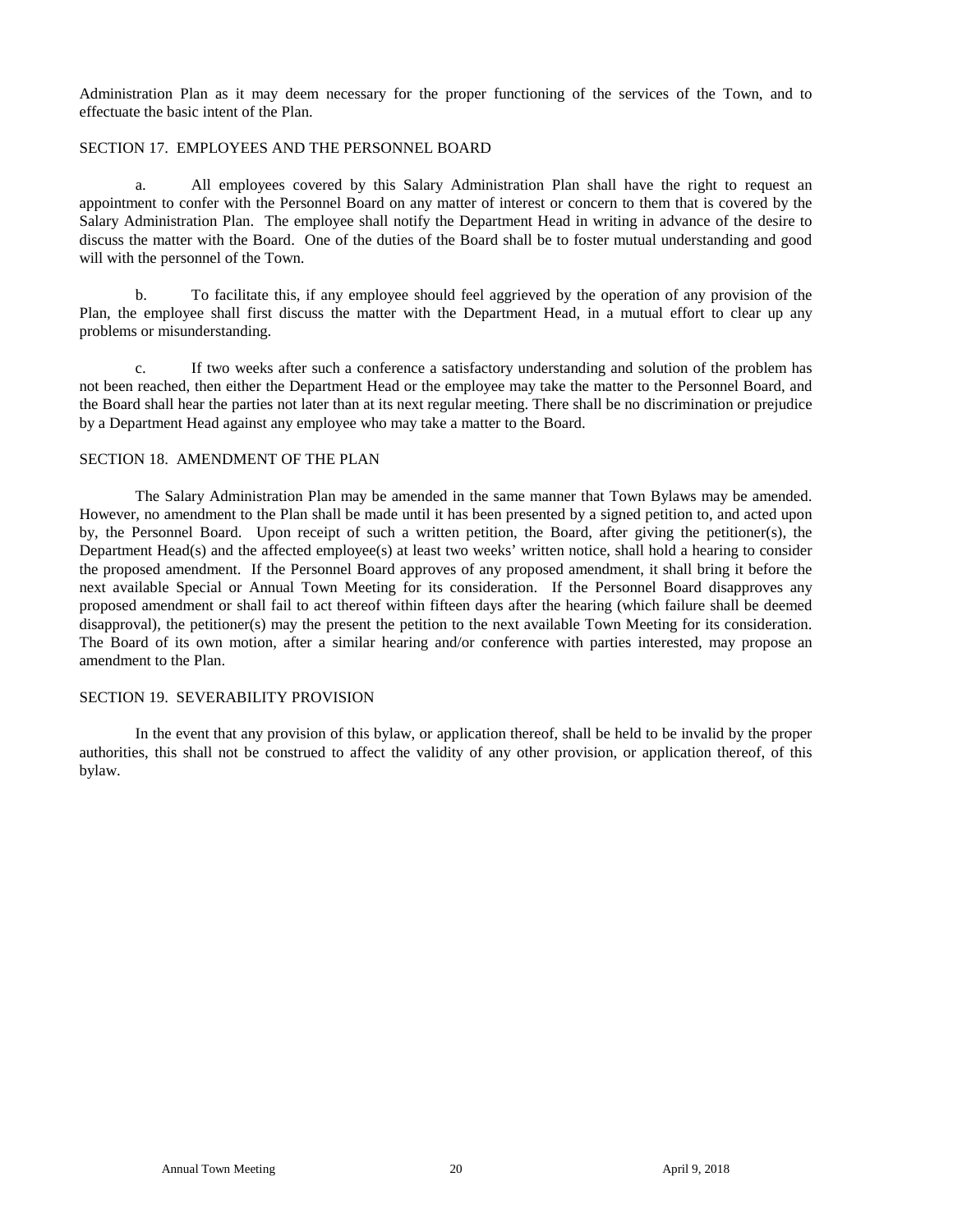#### SECTION 20: CLASSIFICATION SCHEDULE

|              | <b>Minimum</b> | <b>Midpoint</b> | <b>Maximum</b> |
|--------------|----------------|-----------------|----------------|
| 1            | \$37,100       | \$42,692        | \$48,283       |
| $\mathbf{2}$ | \$39,883       | \$45,865        | \$51,848       |
| 3            | \$42,874       | \$49,305        | \$55,736       |
| 4            | \$47,700       | \$56,048        | \$64,395       |
| 5            | \$51,278       | \$60,251        | \$69,224       |
| 6            | \$55,123       | \$64,770        | \$74,416       |
| 7            | \$66,250       | \$79,500        | \$92,750       |
| 8            | \$77,844       | \$93,413        | \$108,982      |
| 9            | \$91,466       | \$109,760       | \$128,053      |

|  | SCHEDULE A: FULL-TIME SALARY GRADED POSITIONS |
|--|-----------------------------------------------|
|--|-----------------------------------------------|

| <b>POSITION TITLE</b>                          | <b>PAY GRADE</b> |
|------------------------------------------------|------------------|
| <b>DEPARTMENT HEADS &amp; MANAGEMENT STAFF</b> |                  |
|                                                |                  |
| <b>VACANT</b>                                  | 9                |
|                                                |                  |
| <b>Assistant Town Administrator</b>            | 8                |
| Director of Facilities                         |                  |
| <b>Library Director</b>                        |                  |
| <b>Building Commissioner</b>                   |                  |
| <b>IT Manager</b>                              |                  |
| <b>Police Lieutenant</b>                       |                  |
| <b>Town Accountant</b>                         |                  |
| <b>Director, Council on Aging</b>              |                  |
|                                                |                  |
| <b>Conservation Agent</b>                      | $\overline{7}$   |
| Director, Youth & Family Services              |                  |
| Director of Recreation                         |                  |
| <b>Town Planner</b>                            |                  |
|                                                |                  |
| <b>SUPERVISORS &amp; TECHNICAL STAFF</b>       |                  |
| <b>Assistant Town Clerk</b>                    | 6                |
| Assistant Director, Youth & Family Services    |                  |
| <b>Outreach Coordinator</b>                    |                  |
| <b>Assistant Library Director</b>              |                  |
|                                                |                  |
| <b>Business Administrator II</b>               | 5                |
| Children's Librarian                           |                  |
| <b>Staff Engineer</b>                          |                  |
| Executive Assistant to the Board of Selectmen  |                  |
| Program Coordinator                            |                  |
|                                                |                  |
| <b>Business Administrator I</b>                | 4                |
| <b>Deputy Assessor</b>                         |                  |
| Maintenance Technician                         |                  |
| <b>Assistant Treasurer/Collector</b>           |                  |
| <b>Assistant Town Accountant</b>               |                  |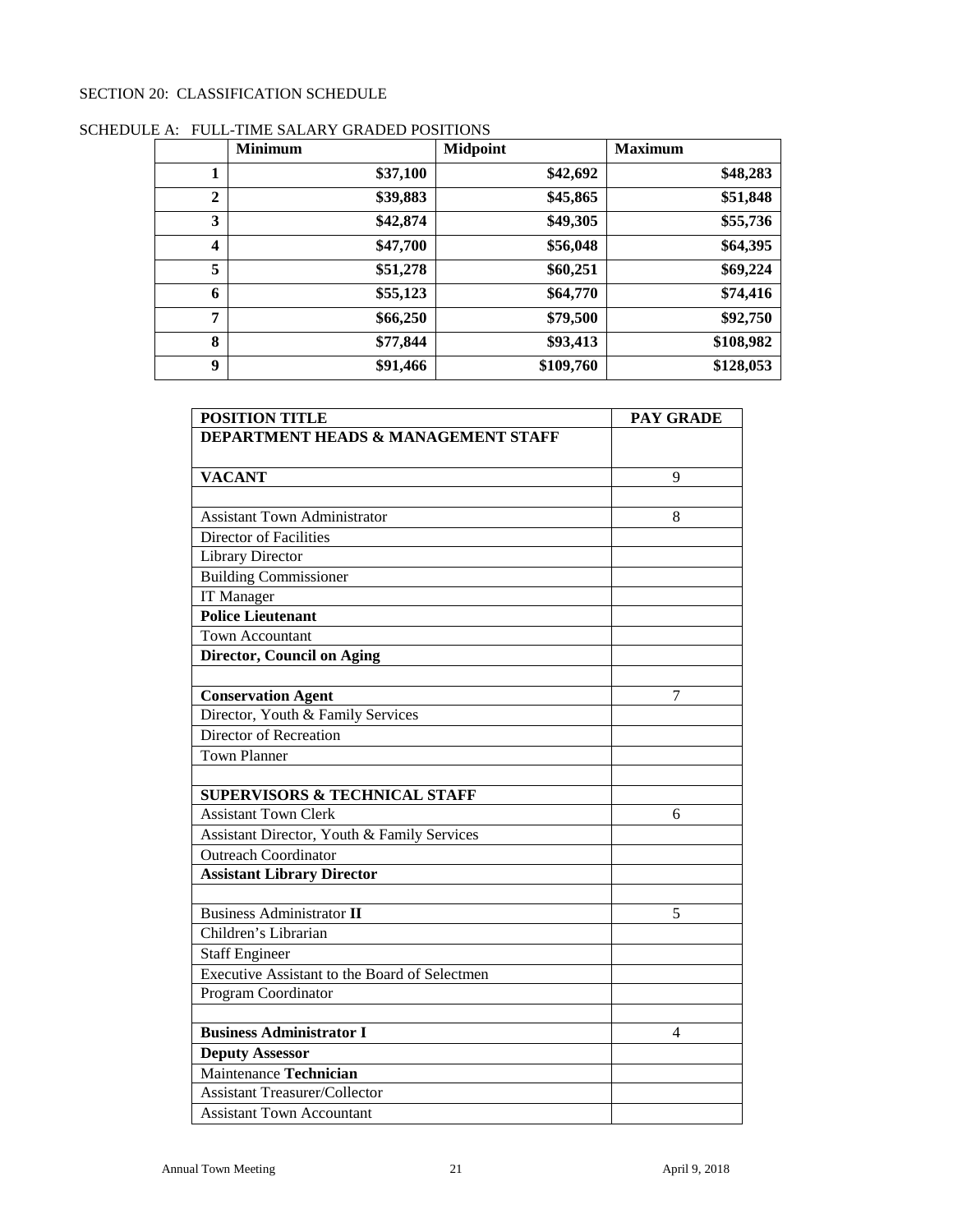| <b>ADMINISTRATIVE &amp; SUPPORT STAFF</b> |                             |
|-------------------------------------------|-----------------------------|
| Administrative Assistant                  | 3                           |
| Administrative Assistant II               |                             |
| Senior Library Assistant                  |                             |
|                                           |                             |
| Library Assistant                         | $\mathcal{D}_{\mathcal{L}}$ |
| Maintenance Mechanic                      |                             |
|                                           |                             |
| Maintenance Custodian                     |                             |

\*Increases in salary rates exceeding the maximum will be considered on a case by case by the Personnel Board.

#### **SCHEDULE B:** [RESERVED FOR FUTURE USE]

#### **SCHEDULE C:** PART-TIME HOURLY GRADED POSITIONS

\*While serving as an Interim Police Officer (Reserve), an employee will fall under Grade 12. After the interim designation has ended, the employee will revert to the Grade 11 classification.

| Grade | Minimum   | Midpoint | Maximum |
|-------|-----------|----------|---------|
|       | Min wage* | Midpoint | \$10.00 |
| 2     | \$8.34    | \$10.35  | \$12.35 |
| 3     | \$8.84    | \$10.91  | \$12.98 |
| 4     | \$9.26    | \$11.52  | \$13.78 |
| 5     | \$9.71    | \$12.10  | \$14.49 |
| 6     | \$10.25   | \$12.74  | \$15.22 |
|       | \$10.73   | \$13.34  | \$15.95 |
| 8     | \$11.26   | \$14.02  | \$16.77 |
| 9     | \$11.82   | \$14.72  | \$17.62 |
| 10    | \$12.54   | \$15.60  | \$18.66 |
| 11    | \$13.87   | \$19.44  | \$25.00 |
| 12    | \$21.00   | \$27.50  | \$34.00 |
| 13    | \$29.00   | \$35.00  | \$41.00 |

#### **Hourly Rates for Part-Time Positions**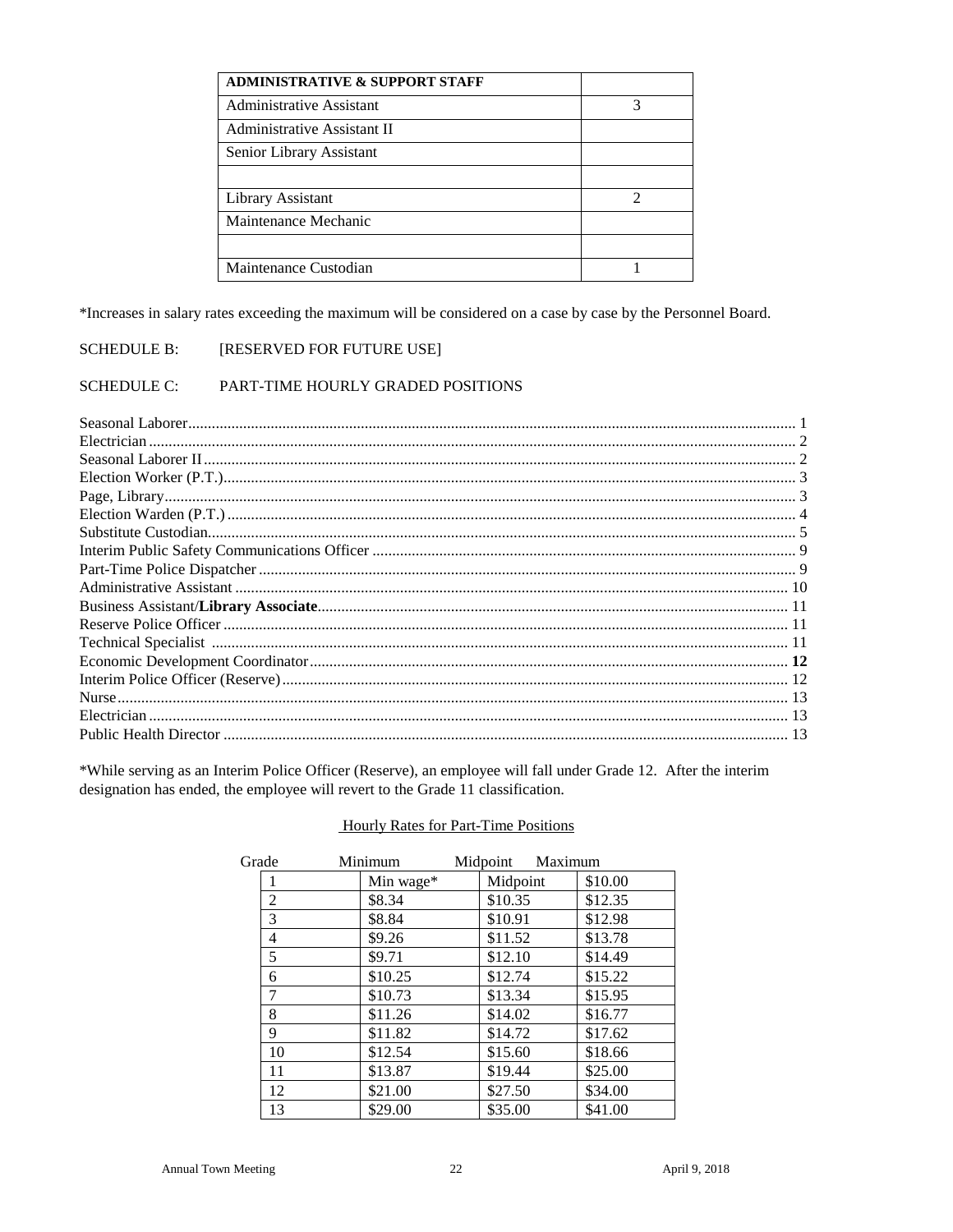| RECLASSIFICATIONS/PROMOTIONS                  | <b>PAY</b><br>GRADE |
|-----------------------------------------------|---------------------|
| <b>Business Administrator II (Facilities)</b> |                     |

**\***Municipalities are subject to the federal minimum wage law, not the state law.

SCHEDULE D: FIRE DEPT POSITIONS (not covered by Collective Bargaining Agreement)

| Grade | <b>Proposed Pay Structure</b>           | Drills | <b>Boxes</b> | Signal 55 |
|-------|-----------------------------------------|--------|--------------|-----------|
| л.    | Firefighter (Entry Level)               | 0.00   | 0.00         | 0.00      |
| 2     | Firefighter I Certified                 | 18.00  | 16.00        | 16.00     |
| 3     | Firefighter I/II Certified              | 19.00  | 17.00        | 17.00     |
| 4     | Firefighter I Certified/Operator        | 20.00  | 18.00        | 18.00     |
| 5     | Firefighter I/II Certified/Operator     | 21.00  | 19.00        | 19.00     |
| 6     | <b>EMT</b> (Entry Level)                | 0.00   | 0.00         | 0.00      |
| 7     | <b>EMT</b>                              | 18.00  | 16.00        | 16.00     |
| 8     | EMT-I                                   | 20.00  | 18.00        | 18.00     |
| 9     | Firefighter I Certified/EMT             | 20.00  | 18.00        | 18.00     |
| 10    | Firefighter I/II Certified/EMT          | 21.00  | 19.00        | 19.00     |
| 11    | Firefighter I Certified/Operator/EMT    | 22.00  | 20.00        | 20.00     |
| 12    | Firefighter I/II Certified/Operator/EMT | 23.00  | 21.00        | 21.00     |
| 13    | Lieutenant                              | 24.00  | 22.00        | 22.00     |
| 14    | Lieutenant/EMT                          | 26.00  | 24.00        | 24.00     |

Details. On any occasion that the Fire Chief determines that public safety is at risk (fire watches, pyrotechnic displays, pyrotechnic blasting for construction, etc.) and calls for a detail consisting of a Firefighter or Firefighters [not covered by any other collective bargaining agreement] to stand-by during any of these situations to monitor for fire, explosion, or any other possible hazard, the person or persons assigned to the detail will be compensated in the following manner:

#### **\$50.00 per hour \$56.00 per hour/ for week-end or holiday**

#### SCHEDULE E: MISCELLANEOUS ANNUAL COMPENSATION SCHEDULE

### SCHEDULE F: FEE BASED COMPENSATION (Recreation Seasonal Personnel)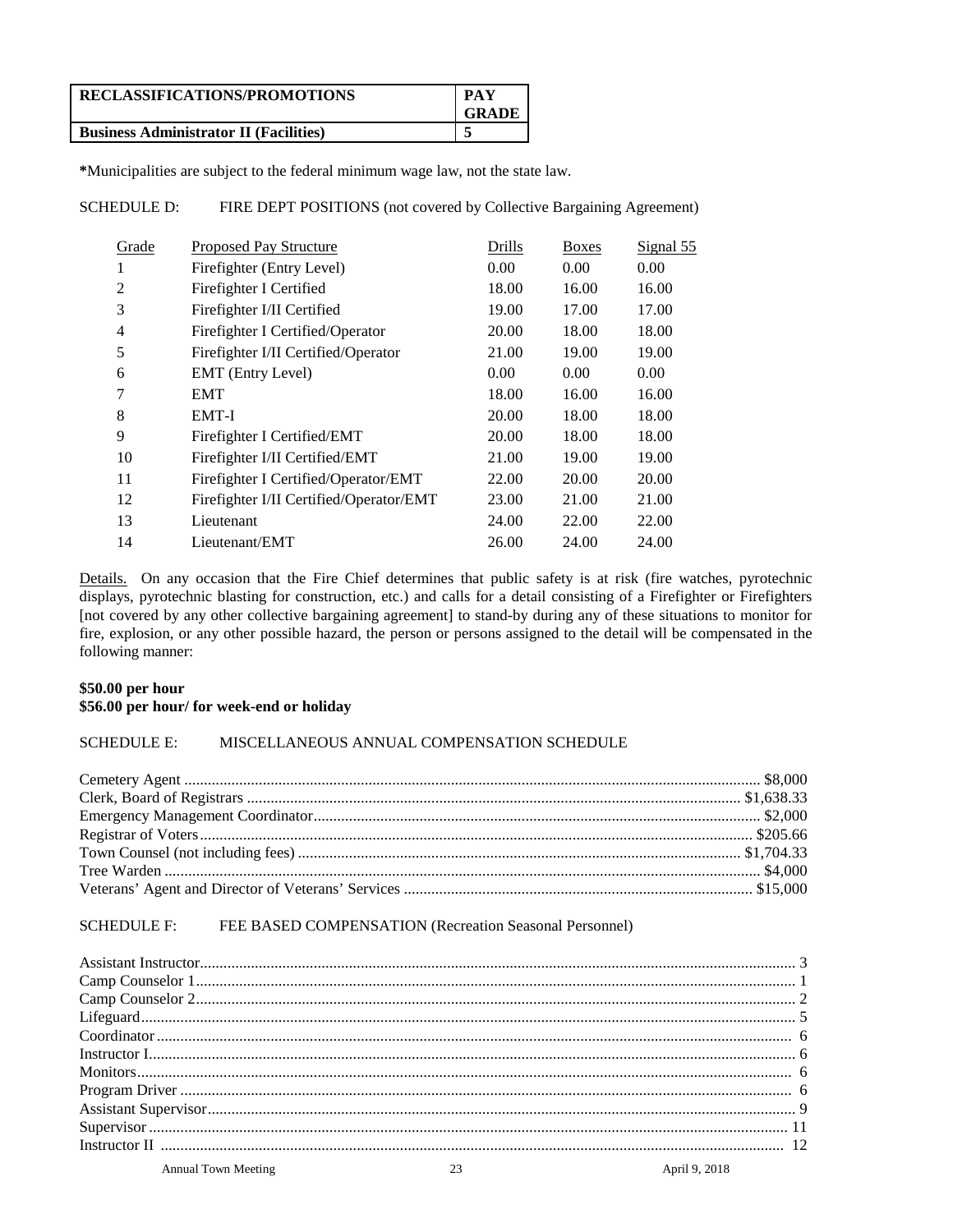| Master Instructor |  |
|-------------------|--|
| Seasonal Nurse    |  |

Classification grade is reflective of "Hourly Rates for Part-Time Positions" in this plan.

#### SCHEDULE G: SPECIAL ADMINISTRATIVE AND SUPERVISORY POSITIONS

#### **Police Lieutenant:**

In addition to all the benefits provided employees under the SAP, he/she would be eligible for some additional benefits as provided members of Mass COP Local 167, the police union collective bargaining agreement.

As a result, a separate policy is adopted by the Southborough Board of Selectmen and enforced by the Southborough Police Department subject to change in conjunction with future collective bargaining agreements.

\*Increases in salary for long term employees will be considered case by case by Personnel Board.

**SCHEDULE H:** LONGEVITY SCHEDULE: Full-Time Employees of Town of Southborough – Compensated annually at Anniversary Date

, or do or act anything in relation thereto.

#### **Proposed by: PERSONNEL BOARD**

**Board of Selectmen Recommendation:** Support

#### **Advisory Committee Recommendation:** Support

**Summary:** *The Personnel By-Law governs policies and pay structures for non-union employees. The changes are noted in bold.* 

*ARTICLE 6:* To see if the Town will vote to transfer a sum of money between and among various accounts for the fiscal year ending June 30, 2018, or do or act anything in relation thereto.

**Proposed by: BOARD OF SELECTMEN Board of Selectmen Recommendation:** At Town Meeting

**Advisory Committee Recommendation:** At Town Meeting

**Summary:** *This article is intended to address any unexpected or unusual funding needs for the current fiscal year via transfers between accounts.*

*ARTICLE 7:* To see if the Town will vote to raise a sum of money as may be necessary for the Town's use for Fiscal Year 2019, and make appropriations of the same, as detailed following, or do or act anything in relation thereto.

#### *SEE BUDGETS ON THE FOLLOWING PAGES*

#### **Proposed by: BOARD OF SELECTMEN**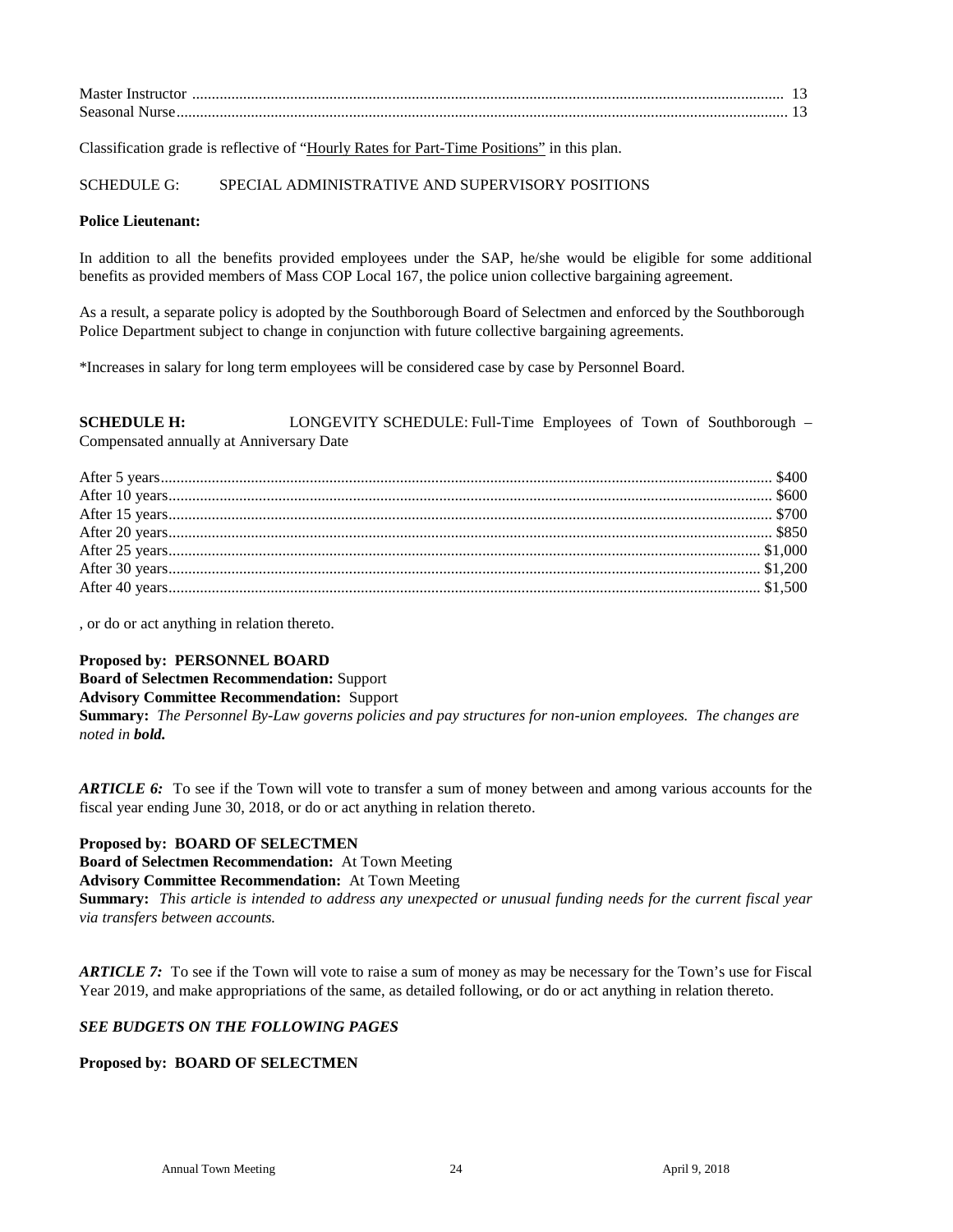**Summary:** *See budget report including Advisory Committee and Board of Selectmen's FY19 recommendations. If the Advisory Committee recommendation differs from that of the Board of Selectmen, it shall be noted in that departmental budget.*

### *100-199 GENERAL GOVERNMENT*

*110-119 Legislative*

| <b>BUDGET NAME</b>                     | <b>FY 2016</b><br><b>ACTUAL</b> | <b>FY 2017</b><br><b>ACTUAL</b> | <b>FY 2018</b><br><b>BUDGET</b> | <b>FY2019</b> | <b>BOS/ADV</b><br>REQUEST RECOMM Inc./Decr. | Percent  |
|----------------------------------------|---------------------------------|---------------------------------|---------------------------------|---------------|---------------------------------------------|----------|
| <b>114 MODERATOR</b>                   |                                 |                                 |                                 |               |                                             |          |
| 51000-51990 Personal Services          |                                 |                                 | 50                              | 50            | 50                                          |          |
| 52000-58990 Other Charges and Expenses | 35                              | 49                              | 25                              | 25            | 25                                          |          |
| <b>MODERATOR TOTAL</b>                 | 35                              | 49                              | 75                              | 75            |                                             | $0.00\%$ |

*120-129 Executive*

| <b>FY 2016</b><br><b>ACTUAL</b> | <b>FY 2017</b><br><b>ACTUAL</b> | <b>FY 2018</b><br><b>BUDGET</b> | <b>FY2019</b><br><b>REOUEST</b> | <b>BOS/ADV</b><br><b>RECOMM</b> | Percent<br>Inc./Decr.1 |
|---------------------------------|---------------------------------|---------------------------------|---------------------------------|---------------------------------|------------------------|
|                                 |                                 |                                 |                                 |                                 |                        |
| 4.000                           | 3.800                           | 4.000                           | 4.000                           | 4.000                           |                        |
| 4.000                           | 3.800                           | 4.000                           | 4.000                           | 4.000                           | 0.00%                  |
|                                 |                                 |                                 |                                 |                                 |                        |

|                                        | <b>FY 2016</b> | <b>FY 2017</b> | <b>FY 2018</b> | <b>FY2019</b>  | <b>BOS/ADV</b> | Percent    |
|----------------------------------------|----------------|----------------|----------------|----------------|----------------|------------|
| <b>BUDGET NAME</b>                     | <b>ACTUAL</b>  | <b>ACTUAL</b>  | <b>BUDGET</b>  | <b>REOUEST</b> | <b>RECOMM</b>  | Inc./Decr. |
| <b>122 BOARD OF SELECTMEN</b>          |                |                |                |                |                |            |
| 51000-51990 Personal Services          | 319.606        | 359.128        | 372,778        | 375,079        | 375,079        |            |
| 52000-58990 Other Charges and Expenses | 58.694         | 66.313         | 55.433         | 59.444         | 59.444         |            |
| <b>BOARD OF SELECTMEN TOTAL</b>        | 378,300        | 425,441        | 428.211        | 434.523        | 434.523        | $1.5\%$    |

*130-149 Financial Administration*

|                                        | <b>FY 2016</b> | <b>FY 2017</b> | <b>FY 2018</b> | <b>FY2019</b>  | <b>BOS/ADV</b> | Percent    |
|----------------------------------------|----------------|----------------|----------------|----------------|----------------|------------|
| <b>BUDGET NAME</b>                     | <b>ACTUAL</b>  | <b>ACTUAL</b>  | <b>BUDGET</b>  | <b>REQUEST</b> | <b>RECOMM</b>  | Inc./Decr. |
| <b>131 ADVISORY COMMITTEE</b>          |                |                |                |                |                |            |
| 52000-58990 Other Charges and Expenses | 176            | 901            | 1,306          | 806            | 806            |            |
| ADVISORY COMMITTEE TOTAL               | 176            | 901            | 1,306          | 806            | 806            | $-38.3%$   |
|                                        | <b>FY 2016</b> | <b>FY 2017</b> | <b>FY 2018</b> | <b>FY2019</b>  | <b>BOS/ADV</b> | Percent    |
| <b>BUDGET NAME</b>                     | <b>ACTUAL</b>  | <b>ACTUAL</b>  | <b>BUDGET</b>  | <b>REQUEST</b> | <b>RECOMM</b>  | Inc./Decr. |
| <b>132 RESERVE FUND</b>                |                |                |                |                |                |            |
| 52000-58990 Other Charges and Expenses | 137,528        | 150,000        | 150,000        | 200,000        | 200,000        |            |
| <b>RESERVE FUND TOTAL</b>              | 137,528        | 150,000        | 150,000        | 200,000        | 200,000        | 33.3%      |
|                                        | <b>FY 2016</b> | <b>FY 2017</b> | <b>FY 2018</b> | <b>FY2019</b>  | <b>BOS/ADV</b> | Percent    |
| <b>BUDGET NAME</b>                     | <b>ACTUAL</b>  | <b>ACTUAL</b>  | <b>BUDGET</b>  | <b>REOUEST</b> | <b>RECOMM</b>  | Inc./Decr. |
| <b>135 TOWN ACCOUNTANT</b>             |                |                |                |                |                |            |
| 51000-51990 Personal Services          | 136,988        | 141,815        | 145,244        | 147,338        | 147,338        |            |
| 52000-58990 Other Charges and Expenses | 2,214          | 1,666          | 2,550          | 3,465          | 3,465          |            |
| TOWN ACCOUNTANT TOTAL                  | 139,202        | 143,481        | 147,794        | 150,803        | 150,803        | 2.0%       |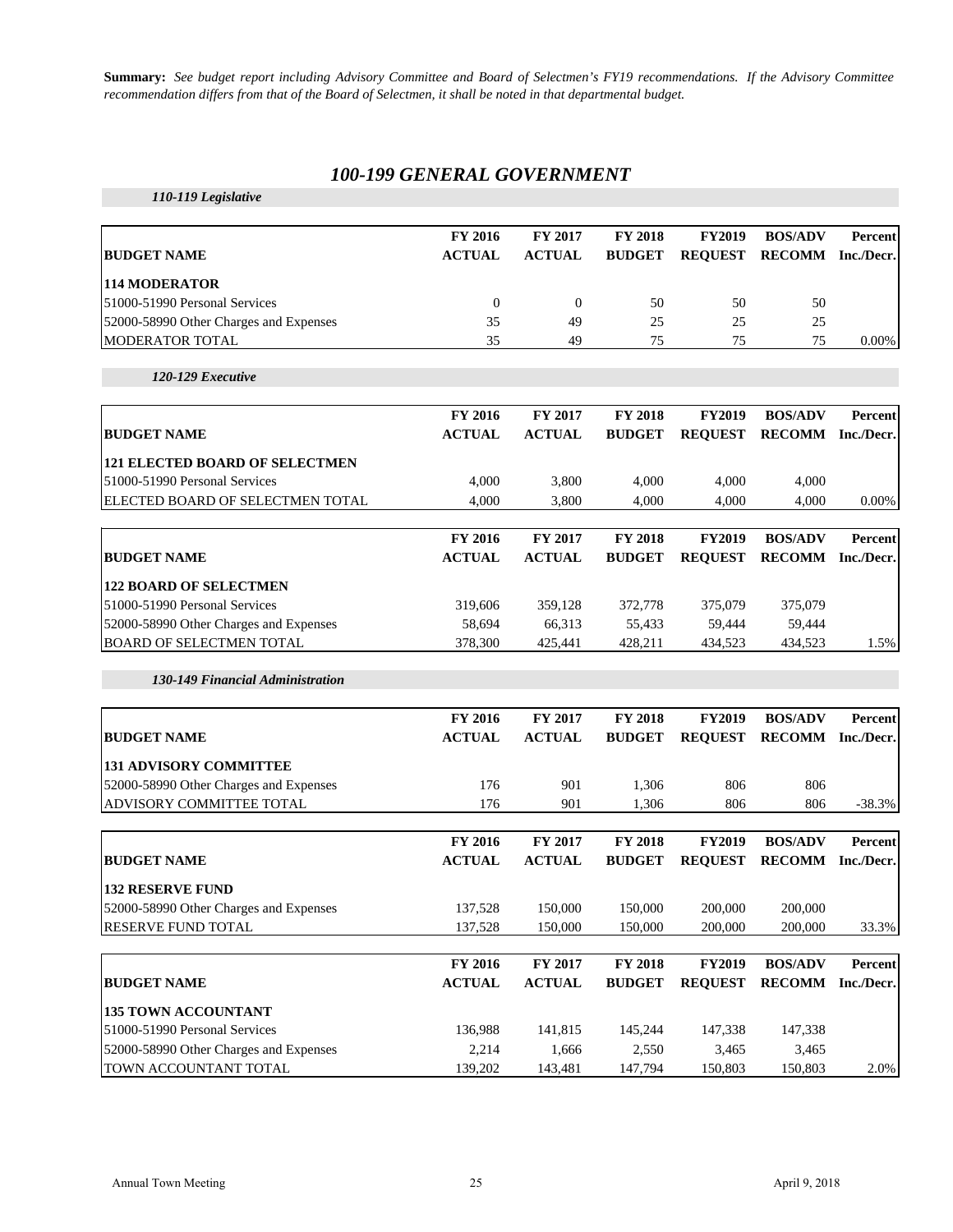|                                        | FY 2016        | FY 2017       | FY 2018        | <b>FY2019</b>  | <b>BOS/ADV</b>    | Percent    |
|----------------------------------------|----------------|---------------|----------------|----------------|-------------------|------------|
| <b>BUDGET NAME</b>                     | <b>ACTUAL</b>  | <b>ACTUAL</b> | <b>BUDGET</b>  | <b>REQUEST</b> | RECOMM Inc./Decr. |            |
| 136 AUDIT                              |                |               |                |                |                   |            |
| 52000-58990 Other Charges and Expenses | 30,850         | 24,700        | 32,550         | 26,140         | 26,140            |            |
| <b>AUDIT TOTAL</b>                     | 30,850         | 24,700        | 32,550         | 26,140         | 26,140            | $-19.7%$   |
|                                        |                |               |                |                |                   |            |
|                                        | FY 2016        | FY 2017       | <b>FY 2018</b> | <b>FY2019</b>  | <b>BOS/ADV</b>    | Percent    |
| <b>BUDGET NAME</b>                     | <b>ACTUAL</b>  | <b>ACTUAL</b> | <b>BUDGET</b>  | <b>REQUEST</b> | <b>RECOMM</b>     | Inc./Decr. |
| <b>140 ELECTED BOARD OF ASSESSORS</b>  |                |               |                |                |                   |            |
| 51000-51990 Personal Services          | 2,250          | 2,250         | 2,250          | 2,250          | 2,250             |            |
| ELECTED BOARD OF ASSESSORS TOTAL       | 2,250          | 2,250         | 2,250          | 2,250          | 2,250             | $0.0\%$    |
|                                        |                |               |                |                |                   |            |
|                                        | FY 2016        | FY 2017       | FY 2018        | <b>FY2019</b>  | <b>BOS/ADV</b>    | Percent    |
| <b>BUDGET NAME</b>                     | <b>ACTUAL</b>  | <b>ACTUAL</b> | <b>BUDGET</b>  | <b>REQUEST</b> | <b>RECOMM</b>     | Inc./Decr. |
| 141 ASSESSORS                          |                |               |                |                |                   |            |
| 51000-51990 Personal Services          | 153,504        | 160,652       | 165,051        | 171,013        | 171,013           |            |
| 52000-58990 Other Charges and Expenses | 48,118         | 31,635        | 33,640         | 34,150         | 34,150            |            |
| ASSESSORS TOTAL                        | 201,622        | 192,287       | 198,691        | 205,163        | 205,163           | 3.3%       |
|                                        |                |               |                |                |                   |            |
|                                        | FY 2016        | FY 2017       | <b>FY 2018</b> | <b>FY2019</b>  | <b>BOS/ADV</b>    | Percent    |
| <b>BUDGET NAME</b>                     | <b>ACTUAL</b>  | <b>ACTUAL</b> | <b>BUDGET</b>  | <b>REQUEST</b> | RECOMM Inc./Decr. |            |
| <b>145 TREASURER/COLLECTOR</b>         |                |               |                |                |                   |            |
| 51000-51990 Personal Services          | 182,852        | 191,797       | 198,717        | 204,697        | 204,697           |            |
| 52000-58990 Other Charges and Expenses | 15,739         | 20,734        | 12,415         | 12,550         | 12,550            |            |
| TREASURER/COLLECTOR TOTAL              | 198,591        | 212,531       | 211,132        | 217,247        | 217,247           | 2.9%       |
|                                        |                |               |                |                |                   |            |
| 150-159 Operations Support             |                |               |                |                |                   |            |
|                                        |                |               |                |                |                   |            |
|                                        | FY 2016        | FY 2017       | FY 2018        | <b>FY2019</b>  | <b>BOS/ADV</b>    | Percent    |
| <b>BUDGET NAME</b>                     | <b>ACTUAL</b>  | <b>ACTUAL</b> | <b>BUDGET</b>  | <b>REQUEST</b> | <b>RECOMM</b>     | Inc./Decr. |
| 151 LEGAL                              |                |               |                |                |                   |            |
| 52000-58990 Other Charges and Expenses | 91,575         | 85,567        | 95,000         | 95,000         | 95,000            |            |
| <b>LEGAL TOTAL</b>                     | 91,575         | 85,567        | 95,000         | 95,000         | 95,000            | $0.0\%$    |
|                                        |                |               |                |                |                   |            |
|                                        | <b>FY 2016</b> | FY 2017       | <b>FY 2018</b> | <b>FY2019</b>  | <b>BOS/ADV</b>    | Percent    |
| <b>BUDGET NAME</b>                     | <b>ACTUAL</b>  | <b>ACTUAL</b> | <b>BUDGET</b>  | <b>REQUEST</b> | RECOMM Inc./Decr. |            |
| <b>152 PERSONNEL BOARD</b>             |                |               |                |                |                   |            |
| 51000-51990 Personal Services          | $\mathbf{0}$   | 2,000         | 1,250          | 1,250          | 1,250             |            |
| 52000-58990 Other Charges and Expenses | 15,168         | 12,592        | 47,450         | 17,450         | 17,450            |            |
| PERSONNEL BOARD TOTAL                  | 15,168         | 14,592        | 48,700         | 18,700         | 18,700            | $-61.6%$   |
|                                        |                |               |                |                |                   |            |
|                                        | FY 2016        | FY 2017       | FY 2018        | <b>FY2019</b>  | <b>BOS/ADV</b>    | Percent    |
| <b>BUDGET NAME</b>                     | <b>ACTUAL</b>  | <b>ACTUAL</b> | <b>BUDGET</b>  | <b>REQUEST</b> | RECOMM Inc./Decr. |            |
| <b>153 SPECIAL LEGAL COUNSEL</b>       |                |               |                |                |                   |            |
| 52000-58990 Other Charges and Expenses | 48,258         | 46,905        | 55,000         | 55,000         | 55,000            |            |
| SPECIAL LEGAL COUNSEL TOTAL            | 48,258         | 46,905        | 55,000         | 55,000         | 55,000            | $0.0\%$    |
|                                        |                |               |                |                |                   |            |
|                                        | FY 2016        | FY 2017       | FY 2018        | <b>FY2019</b>  | <b>BOS/ADV</b>    | Percent    |
| <b>BUDGET NAME</b>                     | <b>ACTUAL</b>  | <b>ACTUAL</b> | <b>BUDGET</b>  | <b>REQUEST</b> | <b>RECOMM</b>     | Inc./Decr. |
| <b>155 TECHNOLOGY</b>                  |                |               |                |                |                   |            |
| 51000-51990 Personal Services          | 3,500          | 81,629        | 94,300         | 96,422         | 96,422            |            |
| 52000-58990 Other Charges and Expenses | 188,443        | 161,428       | 193,396        | 215,229        | 215,229           |            |
| MANAGEMENT INFORMATION SYSTEMS TOTAL   | 191,943        | 243,057       | 287,696        | 311,651        | 311,651           | 8.3%       |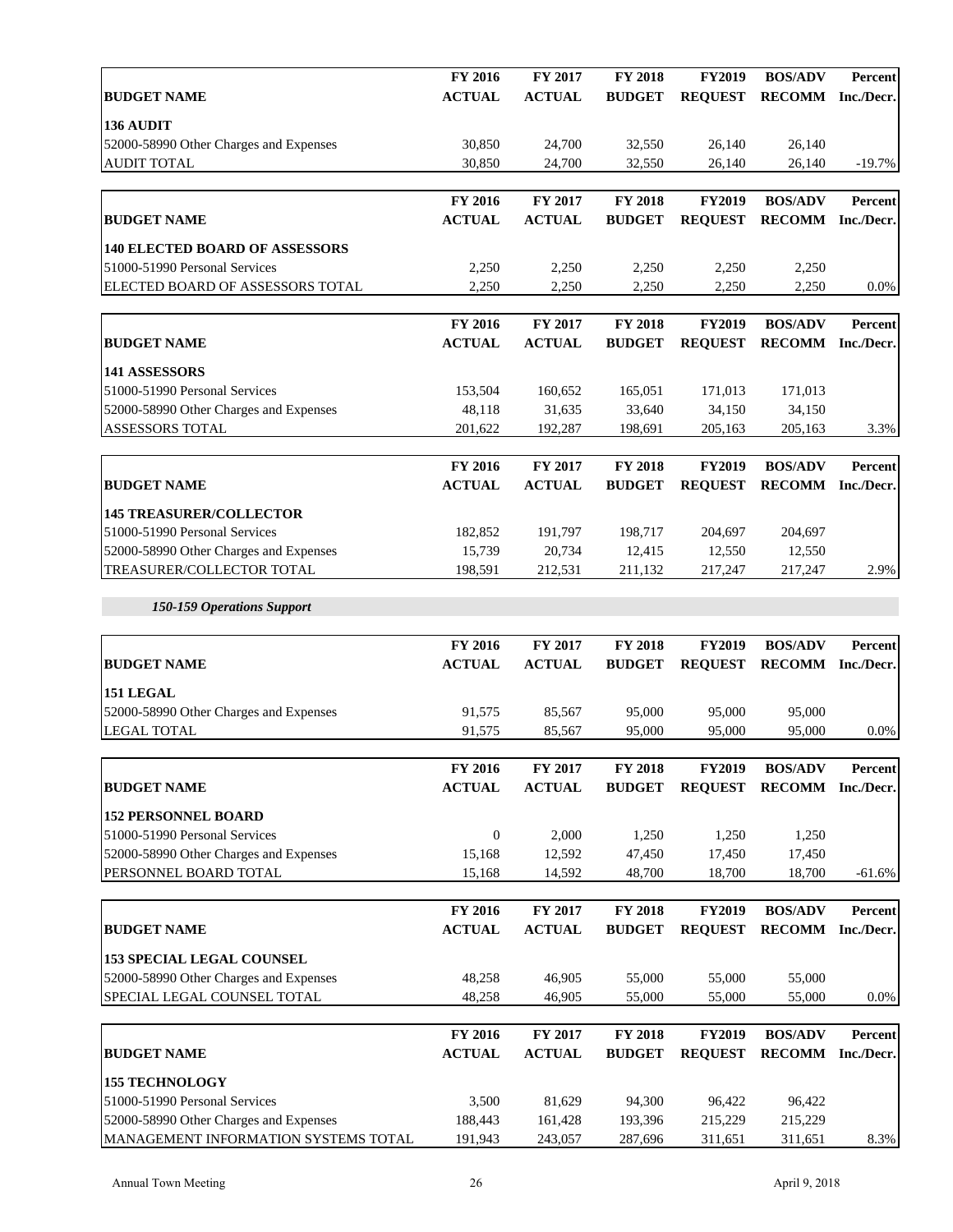|                                        | <b>FY 2016</b> | <b>FY 2017</b> | <b>FY 2018</b> | <b>FY2019</b> | <b>BOS/ADV</b>        | Percent    |
|----------------------------------------|----------------|----------------|----------------|---------------|-----------------------|------------|
| <b>BUDGET NAME</b>                     | <b>ACTUAL</b>  | <b>ACTUAL</b>  | <b>BUDGET</b>  |               | <b>REOUEST RECOMM</b> | Inc./Decr. |
| <b>159 OTHER OPERATION SUPPORT</b>     |                |                |                |               |                       |            |
| 52000-58990 Other Charges and Expenses | 299.444        | 313.504        | 337,782        | 341,297       | 341,297               |            |
| <b>OTHER OPERATION SUPPORT TOTAL</b>   | 299,444        | 313.504        | 337,782        | 341,297       | 341,297               | $0\%$      |
|                                        |                |                |                |               |                       |            |

#### *160-169 Licensing and Registration*

| <b>BUDGET NAME</b>            | <b>FY 2016</b><br><b>ACTUAL</b> | <b>FY 2017</b><br><b>ACTUAL</b> | <b>FY 2018</b><br><b>BUDGET</b> | <b>FY2019</b><br><b>REOUEST</b> | <b>BOS/ADV</b><br>RECOMM Inc./Decr. | Percent |
|-------------------------------|---------------------------------|---------------------------------|---------------------------------|---------------------------------|-------------------------------------|---------|
| <b>160 ELECTED TOWN CLERK</b> |                                 |                                 |                                 |                                 |                                     |         |
| 51000-51990 Personal Services | 49.298                          | 50.284                          | 66.674                          | 83,064                          | 83,064                              |         |
| <b>TOWN CLERK TOTAL</b>       | 49.298                          | 50.284                          | 66.674                          | 83,064                          | 83,064                              | 24.6%   |

| <b>BUDGET NAME</b>                                                                                            | <b>FY 2016</b><br><b>ACTUAL</b> | <b>FY 2017</b><br><b>ACTUAL</b> | <b>FY 2018</b><br><b>BUDGET</b> | <b>FY2019</b><br><b>REOUEST</b> | <b>BOS/ADV</b><br><b>RECOMM</b> | Percent<br>Inc./Decr. |
|---------------------------------------------------------------------------------------------------------------|---------------------------------|---------------------------------|---------------------------------|---------------------------------|---------------------------------|-----------------------|
| <b>161 TOWN CLERK</b>                                                                                         |                                 |                                 |                                 |                                 |                                 |                       |
| 51000-51990 Personal Services                                                                                 | 111.177                         | 129.310                         | 117,240                         | 126.269                         | 126,269                         |                       |
| 52000-58990 Other Charges and Expenses                                                                        | 24,046                          | 78.725                          | 85.731                          | 82.450                          | 82.450                          |                       |
| <b>TOWN CLERK TOTAL</b>                                                                                       | 135.223                         | 208.035                         | 202.971                         | 208,719                         | 208,719                         | 2.8%                  |
| Town Clerk budget(161) & Election & Registration budget(162) are now combined into new Town Clerk budget(161) |                                 |                                 |                                 |                                 |                                 |                       |

#### *170-189 Land Use and Development*

|                                         | <b>FY 2016</b> | <b>FY 2017</b> | <b>FY 2018</b> | <b>FY2019</b>  | <b>BOS/ADV</b> | Percent    |
|-----------------------------------------|----------------|----------------|----------------|----------------|----------------|------------|
| <b>BUDGET NAME</b>                      | <b>ACTUAL</b>  | <b>ACTUAL</b>  | <b>BUDGET</b>  | <b>REOUEST</b> | <b>RECOMM</b>  | Inc./Decr. |
| <b>171 CONSERVATION COMMISSION</b>      |                |                |                |                |                |            |
| 51000-51990 Personal Services           | 42,568         | 49,915         | 51,159         | 58,567         | 58,567         |            |
| 52000-58990 Other Charges and Expenses  | 6.041          | 9.910          | 13,225         | 14,525         | 14,525         |            |
| <b>ICONSERVATION COMMISSION TOTAL</b>   | 48,609         | 59,825         | 64,384         | 73,092         | 73,092         | 13.5%      |
|                                         | <b>FY 2016</b> | <b>FY 2017</b> | <b>FY 2018</b> | <b>FY2019</b>  | <b>BOS/ADV</b> | Percent    |
| <b>BUDGET NAME</b>                      | <b>ACTUAL</b>  | <b>ACTUAL</b>  | <b>BUDGET</b>  | <b>REOUEST</b> | <b>RECOMM</b>  | Inc./Decr. |
| <b>175 PLANNING BOARD</b>               |                |                |                |                |                |            |
| 51000-51990 Personal Services           | 96,397         | 125,884        | 132,905        | 135.212        | 135,212        |            |
| 152000-58990 Other Charges and Expenses | 48.366         | 22.999         | 12.420         | 17.160         | 17.160         |            |

| 52000-58990 Other Charges and Expenses | 48,366         | 22,999         | 12,420         | 17,160         | 17,160         |            |
|----------------------------------------|----------------|----------------|----------------|----------------|----------------|------------|
| PLANNING BOARD TOTAL                   | 144,763        | 148,883        | 145,325        | 152,372        | 152,372        | 4.8%       |
|                                        | <b>FY 2016</b> | FY 2017        | <b>FY 2018</b> | <b>FY2019</b>  | <b>BOS/ADV</b> | Percent    |
| <b>BUDGET NAME</b>                     | <b>ACTUAL</b>  | <b>ACTUAL</b>  | <b>BUDGET</b>  | <b>REOUEST</b> | <b>RECOMM</b>  | Inc./Decr. |
| <b>176 ZONING BOARD OF APPEALS</b>     |                |                |                |                |                |            |
| 51000-51990 Personal Services          | 11,591         | 4,699          | 45,500         | 46,919         | 46,919         |            |
| 52000-58990 Other Charges and Expenses | 3,027          | 3,114          | 3,650          | 3,650          | 3,650          |            |
| ZONING BOARD OF APPEALS TOTAL          | 14.618         | 7,813          | 49,150         | 50,569         | 50,569         | 2.9%       |
|                                        | <b>FY 2016</b> | <b>FY 2017</b> | <b>FY 2018</b> | <b>FY2019</b>  | <b>BOS/ADV</b> | Percent    |
| <b>BUDGET NAME</b>                     | <b>ACTUAL</b>  | <b>ACTUAL</b>  | <b>BUDGET</b>  | <b>REOUEST</b> | <b>RECOMM</b>  | Inc./Decr. |
| <b>177 OPEN SPACE</b>                  |                |                |                |                |                |            |
| 52000-58990 Other Charges and Expenses | 1,000          | 1,496          | 1,500          | 1,500          | 1,500          |            |
| <b>OPEN SPACE TOTAL</b>                | 1.000          | 1,496          | 1,500          | 1,500          | 1,500          | 0.27%      |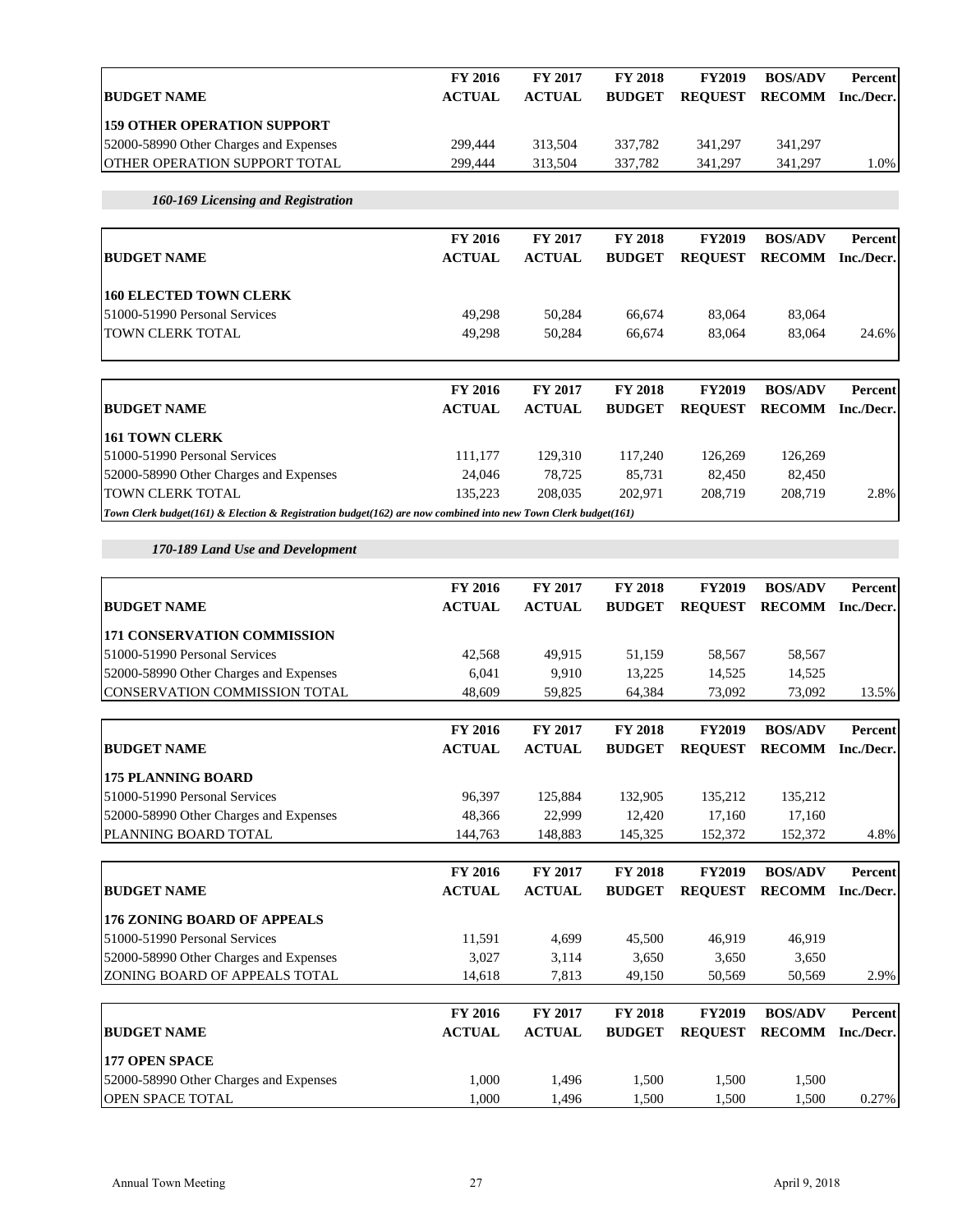|                                              | <b>FY 2016</b> | <b>FY 2017</b> | <b>FY 2018</b> | <b>FY2019</b>  | <b>BOS/ADV</b> | Percent    |
|----------------------------------------------|----------------|----------------|----------------|----------------|----------------|------------|
| <b>BUDGET NAME</b>                           | <b>ACTUAL</b>  | <b>ACTUAL</b>  | <b>BUDGET</b>  | <b>REOUEST</b> | <b>RECOMM</b>  | Inc./Decr. |
| <b>182 ECONOMIC DEVELOPMENT COMMITTEE</b>    |                |                |                |                |                |            |
| 51000-51990 Personal Services                | 19.538         | 20.615         | 25,350         | 25,920         | 25,920         |            |
| 52000-58990 Other Charges and Expenses       | 14.438         | 14.078         | 14.270         | 14.920         | 14.920         |            |
| <b>IECONOMIC DEVELOPMENT COMMITTEE TOTAL</b> | 33.976         | 34.693         | 39.620         | 38,540         | 38,540         | $-2.7\%$   |

*190-199 Other*

| <b>BUDGET NAME</b>                                     | <b>FY 2016</b><br><b>ACTUAL</b> | <b>FY 2017</b><br><b>ACTUAL</b> | <b>FY 2018</b><br><b>BUDGET</b> | <b>FY2019</b><br><b>REOUEST</b> | <b>BOS/ADV</b><br><b>RECOMM</b> | Percent<br>Inc./Decr. |
|--------------------------------------------------------|---------------------------------|---------------------------------|---------------------------------|---------------------------------|---------------------------------|-----------------------|
| <b>192 PUBLIC BUILDINGS AND PROPERTIES MAINTENANCE</b> |                                 |                                 |                                 |                                 |                                 |                       |
| 51000-51990 Personal Services                          | 316.434                         | 340,437                         | 340,995                         | 363,006                         | 363,006                         |                       |
| 52000-58990 Other Charges and Expenses                 | 183.142                         | 121.828                         | 170.445                         | 171.179                         | 171.179                         |                       |
| <b>PUBLIC BLDGS. &amp; PROPERTY MAINT. TOTAL</b>       | 499.576                         | 462,265                         | 511,440                         | 534,185                         | 534.185                         | 4.4%                  |

| <b>200-299 PUBLIC SAFETY</b>             |                |               |                |                |                   |                |  |  |  |  |
|------------------------------------------|----------------|---------------|----------------|----------------|-------------------|----------------|--|--|--|--|
|                                          | <b>FY 2016</b> | FY 2017       | FY 2018        | <b>FY2019</b>  | <b>BOS/ADV</b>    | <b>Percent</b> |  |  |  |  |
| <b>BUDGET NAME</b>                       | <b>ACTUAL</b>  | <b>ACTUAL</b> | <b>BUDGET</b>  | <b>REQUEST</b> | RECOMM Inc./Decr. |                |  |  |  |  |
| <b>210 POLICE DEPARTMENT</b>             |                |               |                |                |                   |                |  |  |  |  |
| 51000-51990 Personal Services            | 1,604,430      | 1,735,763     | 1,877,970      | 1,987,666      | 1,987,666         |                |  |  |  |  |
| 52000-58990 Other Charges and Expenses   | 111,018        | 125,797       | 120,436        | 129,085        | 129,085           |                |  |  |  |  |
| POLICE DEPARTMENT TOTAL                  | 1,715,448      | 1,861,560     | 1,998,406      | 2,116,751      | 2,116,751         | 5.9%           |  |  |  |  |
|                                          | FY 2016        | FY 2017       | <b>FY 2018</b> | <b>FY2019</b>  | <b>BOS/ADV</b>    | Percent        |  |  |  |  |
| <b>BUDGET NAME</b>                       | <b>ACTUAL</b>  | <b>ACTUAL</b> | <b>BUDGET</b>  | <b>REQUEST</b> | <b>RECOMM</b>     | Inc./Decr.     |  |  |  |  |
| <b>220 FIRE DEPARTMENT</b>               |                |               |                |                |                   |                |  |  |  |  |
| 51000-51990 Personal Services            | 1,730,839      | 1,809,391     | 1,911,528      | 1,962,945      | 1,962,945         |                |  |  |  |  |
| 52000-58990 Other Charges and Expenses   | 223,244        | 181,814       | 192,582        | 193,813        | 193,813           |                |  |  |  |  |
| FIRE DEPARTMENT TOTAL                    | 1,954,083      | 1,991,205     | 2,104,110      | 2,156,758      | 2,156,758         | 2.5%           |  |  |  |  |
|                                          | FY 2016        | FY 2017       | <b>FY 2018</b> | <b>FY2019</b>  | <b>BOS/ADV</b>    | <b>Percent</b> |  |  |  |  |
| <b>BUDGET NAME</b>                       | <b>ACTUAL</b>  | <b>ACTUAL</b> | <b>BUDGET</b>  | <b>REOUEST</b> | RECOMM Inc./Decr. |                |  |  |  |  |
| <b>241 BUILDING DEPARTMENT</b>           |                |               |                |                |                   |                |  |  |  |  |
| 51000-51990 Personal Services            | 109,519        | 125,101       | 128,449        | 130,701        | 130,701           |                |  |  |  |  |
| 52000-58990 Other Charges and Expenses   | 6,722          | 9,549         | 10,625         | 10,775         | 10,775            |                |  |  |  |  |
| <b>BUILDING DEPARTMENT TOTAL</b>         | 116,241        | 134,650       | 139,074        | 141,476        | 141,476           | 1.7%           |  |  |  |  |
|                                          | FY 2016        | FY 2017       | FY 2018        | FY2019         | <b>BOS/ADV</b>    | Percent        |  |  |  |  |
| <b>BUDGET NAME</b>                       | <b>ACTUAL</b>  | <b>ACTUAL</b> | <b>BUDGET</b>  | <b>REQUEST</b> | <b>RECOMM</b>     | Inc./Decr.     |  |  |  |  |
| <b>291 CIVIL DEFENSE</b>                 |                |               |                |                |                   |                |  |  |  |  |
| 51000-51990 Personal Services            | 2,926          | 2,926         | 2,926          | 3,926          | 3,926             |                |  |  |  |  |
| 52000-58990 Other Charges and Expenses   | 6,023          | 6,066         | 6,464          | 6,464          | 6,464             |                |  |  |  |  |
| <b>CIVIL DEFENSE TOTAL</b>               | 8,949          | 8,992         | 9,390          | 10,390         | 10,390            | 10.6%          |  |  |  |  |
|                                          | FY 2016        | FY 2017       | FY 2018        | FY2019         | <b>BOS</b>        | Percent        |  |  |  |  |
| <b>BUDGET NAME</b>                       | <b>ACTUAL</b>  | <b>ACTUAL</b> | <b>BUDGET</b>  | <b>REQUEST</b> | <b>RECOMM</b>     | Inc./Decr.     |  |  |  |  |
| 292 ANIMAL CONTROL OFFICER               |                |               |                |                |                   |                |  |  |  |  |
| AND ANIMAL INSPECTOR                     |                |               |                |                |                   |                |  |  |  |  |
| 52000-58990 Other Charges and Expenses   | 27,869         | 27,650        | 28,212         | 28,212         | 28,212            |                |  |  |  |  |
| ANIMAL CONTROL OFF. & ANIMAL INSP. TOTAL | 27,869         | 27,650        | 28,212         | 28,212         | 28,212            | $0.0\%$        |  |  |  |  |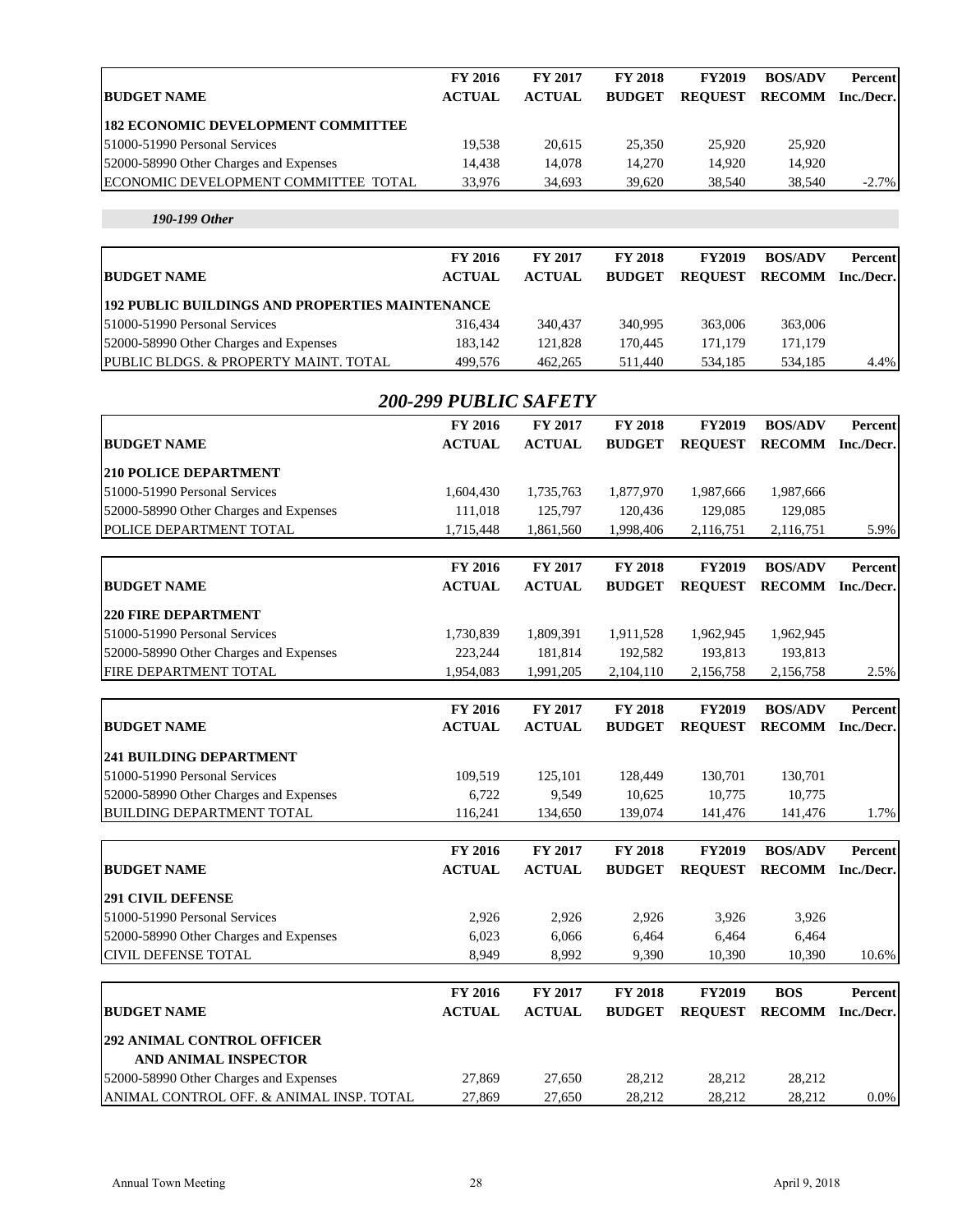### *400-499 PUBLIC WORKS & FACILITIES*

|                                        | <b>FY 2016</b> | <b>FY 2017</b> | <b>FY 2018</b> | <b>FY2019</b>  | <b>BOS/ADV</b> | Percent    |
|----------------------------------------|----------------|----------------|----------------|----------------|----------------|------------|
| <b>BUDGET NAME</b>                     | <b>ACTUAL</b>  | <b>ACTUAL</b>  | <b>BUDGET</b>  | <b>REOUEST</b> | <b>RECOMM</b>  | Inc./Decr. |
| 400, 420 DEPT. OF PUBLIC WORKS         |                |                |                |                |                |            |
| (Highway, Cemetery, Tree)              |                |                |                |                |                |            |
| 51000-51990 Personal Services          | 780.780        | 836,795        | 911,751        | 949,190        | 949,190        |            |
| 52000-58990 Other Charges and Expenses | 1,218,446      | 1,334,939      | 1,216,650      | 1,253,350      | 1,253,350      |            |
| DEPT. OF PUBLIC WORKS TOTAL            | 1,999,226      | 2,171,734      | 2,128,221      | 2,202,540      | 2,202,540      | 3.5%       |
|                                        |                |                |                |                |                |            |
|                                        | <b>FY 2016</b> | <b>FY 2017</b> | <b>FY 2018</b> | <b>FY2019</b>  | <b>BOS/ADV</b> | Percent    |
| <b>BUDGET NAME</b>                     | <b>ACTUAL</b>  | <b>ACTUAL</b>  | <b>BUDGET</b>  | <b>REOUEST</b> | <b>RECOMM</b>  | Inc./Decr. |
| 450 DEPT. OF PUBLIC WORKS - WATER      |                |                |                |                |                |            |
| 51000-51990 Personal Services          | 313,619        | 336,035        | 347,952        | 358,529        | 358,529        |            |
| 52000-58990 Other Charges and Expenses | 1,151,865      | 1,257,946      | 1,299,453      | 1,322,400      | 1,322,400      |            |
| DEPT. OF PUBLIC WORKS - WATER TOTAL    | 1.465.484      | 1.593.981      | 1.647.405      | 1.680.929      | 1.680.929      | 2.0%       |

### *500-599 HUMAN SERVICES*

|                                        | FY 2016        | FY 2017       | <b>FY 2018</b> | <b>FY2019</b>  | <b>BOS/ADV</b> | Percent    |
|----------------------------------------|----------------|---------------|----------------|----------------|----------------|------------|
| <b>BUDGET NAME</b>                     | <b>ACTUAL</b>  | <b>ACTUAL</b> | <b>BUDGET</b>  | <b>REQUEST</b> | <b>RECOMM</b>  | Inc./Decr. |
| <b>510 ELECTED BOARD OF HEALTH</b>     |                |               |                |                |                |            |
| 51000-51990 Personal Services          | 300            | 300           | 450            | 450            | 450            |            |
| ELECTED BOARD OF HEALTH TOTAL          | 300            | 300           | 450            | 450            | 450            | 50.00%     |
|                                        |                |               |                |                |                |            |
|                                        | FY 2016        | FY 2017       | <b>FY 2018</b> | <b>FY2019</b>  | <b>BOS/ADV</b> | Percent    |
| <b>BUDGET NAME</b>                     | <b>ACTUAL</b>  | <b>ACTUAL</b> | <b>BUDGET</b>  | <b>REQUEST</b> | <b>RECOMM</b>  | Inc./Decr. |
| <b>512 BOARD OF HEALTH</b>             |                |               |                |                |                |            |
| 51000-51990 Personal Services          | 100,742        | 102,078       | 104,222        | 106,944        | 106,944        |            |
| 52000-58990 Other Charges and Expenses | 47,122         | 48,997        | 52,756         | 55,939         | 55,939         |            |
| <b>BOARD OF HEALTH TOTAL</b>           | 147,864        | 151,075       | 156,978        | 162,883        | 162,883        | 3.8%       |
|                                        |                |               |                |                |                |            |
|                                        | FY 2016        | FY 2017       | FY 2018        | <b>FY2019</b>  | <b>BOS/ADV</b> | Percent    |
| <b>BUDGET NAME</b>                     | <b>ACTUAL</b>  | <b>ACTUAL</b> | <b>BUDGET</b>  | <b>REQUEST</b> | <b>RECOMM</b>  | Inc./Decr. |
| <b>541 COUNCIL ON AGING</b>            |                |               |                |                |                |            |
| 51000-51990 Personal Services          | 221,440        | 229,494       | 244,378        | 255,124        | 255,124        |            |
| 52000-58990 Other Charges and Expenses | 59,453         | 57,731        | 59,355         | 61,145         | 61,145         |            |
| COUNCIL ON AGING TOTAL                 | 280,893        | 287,225       | 303,733        | 316,269        | 316,269        | 4.1%       |
|                                        | FY 2016        | FY 2017       | FY 2018        | <b>FY2019</b>  | <b>BOS/ADV</b> | Percent    |
| <b>BUDGET NAME</b>                     | <b>ACTUAL</b>  | <b>ACTUAL</b> | <b>BUDGET</b>  | <b>REOUEST</b> | <b>RECOMM</b>  | Inc./Decr. |
| <b>542 YOUTH COMMISSION</b>            |                |               |                |                |                |            |
| 51000-51990 Personal Services          | 131,231        | 126,908       | 133,654        | 140,661        | 140,661        |            |
| 52000-58990 Other Charges and Expenses | 10,077         | 15,077        | 13,300         | 10,800         | 10,800         |            |
| YOUTH COMMISSION TOTAL                 | 141,308        | 141,985       | 146,954        | 151,461        | 151,461        | 3.1%       |
|                                        |                |               |                |                |                |            |
|                                        | <b>FY 2016</b> | FY 2017       | <b>FY 2018</b> | <b>FY2019</b>  | <b>BOS/ADV</b> | Percent    |
| <b>BUDGET NAME</b>                     | <b>ACTUAL</b>  | <b>ACTUAL</b> | <b>BUDGET</b>  | <b>REQUEST</b> | <b>RECOMM</b>  | Inc./Decr. |
| <b>543 VETERANS' SERVICES</b>          |                |               |                |                |                |            |
| 51000-51990 Personal Services          | 10,000         | 15,000        | 15,000         | 15,000         | 15,000         |            |
| 52000-58990 Other Charges and Expenses | 19,852         | 21,684        | 35,975         | 36,060         | 36,060         |            |
| <b>VETERANS' SERVICES TOTAL</b>        | 29,852         | 36,684        | 50,975         | 51,060         | 51,060         | 0.2%       |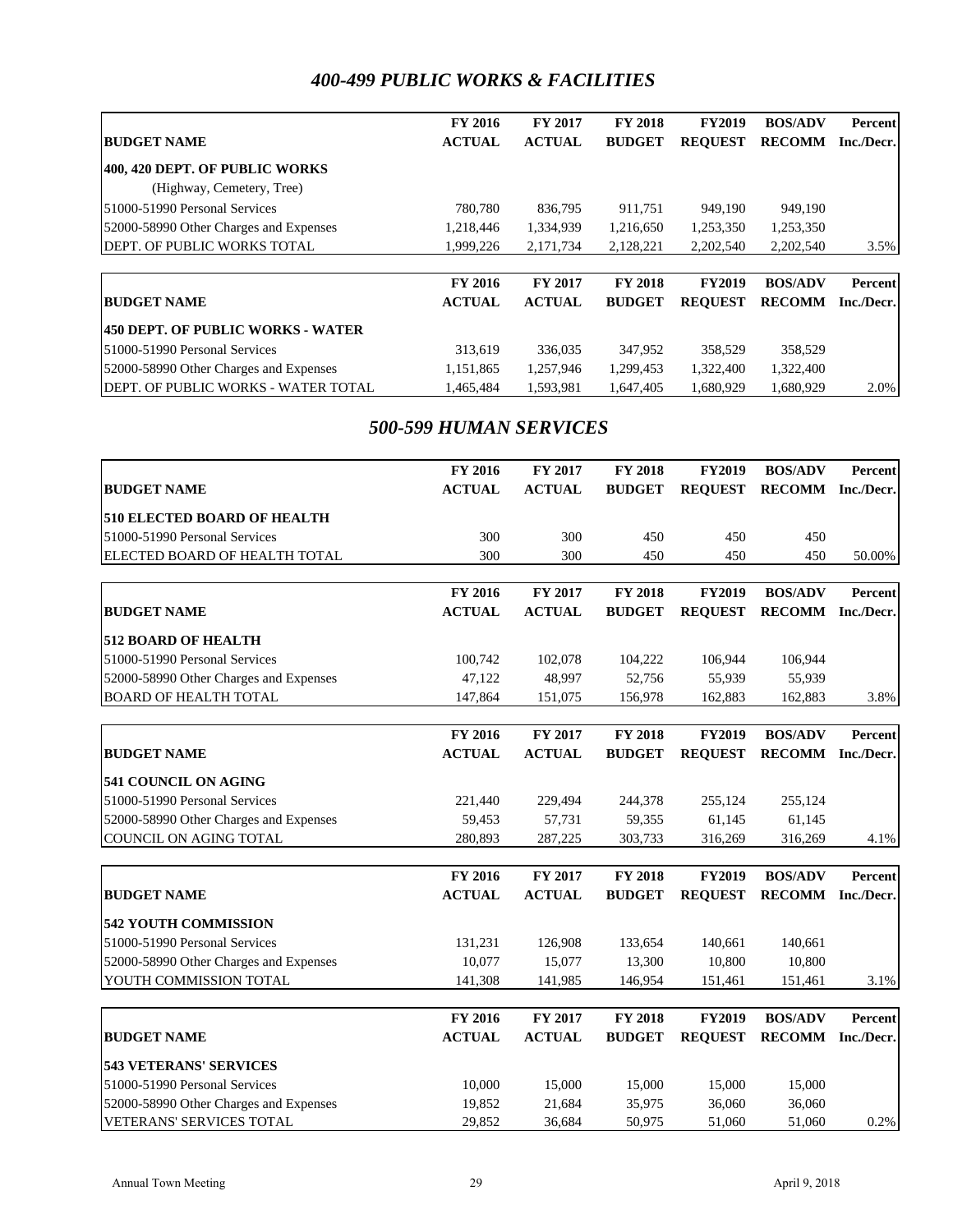## *600-699 CULTURE & RECREATION*

|                                        | <b>FY 2016</b> | <b>FY 2017</b> | <b>FY 2018</b> | <b>FY2019</b>  | <b>BOS/ADV</b>    | Percent    |
|----------------------------------------|----------------|----------------|----------------|----------------|-------------------|------------|
| <b>BUDGET NAME</b>                     | <b>ACTUAL</b>  | <b>ACTUAL</b>  | <b>BUDGET</b>  | <b>REOUEST</b> | <b>RECOMM</b>     | Inc./Decr. |
| <b>610 LIBRARY</b>                     |                |                |                |                |                   |            |
| 51000-51990 Personal Services          | 331,326        | 347,085        | 375,071        | 388,870        | 388,870           |            |
| 52000-58990 Other Charges and Expenses | 110,569        | 137,210        | 129,519        | 131,658        | 131,658           |            |
| <b>LIBRARY TOTAL</b>                   | 441,895        | 484,295        | 504,590        | 520,528        | 520,528           | 3.2%       |
|                                        | <b>FY 2016</b> | <b>FY 2017</b> | <b>FY 2018</b> | <b>FY2019</b>  | <b>BOS/ADV</b>    | Percent    |
| <b>BUDGET NAME</b>                     | <b>ACTUAL</b>  | <b>ACTUAL</b>  | <b>BUDGET</b>  | <b>REOUEST</b> | <b>RECOMM</b>     | Inc./Decr. |
| <b>630 RECREATION COMMISSION</b>       |                |                |                |                |                   |            |
| 51000-51990 Personal Services          | 117,400        | 121,122        | 122,306        | 128,510        | 128,510           |            |
| 52000-58990 Other Charges and Expenses | 171            | 9.368          | 9.900          | 9.900          | 9.900             |            |
| <b>RECREATION COMMISSION TOTAL</b>     | 117,571        | 130,490        | 132,206        | 138,410        | 138,410           | 4.7%       |
|                                        | FY 2016        | <b>FY 2017</b> | <b>FY 2018</b> | <b>FY2019</b>  | <b>BOS/ADV</b>    | Percent    |
| <b>BUDGET NAME</b>                     | <b>ACTUAL</b>  | <b>ACTUAL</b>  | <b>BUDGET</b>  | <b>REOUEST</b> | <b>RECOMM</b>     | Inc./Decr. |
| <b>691 HISTORICAL COMMISSION</b>       |                |                |                |                |                   |            |
| 52000-58990 Other Charges and Expenses | 990            | 1.115          | 3.500          | 3.500          | 3.500             |            |
| HISTORICAL COMMISSION TOTAL            | 990            | 1.115          | 3,500          | 3,500          | 3,500             | $0.0\%$    |
|                                        | FY 2016        | FY 2017        | <b>FY 2018</b> | <b>FY2019</b>  | <b>BOS/ADV</b>    | Percent    |
| <b>BUDGET NAME</b>                     | <b>ACTUAL</b>  | <b>ACTUAL</b>  | <b>BUDGET</b>  | <b>REOUEST</b> | RECOMM Inc./Decr. |            |
| <b>692 MEMORIAL DAY</b>                |                |                |                |                |                   |            |
| 52000-58990 Other Charges and Expenses | 2,600          | 2,950          | 3,050          | 3,150          | 3,150             |            |
| <b>MEMORIAL DAY TOTAL</b>              | 2.600          | 2.950          | 3.050          | 3.150          | 3.150             | 3.3%       |

|                                               | 700-799 DEBT SERVICE |                |                |                |                |            |
|-----------------------------------------------|----------------------|----------------|----------------|----------------|----------------|------------|
|                                               | <b>FY 2016</b>       | <b>FY 2017</b> | <b>FY 2018</b> | <b>FY2019</b>  | <b>BOS/ADV</b> | Percent    |
| <b>BUDGET NAME</b>                            | <b>ACTUAL</b>        | <b>ACTUAL</b>  | <b>BUDGET</b>  | <b>REOUEST</b> | <b>RECOMM</b>  | Inc./Decr. |
| <b>DEBT PRINCIPAL AND DEBT INTEREST</b>       |                      |                |                |                |                |            |
| 0100-710-59100 Principal General Fund         | 2,843,106            | 2,808,123      | 2,507,043      | 2,617,060      | 2,617,060      |            |
| 6161-710-59100 Principal Water Fund           | 295,000              | 290,000        | 290,000        | 290,000        | 290,000        |            |
| 0100-751-59150 Interest General Fund          | 487,447              | 400,367        | 318,557        | 595,715        | 595,715        |            |
| 16161-751-59150 Interest Water Fund           | 126,142              | 121.429        | 114,622        | 107,604        | 107,604        |            |
| <b>DEBT PRINCIPAL AND DEBT INTEREST TOTAL</b> | 3,751,695            | 3,619,919      | 3,230,222      | 3,610,379      | 3,610,379      | 11.8%      |

| 900-999 UNCLASSIFIED                          |               |                |                |                |                |            |
|-----------------------------------------------|---------------|----------------|----------------|----------------|----------------|------------|
|                                               | FY 2016       | <b>FY 2017</b> | <b>FY 2018</b> | <b>FY2019</b>  | <b>BOS/ADV</b> | Percent    |
| <b>BUDGET NAME</b>                            | <b>ACTUAL</b> | <b>ACTUAL</b>  | <b>BUDGET</b>  | <b>REQUEST</b> | <b>RECOMM</b>  | Inc./Decr. |
| <b>910 EMPLOYEE BENEFITS</b>                  |               |                |                |                |                |            |
| 51700 Police/Fire Accident and Workers' Comp. | 196,585       | 204,058        | 214,192        | 239,877        | 239,877        |            |
| 51710 Unemployment Payments                   | 17,590        | 3,261          | 35,000         | 27,500         | 27,500         |            |
| 151720 Health Insurance                       | 3,653,940     | 4,045,173      | 4,618,967      | 4,767,440      | 4,767,440      |            |
| 151730 Retirement Fund                        | 1,417,822     | 1,531,807      | 1,612,707      | 1,777,094      | 1,777,094      |            |
| 51740 Life Insurance                          | 4,914         | 5,437          | 5,205          | 5,090          | 5,090          |            |
| 51750 Flexible Spending Account               | 0             | $\Omega$       | 6.025          | 6,025          | 6,025          |            |
| 51770 Medicare                                | 305,317       | 320,412        | 318,884        | 334,168        | 334,168        |            |
| 51780 Dental Insurance                        | 199,356       | 200,072        | 200,776        | 229,242        | 229,242        |            |
| 51785 Medicare B Penalty                      | 15,115        | 16,863         | 17,535         | 17,535         | 17,535         |            |
| 59660 Transfer to OPEB Trust                  | 250,000       | 250,000        | 250,000        | 250,000        | 250,000        |            |
| <b>EMPLOYEE BENEFITS TOTAL</b>                | 6,060,639     | 6.577.083      | 7,279,291      | 7,653,971      | 7,653,971      | 5.1%       |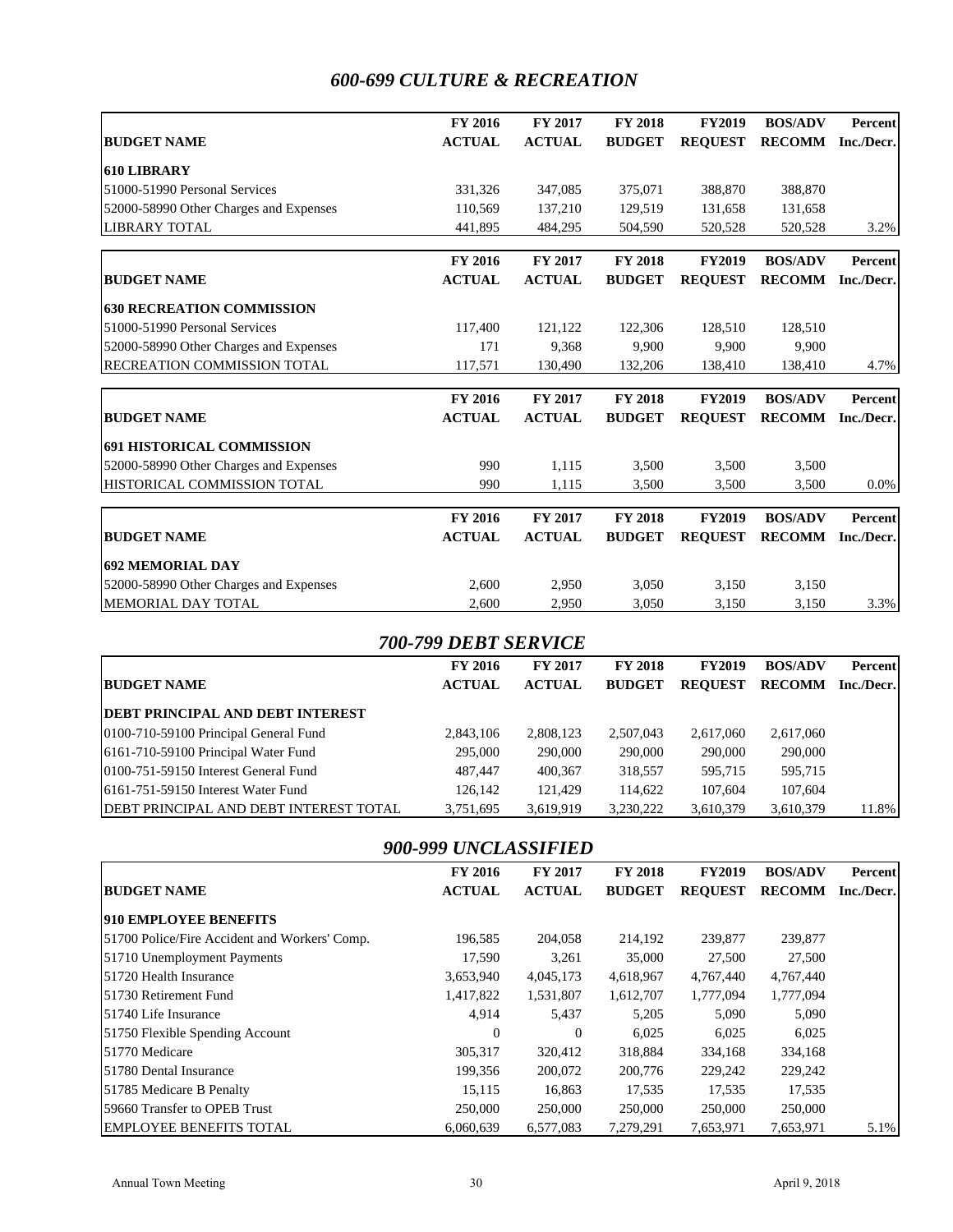|                                        | <b>FY 2016</b> | <b>FY 2017</b> | <b>FY 2018</b> | <b>FY2019</b>  | <b>BOS/ADV</b> | Percent    |
|----------------------------------------|----------------|----------------|----------------|----------------|----------------|------------|
| <b>BUDGET NAME</b>                     | <b>ACTUAL</b>  | <b>ACTUAL</b>  | <b>BUDGET</b>  | <b>REQUEST</b> | <b>RECOMM</b>  | Inc./Decr. |
| 930 BUDGET CAPITAL                     |                |                |                |                |                |            |
| Police Cruisers - SUV (2)              |                |                |                | 45,075         | 45,075         |            |
| Police - Taser Annual Replacement Plan |                |                |                | 1,440          | 1,440          |            |
| Ambulance A28/29                       |                |                |                | 270,000        | 270,000        |            |
| MIS (Town) Permitting System           |                |                |                | 10,000         | 10,000         |            |
| 52000-58990 Other Charges and Expenses | 485.668        | 417,808        | 66,417         | 326,515        | 326,515        |            |
| <b>BUDGET CAPITAL TOTAL</b>            | 485,668        | 417,808        | 66,417         | 326,515        | 326,515        | 391.6%     |
|                                        |                |                |                |                |                |            |
|                                        | <b>FY 2016</b> | <b>FY 2017</b> | <b>FY 2018</b> | <b>FY2019</b>  | <b>BOS/ADV</b> | Percent    |
| <b>BUDGET NAME</b>                     | <b>ACTUAL</b>  | <b>ACTUAL</b>  | <b>BUDGET</b>  | <b>REQUEST</b> | <b>RECOMM</b>  | Inc./Decr. |
| 941 COURT JUDGMENTS                    |                |                |                |                |                |            |
| 57600 Court Judgments                  | 213,831        | 215,948        | 220,000        | 220,000        | 220,000        |            |
| <b>COURT JUDGMENTS TOTAL</b>           | 213,831        | 215,948        | 220,000        | 220,000        | 220,000        | 0.0%       |
|                                        |                |                |                |                |                |            |
|                                        | FY 2016        | <b>FY 2017</b> | <b>FY 2018</b> | <b>FY2019</b>  | <b>BOS/ADV</b> | Percent    |
| <b>BUDGET NAME</b>                     | <b>ACTUAL</b>  | <b>ACTUAL</b>  | <b>BUDGET</b>  | <b>REQUEST</b> | <b>RECOMM</b>  | Inc./Decr. |
| <b>945 LIABILITY INSURANCE</b>         |                |                |                |                |                |            |
| 52000-58990 Other Charges and Expenses | 221,256        | 249,495        | 251,640        | 263,131        | 263,131        |            |
| <b>LIABILITY INSURANCE TOTAL</b>       | 221,256        | 249,495        | 251,640        | 263,131        | 263,131        | 4.6%       |

### *300-399 EDUCATION*

|                                            | <b>FY 2016</b> | FY 2017        | <b>FY 2018</b> | <b>FY2019</b>  | <b>BOS/ADV</b> | Percent    |
|--------------------------------------------|----------------|----------------|----------------|----------------|----------------|------------|
| <b>BUDGET NAME</b>                         | <b>ACTUAL</b>  | <b>ACTUAL</b>  | <b>BUDGET</b>  | <b>REQUEST</b> | <b>RECOMM</b>  | Inc./Decr. |
| <b>300 ELECTED SCHOOL COMMITTEE</b>        |                |                |                |                |                |            |
| 51000-51990 Personal Services              | 500            | 500            | 500            | 500            | 500            |            |
| ELECTED SCHOOL COMMITTEE TOTAL             | 500            | 500            | 500            | 500            | 500            | 0.00%      |
|                                            | <b>FY 2016</b> | <b>FY 2017</b> | <b>FY 2018</b> | <b>FY2019</b>  | <b>BOS/ADV</b> | Percent    |
| <b>BUDGET NAME</b>                         | <b>ACTUAL</b>  | <b>ACTUAL</b>  | <b>BUDGET</b>  | <b>REQUEST</b> | <b>RECOMM</b>  | Inc./Decr. |
| <b>301 SOUTHBOROUGH SCHOOLS</b>            |                |                |                |                |                |            |
| <b>REGULAR DAY PROGRAMS</b>                |                |                |                |                |                |            |
| Administration                             | 526,386        | 562,326        | 580,759        | 610,997        | 610,997        |            |
| Instruction                                | 10,231,769     | 10,353,163     | 10,330,651     | 10,978,287     | 10,978,287     |            |
| <b>Other Student Services</b>              | 753,155        | 785,917        | 785,117        | 845,086        | 845,086        |            |
| <b>Operation and Maintenance Buildings</b> | 1,547,376      | 1,695,499      | 1,706,742      | 1,691,826      | 1,691,826      |            |
| <b>Fixed Charges</b>                       | 217            | 4,100          | 4,100          | 4,100          | 4,100          |            |
| <b>Contractual Obligation</b>              | $\Omega$       | $\Omega$       | 465,896        | $\Omega$       | $\Omega$       |            |
| REGULAR DAY PROGRAMS TOTAL                 | 13,058,903     | 13,401,005     | 13,873,265     | 14,130,296     | 14,130,296     |            |
| <b>SPECIAL EDUCATION PROGRAMS</b>          |                |                |                |                |                |            |
| Administration                             | 15,737         | 17,800         | 17,800         | 17,800         | 17,800         |            |
| Instruction                                | 4,123,661      | 4,387,012      | 4,496,269      | 4,631,617      | 4,631,617      |            |
| <b>Other Student Services</b>              | 780,339        | 692,000        | 530,000        | 510,608        | 510,608        |            |
| Operation and Maintenance Buildings        | 9,900          | 7,000          | 7,000          | 4,500          | 4,500          |            |
| Programs, Other Systems in Massachusetts   | 868,708        | 831,046        | 788,924        | 1,111,165      | 1,111,165      |            |
| Programs, Member of Collaborative          | 49,447         | 66,000         | 68,000         | $\Omega$       | $\Omega$       |            |
| SPECIAL EDUCATION TOTAL                    | 5,847,792      | 6,000,858      | 5,907,993      | 6,275,690      | 6,275,690      |            |
| <b>GRAND TOTAL OPERATING BUDGET</b>        | 18,906,695     | 19,401,863     | 19,781,258     | 20,405,986     | 20,405,986     | 3.2%       |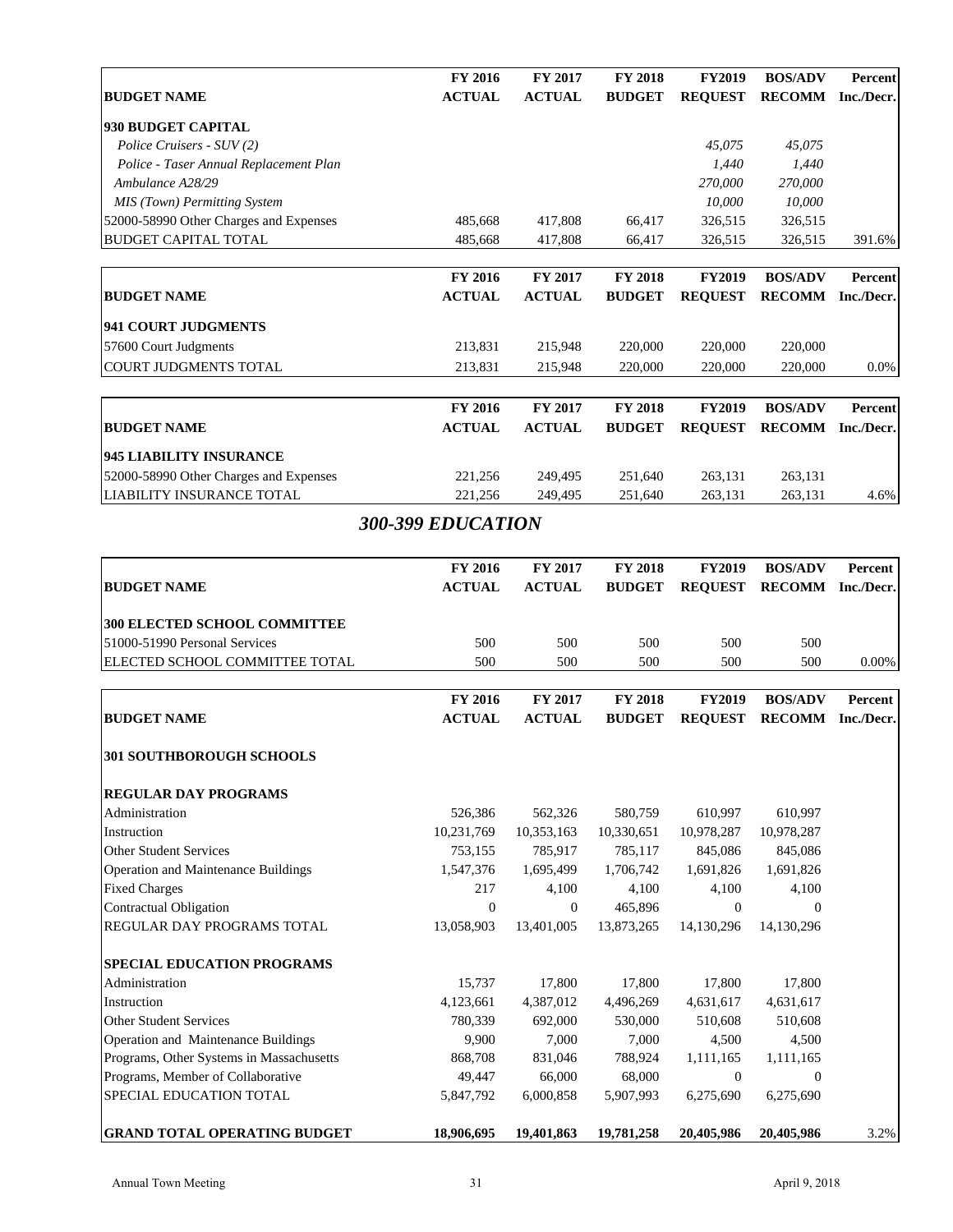|                                          | <b>FY 2016</b> | <b>FY 2017</b> | <b>FY 2018</b> | <b>FY2019</b>  | <b>BOS/ADV</b> | Percent    |
|------------------------------------------|----------------|----------------|----------------|----------------|----------------|------------|
| <b>BUDGET NAME</b>                       | <b>ACTUAL</b>  | <b>ACTUAL</b>  | <b>BUDGET</b>  | <b>REQUEST</b> | <b>RECOMM</b>  | Inc./Decr. |
| 302 ALGONQUIN REGIONAL HIGH SCHOOL       |                |                |                |                |                |            |
| <b>REGULAR DAY PROGRAMS</b>              |                |                |                |                |                |            |
| Administration                           | 594.430        | 615,887        | 628,305        | 663,443        | 663,443        |            |
| Instruction                              | 10,044,358     | 10,600,887     | 10,582,115     | 11,509,251     | 11,509,251     |            |
| <b>Other Student Services</b>            | 1,766,428      | 1,889,703      | 1,902,072      | 2,003,707      | 2,003,707      |            |
| Operation and Maintenance Buildings      | 1,567,984      | 1,795,817      | 1,667,507      | 1,702,050      | 1,702,050      |            |
| <b>Fixed Charges</b>                     | 3,142,115      | 3,390,748      | 3,686,120      | 3,620,778      | 3,620,778      |            |
| New Equipment                            | 120,912        | 97,410         | 110,200        | 155,200        | 155,200        |            |
| Tuition, Other Public Schools            | 488,649        | 290,000        | 290,000        | 290,000        | 290,000        |            |
| Contractual Obligation                   | $\mathbf{0}$   | $\overline{0}$ | 539,722        | $\mathbf{0}$   | 0              |            |
| <b>REGULAR DAY PROGRAMS TOTAL</b>        | 17,724,876     | 18,680,452     | 19.406.041     | 19.944.429     | 19.944.429     |            |
| <b>SPECIAL EDUCATION PROGRAMS</b>        |                |                |                |                |                |            |
| Administration                           | 16,713         | 9,300          | 9,300          | 9,300          | 9.300          |            |
| Instruction                              | 2,040,439      | 2,100,965      | 2,154,530      | 2,271,114      | 2,271,114      |            |
| <b>Other Student Services</b>            | 156,935        | 221,489        | 251,280        | 251,280        | 251,280        |            |
| Operation and Maintenance Buildings      | 1,107          | 2,000          | 2,000          | 2.000          | 2,000          |            |
| <b>Fixed Charges</b>                     | 1,595          | $\Omega$       | 1,595          | 1,595          | 1,595          |            |
| Programs, Other Systems in Massachusetts | 366,181        | 410,924        | 429,035        | 479,180        | 479,180        |            |
| Programs, Member of Collaborative        | 43,202         | 62,795         | 50,685         | 124,060        | 124,060        |            |
| SPECIAL EDUCATION TOTAL                  | 2,626,172      | 2,807,473      | 2,898,425      | 3,138,529      | 3,138,529      |            |
| <b>GRAND TOTAL OPERATING BUDGET</b>      | 20,351,048     | 21,487,925     | 22,304,466     | 23,082,958     | 23,082,958     | 3.5%       |

|                                                     |                   |                |                |                | <b>BOS/ADV</b> | Percent    |
|-----------------------------------------------------|-------------------|----------------|----------------|----------------|----------------|------------|
|                                                     | <b>NON EXEMPT</b> | <b>EXEMPT</b>  | <b>TOTAL</b>   |                | <b>RECOMM</b>  | Inc./Decr. |
| <b>[FY 2019 SOUTHBOROUGH ASSESSMENT</b>             | 7,630,887         | 459,767        | 8,090,654      |                |                | $2.4\%$    |
|                                                     | <b>FY 2016</b>    | <b>FY 2017</b> | <b>FY 2018</b> | <b>FY2019</b>  | <b>BOS/ADV</b> | Percent    |
| <b>BUDGET NAME</b>                                  | <b>ACTUAL</b>     | <b>ACTUAL</b>  | <b>BUDGET</b>  | <b>REQUEST</b> | <b>RECOMM</b>  | Inc./Decr. |
| <b>304 ASSABET VALLEY REGIONAL TECH HIGH SCHOOL</b> |                   |                |                |                |                |            |
| Southborough Operating Assessment                   | 201,183           | 279,270        | 296,635        | 329,255        | 329,255        |            |
| <b>Renovation Project - Capital Assessment</b>      | 3,967             | 50,794         | 39,981         | 38,417         | 38,417         |            |
| SOUTHBOROUGH ASSESSMENT                             | 205,150           | 330,064        | 336,616        | 367,672        | 367,672        | 9.2%       |
|                                                     | <b>FY 2016</b>    | <b>FY 2017</b> | <b>FY 2018</b> | <b>FY2019</b>  | <b>BOS/ADV</b> | Percent    |
| <b>BUDGET NAME</b>                                  | <b>ACTUAL</b>     | <b>ACTUAL</b>  | <b>BUDGET</b>  | <b>REQUEST</b> | <b>RECOMM</b>  | Inc./Decr. |
| <b>305 NORFOLK COUNTY AGRICULTURAL HIGH SCHOOL</b>  |                   |                |                |                |                |            |
| Tuition/Transportation Assessment                   | $\Omega$          | 43,600         | 43,600         | $\Omega$       | $\Omega$       |            |
| NORFOLK COUNTY AGRICULTURAL HIGH SCHOC              | 0                 | 43,600         | 43,600         | $\Omega$       | $\theta$       | 0.00%      |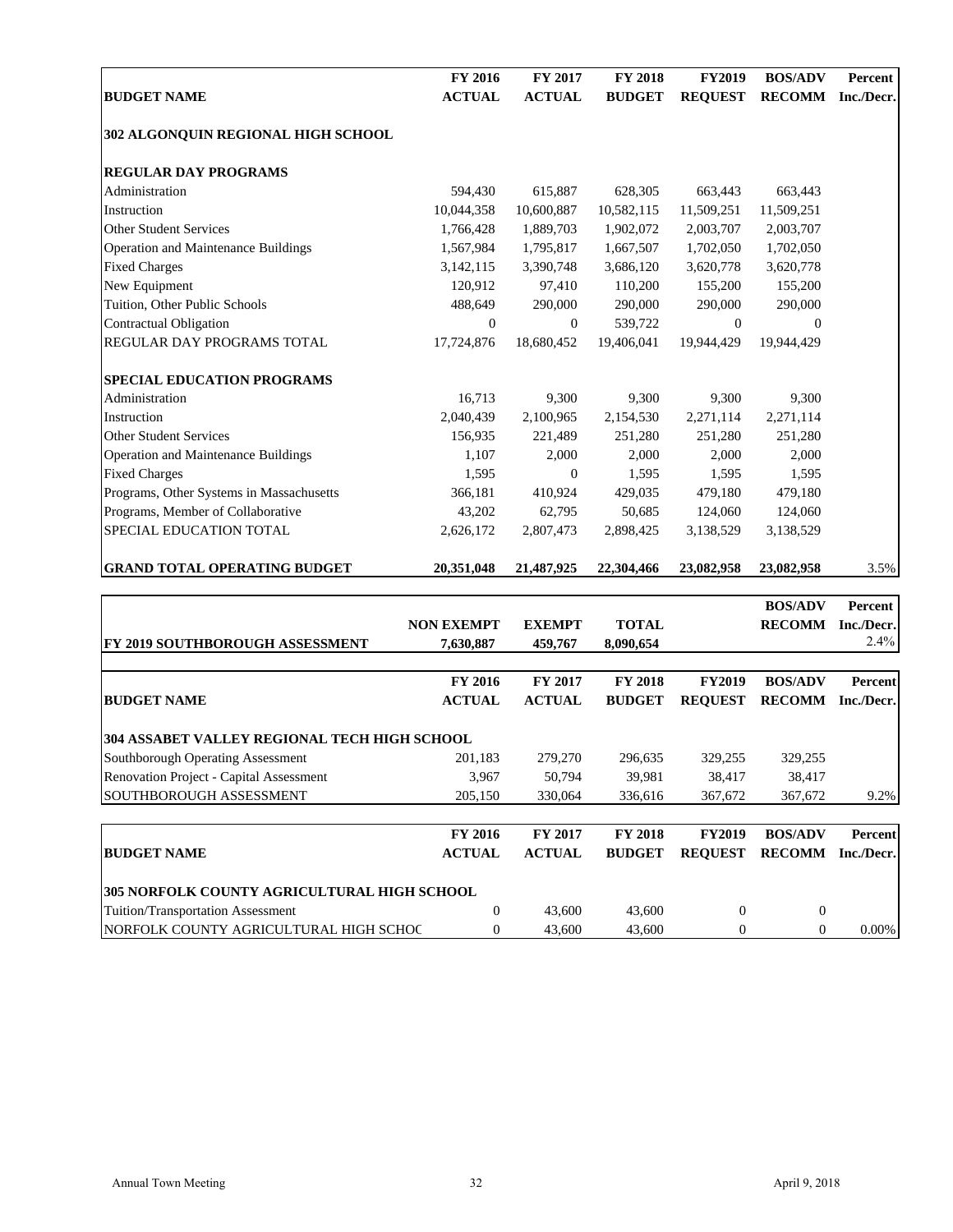*ARTICLE 8:* To see if the Town will vote to raise and appropriate, or transfer from available funds a sum of money for General Government capital items for the following purposes:

|    |                                                  |                |             | <b>WATER AND</b>   |
|----|--------------------------------------------------|----------------|-------------|--------------------|
|    | <b>DESCRIPTION</b>                               | <b>REQUEST</b> | <b>LEVY</b> | <b>OTHER FUNDS</b> |
| A. | MIS – Private Fiber Line to Cordaville Road      | 30,000<br>S    | \$30,000    |                    |
| Β. | MIS - Upgrade Library Phone System               | 8,000<br>\$    | 8,000<br>\$ |                    |
| C. | Facilities - Replace Air Compressor Unit         | \$<br>12,500   | \$12,500    |                    |
| D. | Library – Engineering for Drainage/Waterproofing | 15,000<br>\$   | \$15,000    |                    |
| Е. | Facilities – Town House ADA updates              | \$<br>25,000   | \$25,000    |                    |
| F. | DPW - Replace Transfer Station trailer           | 55,000<br>S    | \$55,000    |                    |
| G. | DPW - Sidewalk Plow/Snowblower/Sweeper           | \$160,000      | \$160,000   |                    |
| H. | DPW - Replace Radio System                       | \$165,000      | \$130,000   | \$35,000           |
| L. | Repaving of Town House Parking Lot               | \$150,000      | \$150,000   |                    |
| J. | DPW - Road Maintenance                           | \$400,000      | \$400,000   |                    |
| Κ. | Emergency Management - Message Board             | \$14,500       |             | \$14,500           |

, or do or act anything in relation thereto.

#### **Proposed by: BOARD OF SELECTMEN**

#### **Board of Selectmen Recommendation:** Support **Advisory Committee Recommendation:** Support **Summary:**

*A. There is currently a leased Fiber Optic service connecting these 2 buildings with data transfer speeds limited to 100MBps. This service is provided at a cost of \$450 per month. By installing private fiber, the Town can realize faster connection speeds between the 2 buildings as well as reduce the monthly operating expenses;*

*B. This request will allow for the Library phone system to be upgraded and joined to the ShoreTel VoIP system currently utilized by all other departments. The existing phone system at the Library has just recently come out of warranty and inclusion in the ShoreTel system will allow for centralized management;*

*C. This will provide the funds needed to purchase a new air compressor and dryer unit to replace the existing 40+ year old air compressor unit which is used to power various pneumatic tools and devices at the Southborough DPW; D. This will provide the funds needed for the purpose of identifying and evaluating corrective actions related to eliminating the ongoing issue of water infiltration in the lower level of the Southborough Library;* 

*E. This will provide funds to address the service counters on the first floor of the Town House, which do not conform to ADA requirements. In order to be cost-effective, Facilities will work with the State Prison for the woodworking products, similar to those done for the furniture in the Meeting Room;*

*F. This provides funds to replace a 2004 trailer. The trailers are used to transport the solid waste collected at the Transfer Station to Wheelabrator in Millbury for disposal;*

*G. This vehicle is replacing the 1989 trackless machine. The vehicle being bought comes with a plow, snow blower and sidewalk sweeper attachments. The DPW already has a compatible mower attachment for machine. This purchase gives the DPW the additional ability to rent roadwork attachments such as asphalt planers, asphalt reclaimers and infrared systems;*

*H. The current DPW radios are low frequency. They are not compatible with Fire and Police systems and are no*  longer supported by our radio manufacturer. This article will replace all of the DPW radios, install a repeater and a *base station at the DPW;*

*I. Funds will be used to regrade and pave the Town House parking lot to repair the septic system replacement areas and improve drainage in the lot and driveways;*

*J. This will provide funding for road and sidewalk repair and maintenance, to be used in conjunction with the annual allotment of Chapter 90 funding from the State;*

*K. The current unit is over 10 years old, and is showing rust and corrosion from weather exposure. Many of the original components have been replaced over the past six years. It has been used by Emergency Management, on behalf of other Town departments, to display informational messages for Town events and weather emergencies.*

*ARTICLE 9:* To see if the Town will vote to raise and appropriate the sum of \$10,000 for the purpose of paying the Town's share of casualty and other losses incurred to Town property and equipment which are not covered by insurance policies, or do or act anything in relation thereto.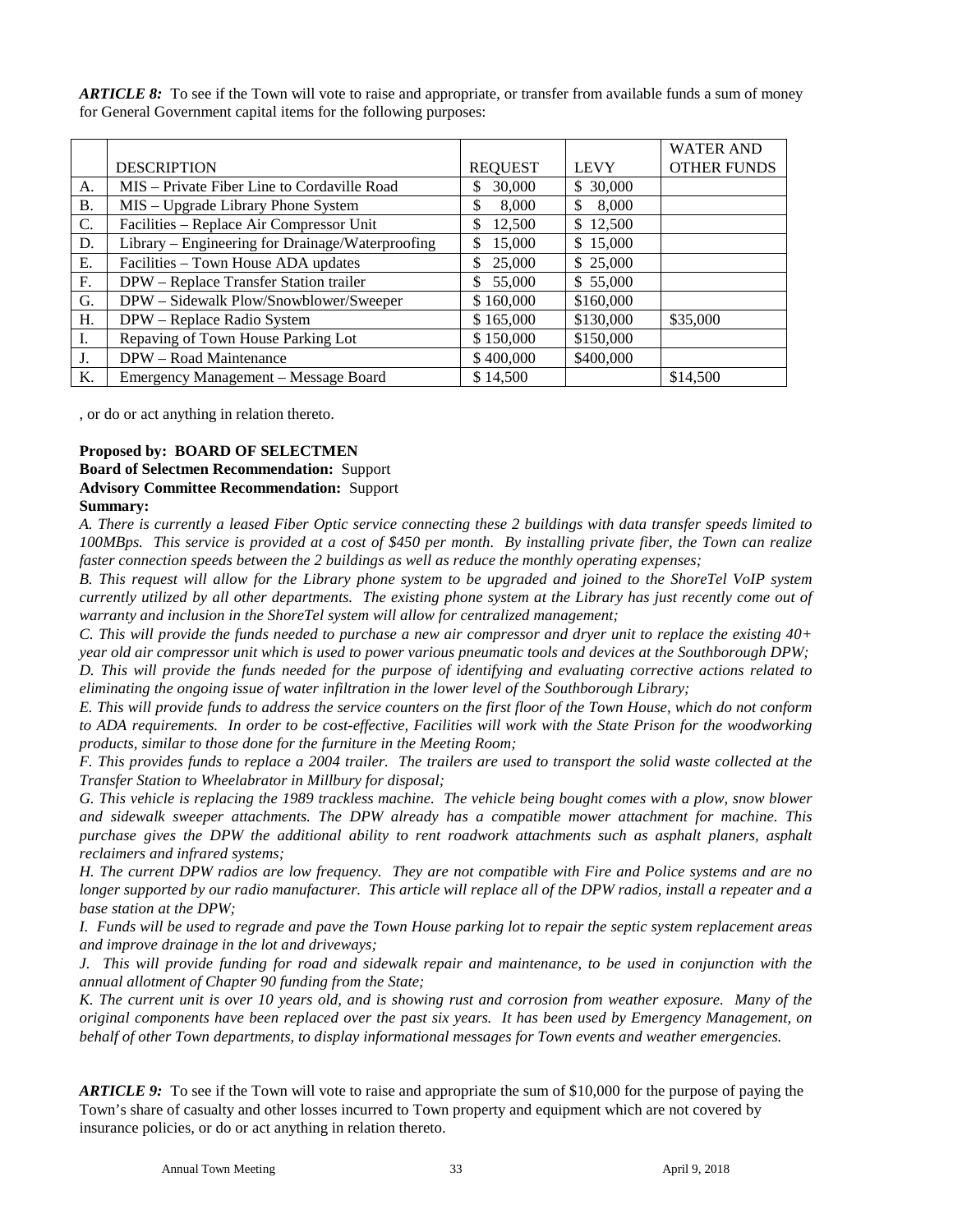#### **Proposed by: BOARD OF SELECTMEN**

**Board of Selectmen Recommendation:** Support

**Advisory Committee Recommendation:** Support

**Summary:** *This article will provide funds to be used to pay the deductible for property damage which is not covered by insurance.*

*ARTICLE 10*: To see if the Town will vote to raise and appropriate or transfer from any available funds the sum of \$17,000 for the purpose of paying to retirees the amount due for accrued vacation and sick time, or do or act anything in relation thereto.

**Proposed by: BOARD OF SELECTMEN**

**Board of Selectmen Recommendation:** Support

**Advisory Committee Recommendation:** Support

**Summary:** *This article will fund any vacation and sick pay due to employees upon their retirement.*

*ARTICLE 11:* To see if the Town will vote to raise and appropriate or transfer from available funds the sum of \$25,000 for the purpose of hiring consultants, engineers, water quality specialists, and/or environmental consultants by various Town departments, or do or act anything in relation thereto.

#### **Proposed by: BOARD OF SELECTMEN**

**Board of Selectmen Recommendation:** Support

**Advisory Committee Recommendation:** Support

**Summary:** *This article allows town departments, with the approval of the Board of Selectmen, to hire outside expertise when the need arises. The 2015 article voted for the same purpose has been depleted.*

*ARTICLE 12*: To see if the Town will vote to raise and appropriate, borrow and appropriate or transfer from available funds the sum of \$100,000 for the ongoing maintenance of capital equipment and systems associated with town buildings and facilities. The Town Facilities Manager shall recommend appropriate projects to the Town Administrator. The Town Administrator shall approve all expenditures under this article. The Town Facilities Manager shall report all funded projects to the Advisory Committee as requested, or do or act anything in relation thereto.

#### **Proposed by: BOARD OF SELECTMEN**

**Board of Selectmen Recommendation:** Support

**Advisory Committee Recommendation:** Support

**Summary:** *This article will provide for the maintenance and repair of capital equipment and systems associated with the Town's buildings and facilities.*

*ARTICLE 13:* To see if the Town will vote to authorize the Town Accountant to pay an outstanding invoice for \$1,050.00 to RKG Associates, Inc. for services performed under contract with the Planning Board in September, 2016, or do or act anything in relation thereto.

#### **Proposed by: PLANNING BOARD**

**Board of Selectmen Recommendation:** Support

**Advisory Committee Recommendation:** Support

*Summary: This invoice was not submitted in time to have been paid by the end of Fiscal Year 2017, so it must be approved by a four-fifths vote at 2018 Town Meeting in accordance with M.G.L. Chapter 44, Section 64.*

*ARTICLE 14:* To see if the Town will vote to raise and appropriate, borrow and appropriate or transfer from available funds the sum of \$30,000 for a feasibility study for the Senior Center to renovate and expand existing bathroom facilities and meeting/program space, or do or act anything in relation thereto.

Annual Town Meeting 34 34 April 9, 2018 **Proposed by: BOARD OF SELECTMEN Board of Selectmen Recommendation:** Support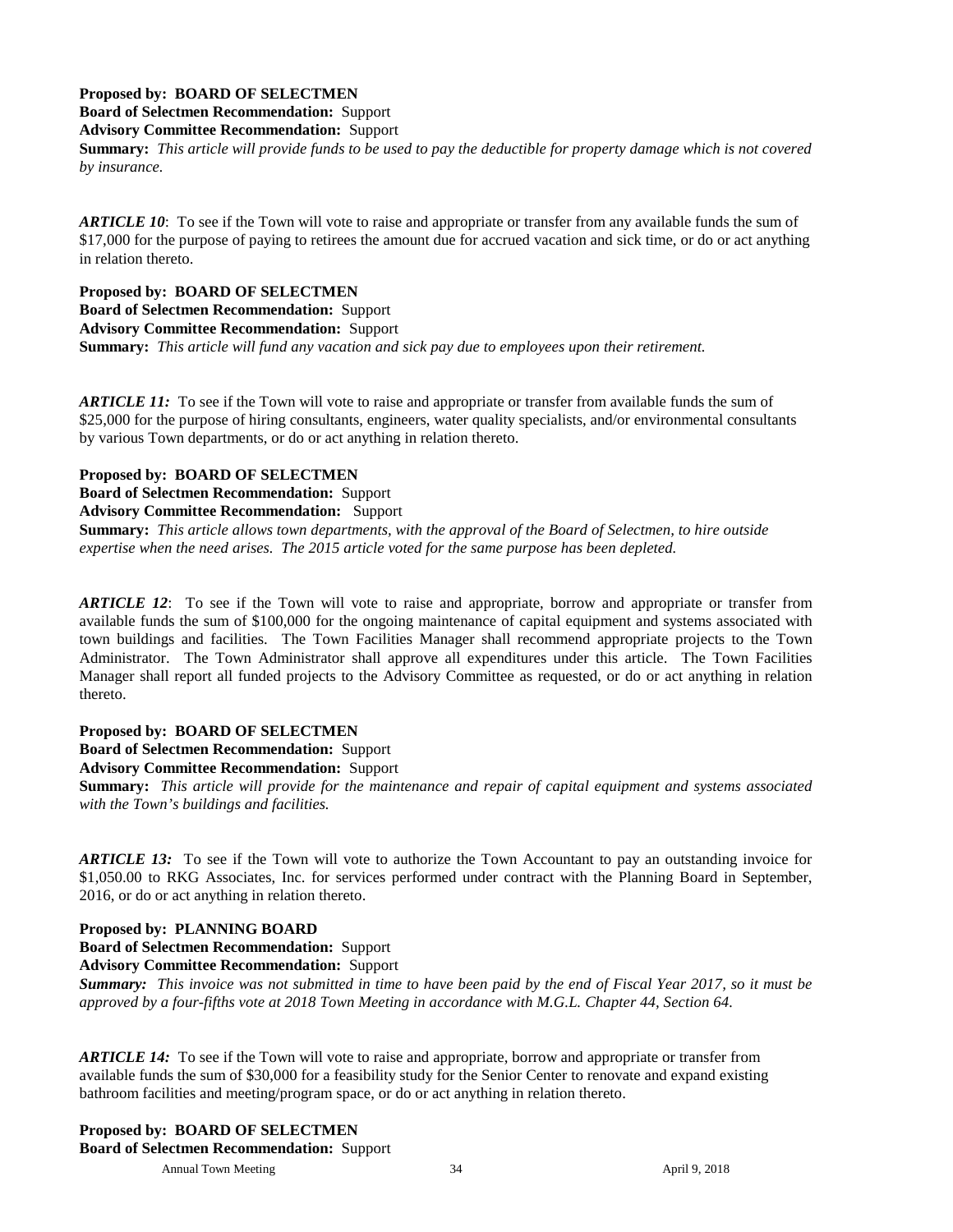#### **Advisory Committee Recommendation:** Support

*Summary: This article will provide the funds needed for the purposes of site investigations, site plans, floor plans, exterior building elevations, preliminary designs, and the preparation of construction documents to be used in the examination of the feasibility of constructing additional bathrooms and a small meeting/recreational activity space at the Southborough Senior Center.*

*ARTICLE 15:* To see if the Town will vote to raise and appropriate, transfer from available funds, or borrow a sum of money to fund necessary repairs and restoration to the St. Mark's Golf Course, as required by the Public Safety Facility construction in order to maintain continuity and playability of the course, or do or act anything in relation thereto.

#### **Proposed by: BOARD OF SELECTMEN**

**Board of Selectmen Recommendation:** Support

**Advisory Committee Recommendation:** Support

**Summary:** *This article is necessary to fund golf course restoration and repair expenses, to ensure continuity of play during the construction of the Public Safety Facility.*

*ARTICLE 16:* To see if the Town of Southborough will vote to raise and appropriate or borrow and appropriate a sum of money for capital repair/maintenance for the following:

| Description                               | Request   |
|-------------------------------------------|-----------|
| A Depietri Field repairs                  | \$197,400 |
| <b>B</b> Kallander Field repairs          | \$267,400 |
| C Trottier School track repairs \$279,500 |           |
| <b>Total</b>                              | \$744,300 |

; or do or act anything in relation thereto.

#### **Proposed by: RECREATION COMMISSION**

#### **Board of Selectmen Recommendation:** At Town Meeting

**Advisory Committee Recommendation:** Support – A; At Town Meeting – B; Not Support – C

**Summary:** *This funding is needed to implement recommended repairs on recreational facilities as identified within the Facilities Master Study bringing the town's fields and track to an acceptable playing status. Lack of drainage on most fields including Depietri and Kallander and the inability to rest them has largely contributed to their current sub-optimal states. By completing these repairs, the town will be positioned to start the appropriate cycle of resting fields when needed and maintain their quality.*

*A. This will fund repairs to Depietri Field located in front of Neary School. Repairs include grading, sodding, and the installation of drainage and irrigation.* 

*B. This will fund repairs to Kallander Field located on Kallander Drive off of Rt. 30. Repairs include grading, sodding, parking lot surfacing, drainage and irrigation improvements.* 

*C. The Trottier Track is heavily used by residents, schools and youth sports, and the surface continues to deteriorate. This will fund the replacement of the synthetic track surface.* 

*ARTICLE 17:* To see if the Town of Southborough will vote to raise and appropriate or borrow and appropriate a sum of money for the following purpose:

| Description                                   | Request |
|-----------------------------------------------|---------|
| A Neary turf field, design, permits \$200,000 |         |

; or do or act anything in relation thereto.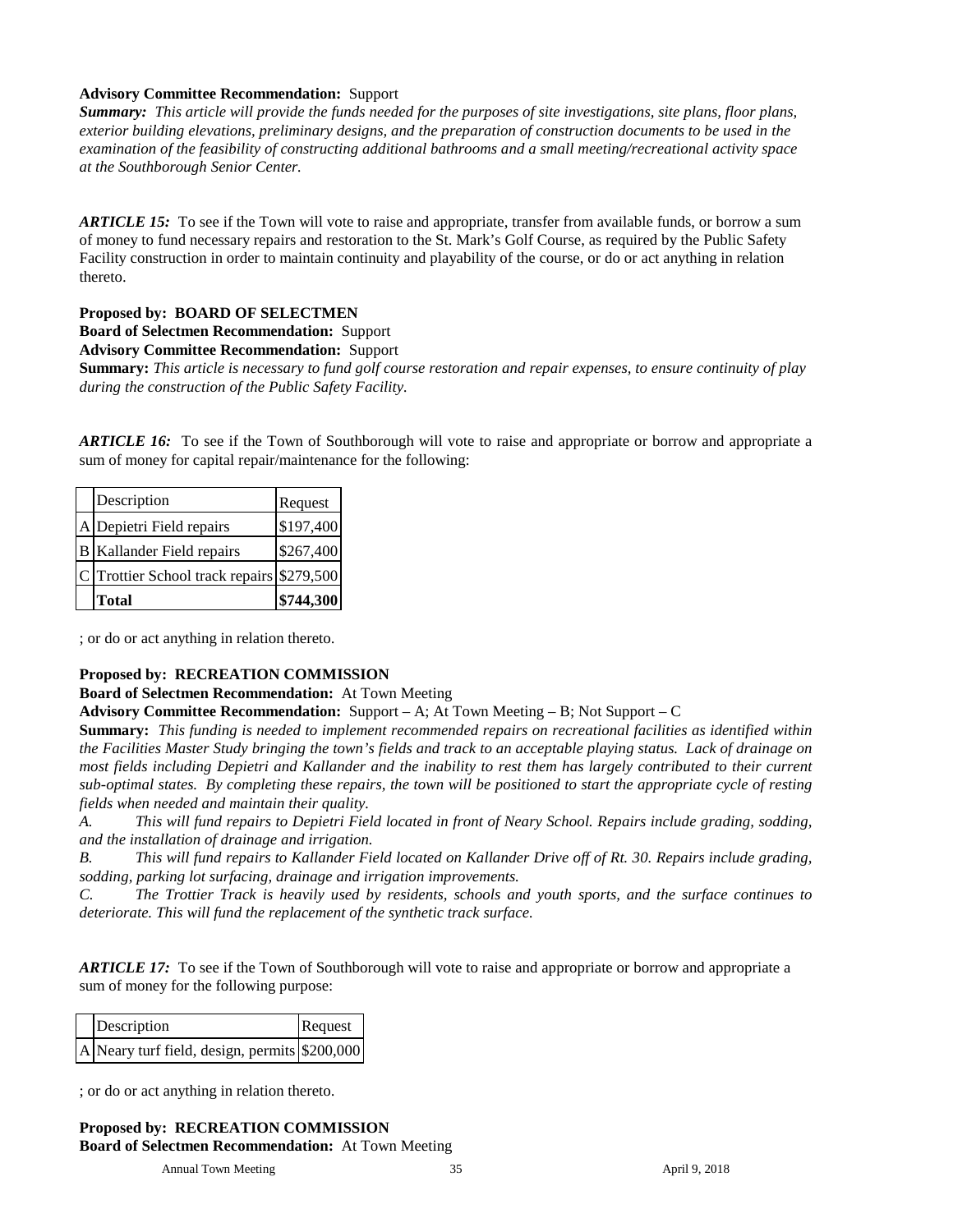#### **Advisory Committee Recommendation:** Not Support

**Summary:** *This will fund design work and permits for the installation of a synthetic turf field on town-owned property located at Neary School. The turf could be used for multiple purposes including a full size baseball and soccer field increasing field availability, and supporting the town's ability to move to an appropriate cycle of resting fields. This article allows the Recreation Commission to begin the planning process with design, permitting fees and validation of total project cost.*

*ARTICLE 18:* To see if the Town of Southborough will vote to raise and appropriate or borrow and appropriate a sum of money for the following purpose:

| Description                                            | Request |
|--------------------------------------------------------|---------|
| ELundblad Field design & specialty consultant \$75,000 |         |

; or do or act anything in relation thereto.

## **Proposed by: RECREATION COMMISSION**

**Board of Selectmen Recommendation:** At Town Meeting

#### **Advisory Committee Recommendation:** Not Support

**Summary:** *Lundblad Fields located on Parkerville Road in front of Neary School offers a large space that can support multiple fields. As Lundblad is built over a former landfill, specialized consultation is needed prior to moving forward with the field repair projects recommended in the Facilities Master Study. This will fund research and design work including investigation of the membrane and other aspects of the property.*

*ARTICLE 19:* To see if the Town will vote to amend the General By-Laws of the Town by adding a new section to Chapter 16 entitled "Article IV, Departmental Revolving Funds", to establish and authorize revolving funds for use by certain town departments, boards, committees, agencies or officers under Massachusetts General Laws Chapter 44, § 53E½ as follows:

#### **ARTICLE IV DEPARTMENTAL REVOLVING FUNDS**

- 16-5 Purpose. This by-law establishes and authorizes revolving funds for use by town, departments, boards, committees, agencies and officers in connection with the operation of programs or activities that generate fees, charges or other receipts to support all or some of the expenses of those programs or activities. These revolving funds are established under and governed by General Laws Chapter 44,  $\S 53E \frac{1}{2}$ .
- 16-6 Expenditure Limitations. A department or agency head, board, committee or officer may incur liabilities against and spend monies from a revolving fund established and authorized by this by-law without appropriation subject to the following limitations:
	- A. Fringe benefits of full-time employees whose salaries or wages are paid from the fund shall also be paid from the fund;
	- B. No liability shall be incurred in excess of the available balance of the fund;
	- C. The total amount spent during a fiscal year shall not exceed the amount authorized by Annual Town Meeting on or before July 1 of that fiscal year, or any increased amount of that authorization that is later approved during that fiscal year by the Select board and Finance Committee.
- 16-7 Interest. Interest earned on monies credited to a revolving fund established by this by-law shall be credited to the general fund.
- 16-8 Procedures and Reports. Except as provided in General Laws Chapter 44, §53E ½ and this by-law, the laws, charter provisions, by-laws, rules, regulations, policies or procedures that govern the receipt and custody of town monies and the expenditure and payment of town funds shall apply to the use of a revolving fund established and authorized by this by-law. The Town Accountant shall include a statement on the collections credited to the fund, the encumbrances and expenditures charged to each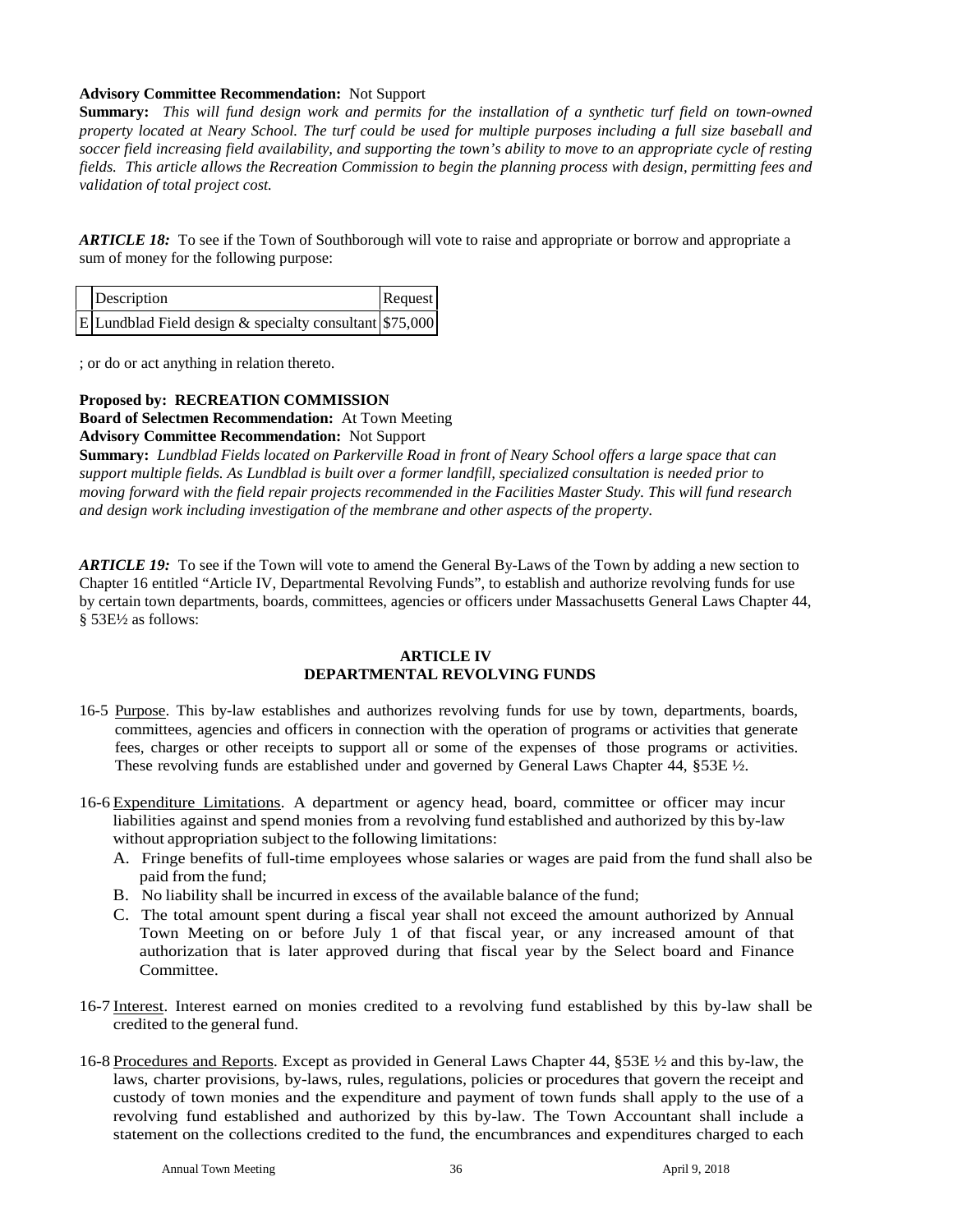fund and the balance available for expenditure in the regular report the Town Accountant provides the department, board, committee, agency or officer on appropriations made for its use.

#### 16-9 Authorized Revolving Funds. The Table establishes:

- D. Each revolving fund authorized for use by a town department, board, committee, agency or officer;
- E. The department or agency head, board, committee or officer authorized to spend from each fund;
- F. The fees, charges and other monies charged and received by the department, board, committee, agency or officer in connection with the program or activity for which the fund is established that shall be credited to each fund by the Town Accountant;
- G. The expenses of the program or activity for which each fund may be used;
- H. Any restrictions or conditions on expenditures from each fund;
- I. Any reporting or other requirements that apply to each fund; and
- J. The fiscal years each fund shall operate under this by-law.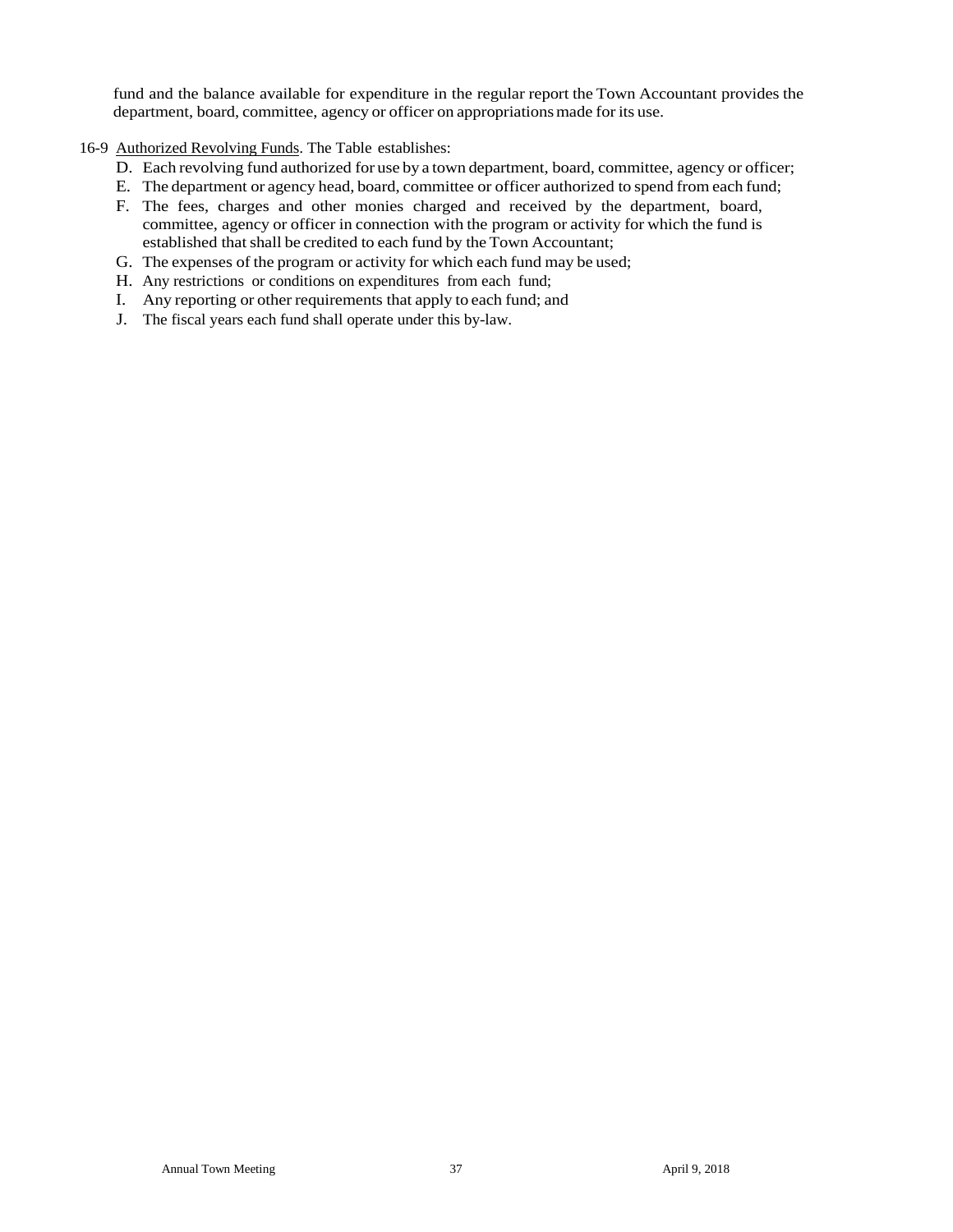| А                                               | B                                                                                                    | C                                                                                                                                   | D                                                                                                                                                                                    | Ε                                                                                                                                                                          | F                                        | G                                              |
|-------------------------------------------------|------------------------------------------------------------------------------------------------------|-------------------------------------------------------------------------------------------------------------------------------------|--------------------------------------------------------------------------------------------------------------------------------------------------------------------------------------|----------------------------------------------------------------------------------------------------------------------------------------------------------------------------|------------------------------------------|------------------------------------------------|
| <b>Revolving Fund</b>                           | Department, Board,<br>Committee, Agency or<br><b>Officer Authorized to</b><br><b>Spend from Fund</b> | Fees, Charges or Other<br><b>Receipts Credited to Fund</b>                                                                          | <b>Program or Activity Expenses</b><br>Payable from Fund                                                                                                                             | <b>Restrictions or Conditions on Expenses</b><br>Payable from Fund                                                                                                         | Other<br>Requirements/<br><b>Reports</b> | <b>Fiscal Years</b>                            |
| Immunization/<br>emergency<br>dispensing clinic | Board of Health                                                                                      | Fees charged for<br>Immunizations and other<br>medications dispensed                                                                | Supplies and expenses needed to<br>provide clinics and dispense<br>medications                                                                                                       | Salaries and wages of full time, part<br>time employees and other designated<br>BOH agents shall be paid from the<br>annual budget appropriation of the<br>Board of Health |                                          | Fiscal year<br>2019 and<br>subsequent<br>years |
| Inspectional<br>Services                        | <b>Building Commissioner</b>                                                                         | Fees charged by Sealer of<br>Weights & Measures,<br>Plumbing, Wiring, alternate<br>inspectors including building<br>for inspections | Salaries of inspectors performing<br>weights and measure, plumbing,<br>and wiring inspections related to<br>those inspections                                                        | Salaries and wages of full time<br>employees shall be paid from the<br>annual budget appropriation of the<br><b>Building Commissioner</b>                                  |                                          | Fiscal year<br>2019 and<br>subsequent<br>years |
| 911 Field<br>Maintenance                        | Department of Public<br>Works                                                                        | annual fee                                                                                                                          | Field usage charges and DCR Supplies and expenses needed for<br>maintenance of field; debt<br>service on field replacement                                                           | Salaries and wages of full time<br>employees shall be paid from the<br>annual budget appropriation of the<br>Department of Public Works.                                   |                                          | Fiscal year<br>2019 and<br>subsequent<br>years |
| Wetland<br>Protection                           | <b>Conservation Commission</b>                                                                       | Wetland filing fees                                                                                                                 | Departmental and consultant<br>costs for review of projects<br>involving wetlands                                                                                                    | Salaries and wages of full time<br>employees shall be paid from the<br>annual budget appropriation of the<br>Conservation Commission.                                      |                                          | Fiscal year<br>2019 and<br>subsequent<br>years |
| Hazardous<br>Materials                          | Fire Department                                                                                      | Fees relating to hazardous<br>materials incidents                                                                                   | Costs related to responding to<br>hazardous materials incidents.                                                                                                                     | Salaries and wages of full time<br>employees shall be paid from the<br>annual budget appropriation of the Fire<br>Department.                                              |                                          | Fiscal year<br>2019 and<br>subsequent<br>years |
| <b>CPR Classes</b>                              | Fire Department                                                                                      | Fees for CPR classes                                                                                                                | Supplies and expenses needed to<br>run CPR classes                                                                                                                                   | Salaries and wages of full time<br>employees shall be paid from the<br>annual budget appropriation of the Fire<br>Department.                                              |                                          | Fiscal year<br>2019 and<br>subsequent<br>years |
| Community<br>Garden                             | <b>Conservation Commission</b>                                                                       | Garden Rental Fees                                                                                                                  | Supplies and expenses for<br>running Community Garden                                                                                                                                | Salaries and wages of full time<br>employees shall be paid from the<br>annual budget appropriation of the<br>Conservation Commission.                                      |                                          | Fiscal year<br>2019 and<br>subsequent<br>years |
| Recreation<br>Programs                          | <b>Recreation Commission</b>                                                                         | programs                                                                                                                            | Fees charged for attending Salaries and wages for part-time<br>employees directly running<br>programs; supplies and expenses<br>needed to provide programs and<br>upgrade facilities | Salaries and wages of full time<br>employees shall be paid from the<br>annual budget appropriation of the<br>Recreation Commission.                                        |                                          | Fiscal year<br>2019 and<br>subsequent<br>years |
| <b>Tobacco Control</b><br>Program               | Board of Health                                                                                      | Fees from Tobacco Vendors                                                                                                           | Supplies and expenses to<br>provide periodic compliance<br>checks and education of tobacco<br>vendors                                                                                | Salaries and wages of full time, part<br>time employees and other designated<br>BOH agents shall be paid from the<br>annual budget appropriation of the<br>Board of Health |                                          | Fiscal year<br>2019 and<br>subsequent<br>years |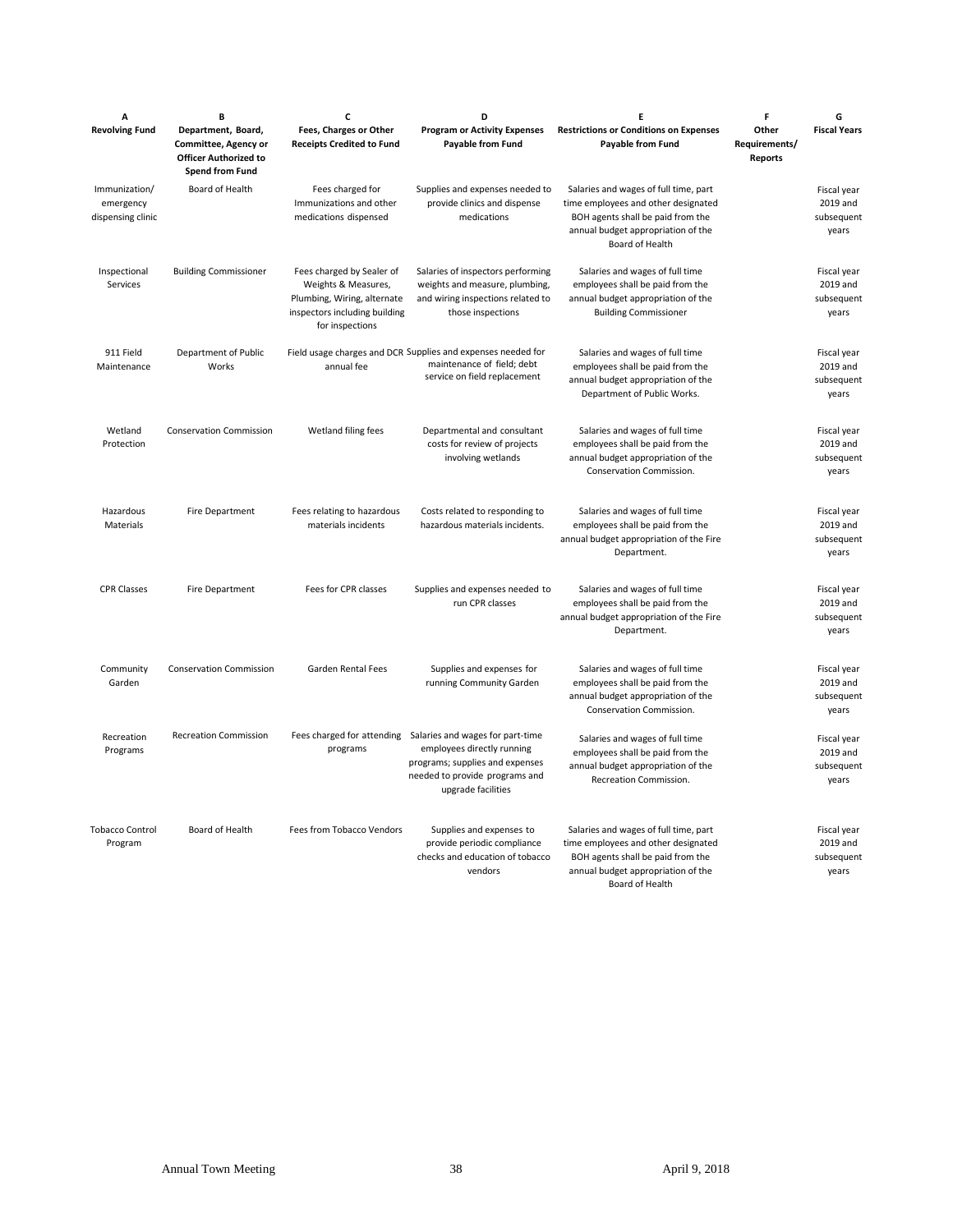, or do or act anything in relation thereto.

#### **Proposed by: BOARD OF HEALTH, BOARD OF SELECTMEN, RECREATION COMMISSION, AND CONSERVATION COMMISSION**

**Board of Selectmen Recommendation:** Support

**Advisory Committee Recommendation:** Support

**Summary:** *In accordance with the Municipal Modernization Act this article creates a by-law authorizing the use of revolving funds. The purpose of the revolving funds is to pay for the costs of the programs through fees collected to support those programs.* 

*ARTICLE 20:* To see if the Town will vote pursuant to Massachusetts General Laws, Chapter 44 § 53E ½ to authorize the following spending limits for Fiscal Year 2019:

|    | Immunization/emergency dispensing clinic; \$12,000. |
|----|-----------------------------------------------------|
|    | Inspectional services; \$100,000.                   |
| 3. | 9-11 Field Maintenance; \$100,000.                  |
| 4. | Wetland Protection; \$30,000.                       |
|    | Hazardous materials; \$75,000.                      |
| 6. | CPR classes; \$6,500.                               |
|    | Community garden; \$2,500.                          |
| 8. | Recreation programs; \$350,000.                     |
| 9. | Tobacco Control Program; \$4,000.                   |

, or do or act anything in relation thereto.

#### **Proposed by: BOARD OF HEALTH, BOARD OF SELECTMEN, RECREATION COMMISSION, AND CONSERVATION COMMISSION**

**Board of Selectmen Recommendation:** Support

**Advisory Committee Recommendation:** Support

**Summary:** *This article approves the spending limits for revolving funds that are now authorized by Town by-law.*

*ARTICLE 21:* To see if the Town will vote to accept a Deed of Conveyance in lieu of tax foreclosure from Robert J. Depietri, Jr. (Southborough Realty Trust II), Owners of certain parcels of land located at 0 Kimberly Lane, Assessor's Map 9 Lot 16 and Map 9 Lot 34 pursuant to the authority of Massachusetts General Laws, Chapter 60, Section 77C. Being the same premises referred to in a Deed recorded on May 21, 1993 in the Worcester Registry of Deeds, Book 15201, Page 248. Said parcels containing 1.97 acres and 1.34 respectively more or less, or do or act anything in relation thereto.

#### **Proposed by: BOARD OF SELECTMEN**

**Board of Selectmen Recommendation:** Support

**Advisory Committee Recommendation:** Support

**Summary:** *This article authorizes the Town to accept a deed in lieu of tax foreclosure. State law allows municipalities to accept deeds in lieu of foreclosure due to the expense and time required to file formal tax foreclosures thru Land Court. These two parcels are open space and non-buildable lots that have had a tax lien on them since 2001. The owner is voluntarily conveying these parcels which is a requirement per State law.*

*ARTICLE 22:* To see if the Town will accept the provisions of Massachusetts General Laws, Chapter 59, Section 5, Clause 41D, which authorizes an annual increase in the income (gross receipts) and asset (whole estate) limits for exemptions granted to senior citizens under General Laws Chapter 59, Section 5, Clause 41C, by the percentage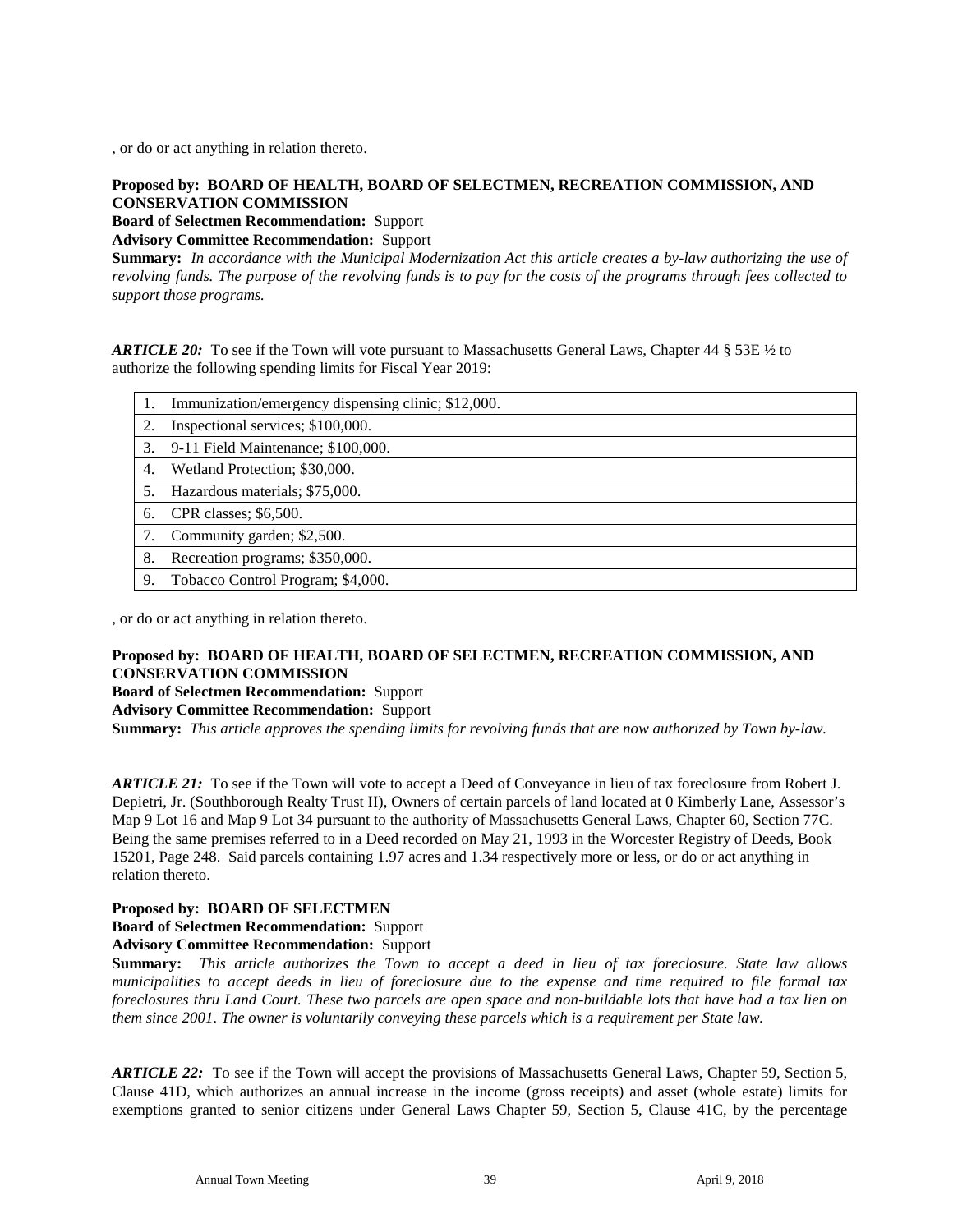increase in the U.S. Department of Labor, Bureau of Labor Statistics, Consumer Price Index for the previous year as determined by the Commissioner of Revenue, to be effective for exemptions granted for any fiscal year beginning on or after, July 1, 2018, or do or act anything in relation thereto.

#### **Proposed by: BOARD OF SELECTMEN**

**Board of Selectmen Recommendation:** Support

#### **Advisory Committee Recommendation:** Support

*Summary: This updates the senior exemption, Clause 41C, adopted at the October 2002 Town Meeting by applying a COLA adjustment to the annual income and asset limits that are used to determine eligibility. Currently, the*  income limits are \$20,000 if single, \$30,000 if married, and the asset limits are \$40,000 if single, and \$55,000 if *married, with no inflationary factor applied to either.*

*ARTICLE 23:* To see if the Town will vote to accept the report of the Community Preservation Committee for the FY 2019 Community Preservation Projected Receipts and act upon the recommendations of the Community Preservation Committee and to set aside for later expenditure, certain sums of money from the Community Preservation Fund established pursuant to Chapter 44B of the General Laws, as follows:

| Estimated Surcharge Receipts (based on Town Treasurer's projections): \$338,000 |  |
|---------------------------------------------------------------------------------|--|
|                                                                                 |  |
|                                                                                 |  |

#### **Set Aside- Open Space**

\$ 38,079 to be set aside, held in the Community Preservation Fund, and spent in FY2018 or later years for acquisition, creation or preservation of open space, and for the rehabilitation and/or restoration of open space acquired under the Community Preservation Act.

#### **Set Aside – Historic Preservation**

\$ 38,079 to be set aside, held in the Community Preservation Fund, and spent in FY2018 or later years for the acquisition, preservation, rehabilitation and restoration of historic resources.

#### **Set Aside – Community Housing**

\$ 38,079 to be set aside, held in the Community Preservation Fund, and spent in FY2018 or later years for the creation, preservation and support of community housing, and for the rehabilitation and/or restoration of community housing acquired under the Community Preservation Act.

#### **Administrative Costs – Community Preservation Committee**

\$ 19,040 to defray the administrative and operating expenses of the Community Preservation Committee in FY2018 for the Community Preservation Fund

#### **Set Aside -Budgeted Reserve/Discretionary**

Reserved For FY19 CPF (Budgeted Reserve/Discretionary) \$ 247,514

#### **Proposed by: COMMUNITY PRESERVATION COMMITTEE**

**Board of Selectmen Recommendation:** Support

**Advisory Committee Recommendation:** Support

*Summary:**These set asides are an annual requirement under the Community Preservation Act*.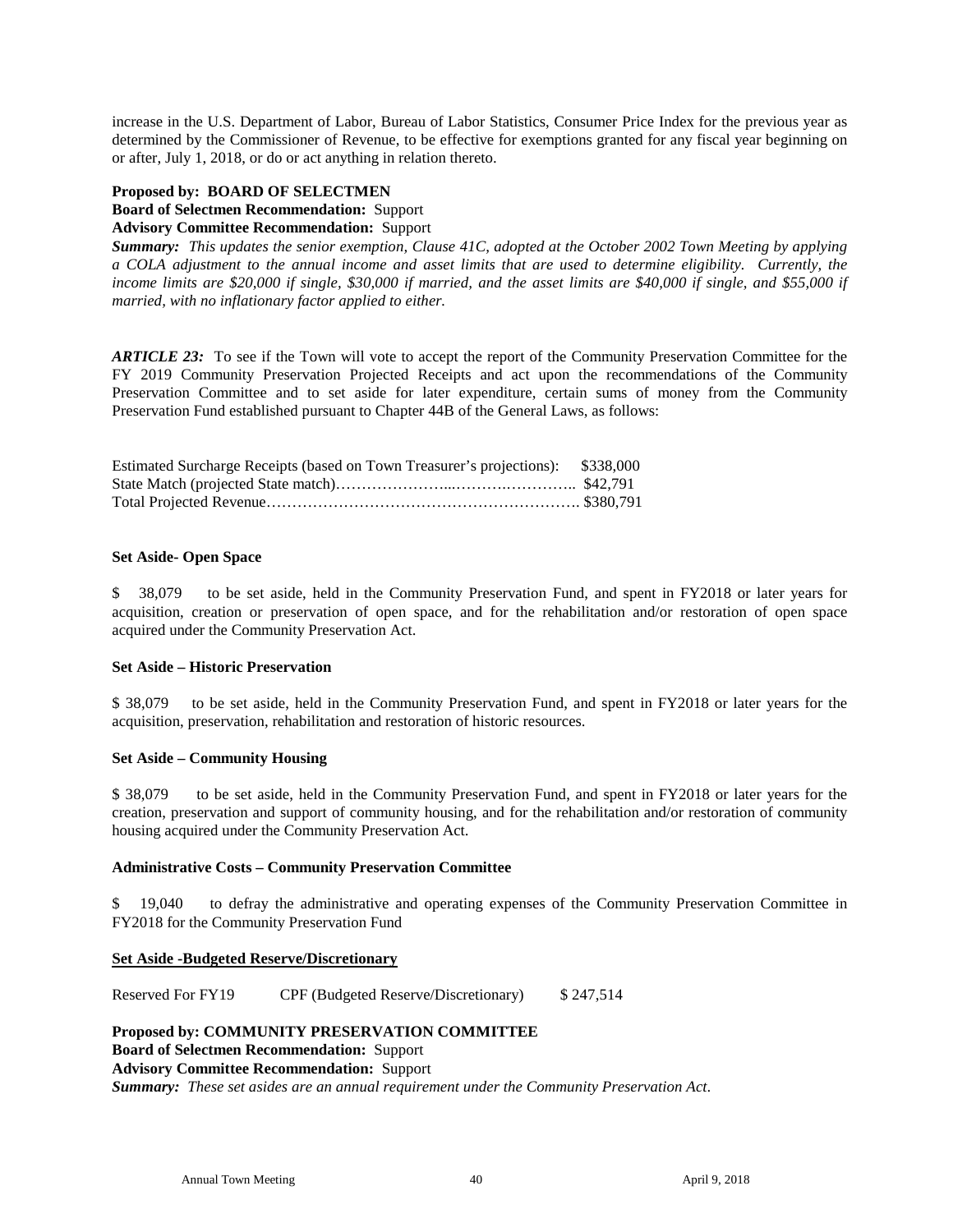*ARTICLE 24:* To see if the Town will vote to appropriate \$109,072 from the CPA Historic Preservation Reserve Fund to be applied towards the bond for the Perpetual Preservation Restriction on 84 Main Street also known as the Burnett House for the purpose of Historic Preservation. The FY18 short-term interest debt payment is \$19,347, and the FY19 debt payment including principal is \$89,725, for a total of \$109,072. Said funds to be expended under the direction of the Community Preservation Committee and the Town Treasurer; or take any other action thereto.

#### **Proposed by: COMMUNITY PRESERVATION COMMITTEE**

**Board of Selectmen Recommendation:** Support

**Advisory Committee Recommendation:** Support

*Summary:**This article is the Community Preservation Fund payment towards the FY18 and FY19 debt funding for the Preservation Restriction of 84 Main Street.* 

*ARTICLE 25:* To see if the Town will vote to appropriate \$ \$26,450 from the CPA Historic Preservation Reserve Fund with \$23,000.00 for the restoration of the Old Burial Ground as requested by the Southborough Historical Commission and an additional \$3,450.00 contingency. Contingency funds only available after approval of the CPC for unexpected costs unforeseen at time of application. Project proposed by the Southborough Historical Commission. Said funds to be expended under the direction of the Community Preservation Committee and the Town Treasurer, or take any other action thereto.

#### **Proposed by: COMMUNITY PRESERVATION COMMITTEE**

**Board of Selectmen Recommendation:** Support

#### **Advisory Committee Recommendation:** Support

**Summary:** *This article would fund the historic preservation of gravestones and monuments in the historic Old Burial Ground of Southborough. Proposed by the Southborough Historical Commission, this grant request would be used to hire a conservator to undertake restoration work at the Old Burial Ground. The Old Burial Ground (1730- 1898) is one of the earliest enterprises by the newly incorporated Town of Southborough, and forms a significant part of Southborough's institutional focus at the heart of the town center. Once the restoration has been completed,*  any future damage to stones and memorials, and including trees will be covered by the DPW budget. This project will *be overseen by the Southborough Historical Commission.*

*ARTICLE 26:* To see if the Town will vote to appropriate \$32,530.00 from the CPA Historic Preservation Reserve Fund for the Southborough Library Façade Restoration Project, as requested by the Southborough Library Trustees. Said funds to be expended under the direction of the Community Preservation Committee and the Town Treasurer, or take any other action thereto.

#### **Proposed by: COMMUNITY PRESERVATION COMMITTEE**

#### **Board of Selectmen Recommendation:** Support

#### **Advisory Committee Recommendation:** Support

**Summary:** *This article will provide for a building and site related assessment to preserve the Southborough Public Library, an historic structure that is one of the oldest and most used municipal buildings in Southborough. The study will result in a conditions assessment and prioritized list of treatment recommendations to guide that effort. All of the recommended work will comply with the building and Architectural Access Board codes as applicable, the historic district review requirements, and The Secretary of the Interior's Standards for the Treatment of Historic Properties. This project will be overseen by the Southborough Library Trustees.*

*ARTICLE 27:* To see if the Town will vote to borrow and appropriate the sums of \$50,000.00 in legal and acquisition costs and \$125,000.00 in land purchase expense for a total appropriation of \$175,000.00 to enable the Town of Southborough to acquire a parcel of land located off of Rock Point Road, designated 0 Rock Point Road, for conservation purposes, pursuant to Massachusetts General Laws c.44B, as amended, the Community Preservation Act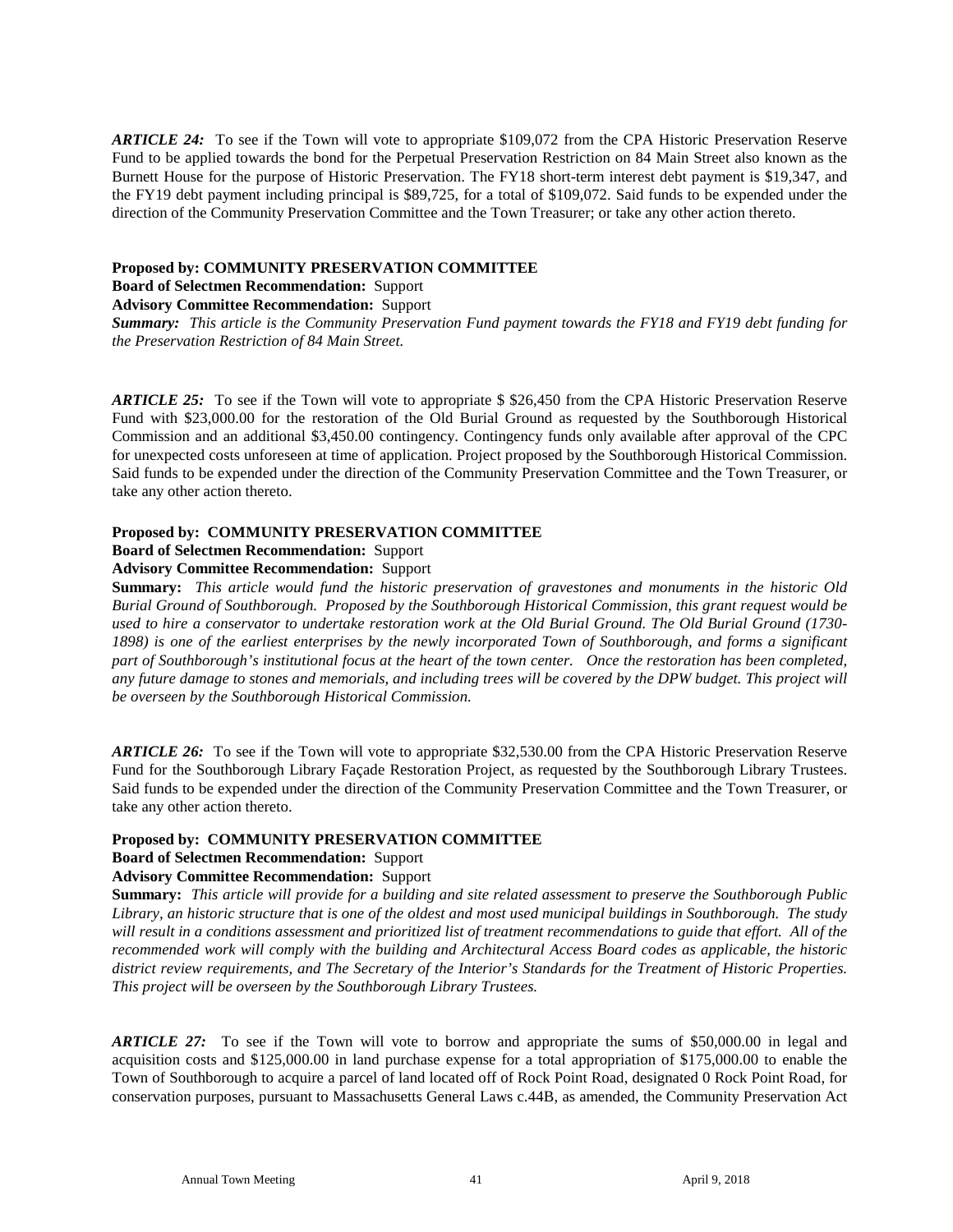consisting of 30.67 acres  $\pm$  of open space owned by the Trustees of the Halloran Children's Trust, title reference the Worcester Registry of Deeds Book 43620, Page 250 and being Parcel 2 on a plan at Plan Book 850, Plan 58 in said Registry, subject to and with the benefit of any easements or rights that may exist of record. Said land to be under the care, custody and control of the Conservation Commission for the purpose of conservation and passive recreation, and to effect this appropriation that the Town Treasurer, with the approval of the Board of Selectmen, be authorized to borrow the sum of up to \$175,000.00 for five (5) years, excluding the term of any temporary loans issued in anticipation thereof, as authorized under the Community Preservation Program pursuant to Massachusetts General Laws c.44B, §11, as amended and to further authorize the Conservation Commission, the Board of Selectmen and/or a qualified Land Trust to submit on behalf of the Town any and all applications deemed necessary for grants and/or reimbursements from the Commonwealth of Massachusetts or the United States under the Self Help Act (Massachusetts General Laws c.132A §11, as amended) and/or any other state or federal programs including those in aid of conservation land acquisition; and/or any others in any way connected with the scope of this article. Said gifts or grants to be deposited in the Open Space Reserve Community Preservation Fund and that the Board of Selectmen be authorized to grant a perpetual Conservation Restriction in said parcel of land in conformance with the requirements of Massachusetts General Laws c.44B, §12 and c.184, §31-33 as amended and to enter into all agreements and execute any and all instruments as may be necessary to effect said purchase. Said funds to be expended under the direction of the Community Preservation Committee and the Town Treasurer or do or act anything in relation thereto.

#### **Proposed by: COMMUNITY PRESERVATION COMMITTEE**

### **Board of Selectmen Recommendation:** Support

#### **Advisory Committee Recommendation:** Support

**Summary:** *Project proponents are the Board of Selectmen; this article will allow the town to purchase over 30 acres of land identified as a top priority parcel in our Open Space and Recreation Plan, and designated as a highest priority for wildlife habitat protection in the survey done by Mass Audubon, while providing passive recreation opportunities on the existing system of trails traversing the beautiful woodlands. Using the best estimate available, it will provide funds to cover legal and acquisition costs as required by CPA legislation.*

*ARTICLE 28:* To see if the Town will appropriate \$50,000, with \$38,079 from the CPA Open Space Reserve Fund and \$11,921 from CPA FY19 Budgeted Reserve to fund the Golf Course Conservation Restriction Endowment and associated costs for the recording of the Conservation Restriction as requested by the Board of Selectmen. Said funds to be expended under the direction of the Community Preservation Committee and the Town Treasurer, or take any other action thereto.

#### **Proposed by: COMMUNITY PRESERVATION COMMITTEE**

#### **Board of Selectmen Recommendation:** Support

#### **Advisory Committee Recommendation:** Support

**Summary:** *Project proposed by the Board of Selectmen, this article uses the best estimates available to provide funds to cover the endowment and other associated costs to finalize the Conservation Restriction on the Southborough Golf Club as required by March 8, 2017 Town Meeting Vote to purchase the land.*

*ARTICLE 29:* To see if the Town will appropriate \$581,716 with \$571,145 from the CPA General Unreserved Fund and \$10,571 from the CPA FY19 Budgeted Reserve for recreation purposes for the restoration of the Golf Course and construction of a parking area with retaining wall as requested by the Golf Course Committee. \$509,275 in project costs with an additional \$72,441 in contingency funding. Contingency funds only available after approval of the CPC for unexpected costs unforeseen at the time of application for a total of \$581,761. Said funds to be expended under the direction of the Community Preservation Committee and the Town Treasurer, or take any other action thereto.

#### **Proposed by: COMMUNITY PRESERVATION COMMITTEE**

**Board of Selectmen Recommendation:** Support **Advisory Committee Recommendation:** Support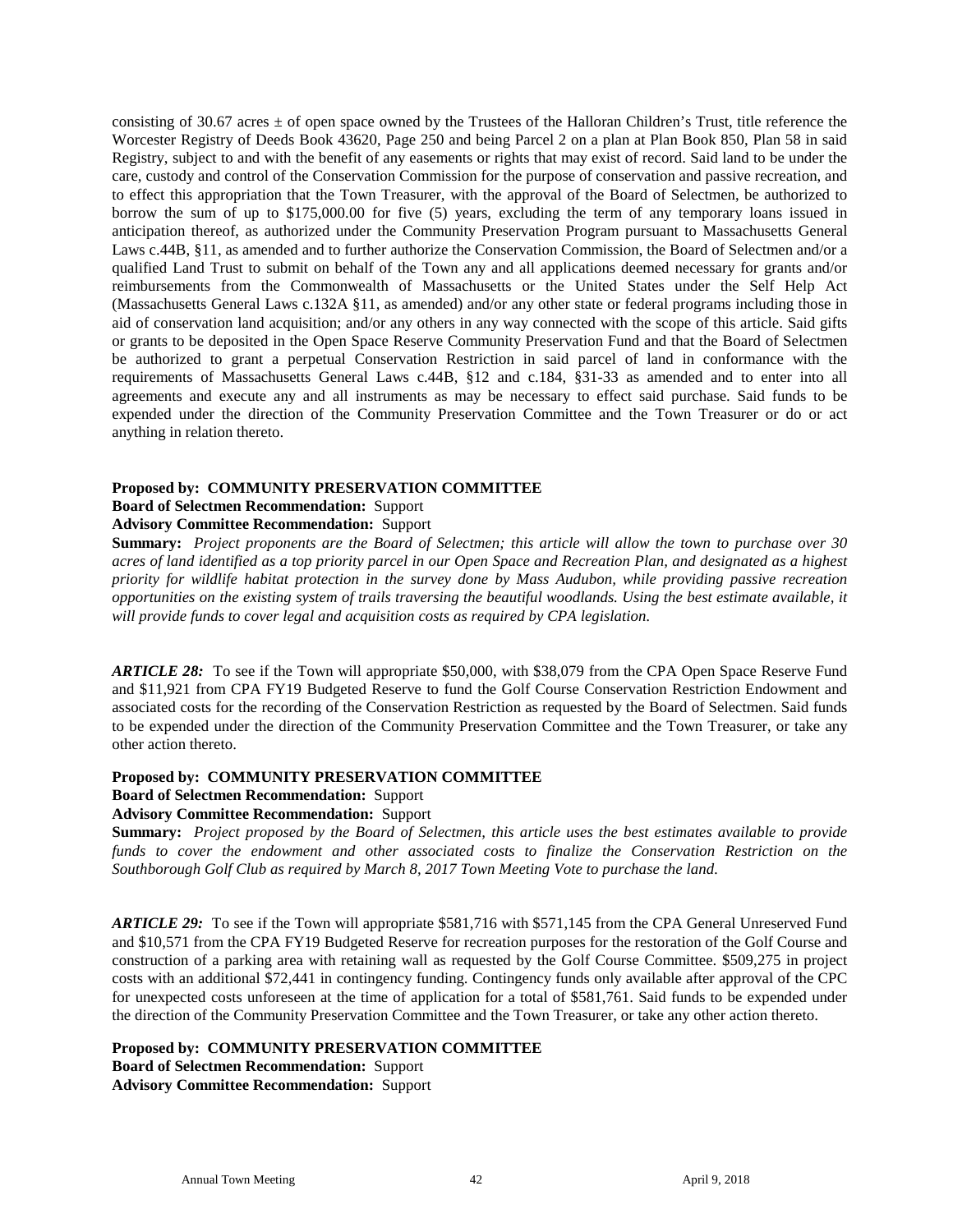**Summary:** *This article will allow the Town to restore the golf course to a visually appealing, playable condition and preserve the recreational opportunity provided by the course. It also preserves existing historic open vistas, natural habitat and passive recreation opportunities. In addition, this article will allow the Town to construct a parking area and retaining wall. This project is needed because construction of the new Public Safety Building will effectively end golf course operations unless funds are allocated to restore the course to the appropriate playing state for future potential. Continued golf course operation is required under Warrant Article 1 of the March 8, 2017 Special Town Meeting, which passed with more than 90% of Town Meeting attendees voting in favor. An owner's project manager under the supervision of the Golf Course Committee will be chosen to oversee the project.*

*ARTICLE 30:* To see if the Town will appropriate \$15,000 from the CPA FY19 Budgeted Reserve for the implementation of the Audubon International Classic Program at the Golf Course as proposed by the Golf Course Committee and the Open Space Preservation Commission. Said funds to be expended under the direction of the Community Preservation Committee and the Town Treasurer, or take any other action thereto.

#### **Proposed by: COMMUNITY PRESERVATION COMMITTEE**

**Board of Selectmen Recommendation:** Support

**Advisory Committee Recommendation:** Support

**Summary:** *The USGA sponsored Audubon International Classic Program is a prestigious designation that will assist in promotion of the course as a destination for golfers while providing beneficial guidance to the Golf Management Company and the Holders of the Conservation Restriction (CR) on Best Environmental Management Practices in renovations and running the Golf Course. The Classic Program will assist in development of the Management Plan required in the CR, reducing costs to the town in developing the Plan.*

*ARTICLE 31:* To see if the Town will vote (i) to accept as a public way the relocated and altered layout of Washington Street in Southborough, and (ii) to accept as a public way a portion of Coslin Drive in Southborough, both of which are more particularly shown on a plan entitled "Washington Street Discontinuation and Relocation Plan of Land in Southborough, MA prepared for Dell, EMC" dated February 2, 2018 and prepared by Beals and Thomas, Inc., and a plan entitled "Coslin Drive Acceptance Plan of Land in Southborough, MA prepared for Dell, EMC" dated December 29, 2017 and prepared by Beals and Thomas, Inc., copies of which are on file with the Town Clerk, and to authorize the Board of Selectmen to acquire for public way purposes, by purchase, gift and/or eminent domain, the fee to and/or easements in the parcels of land included within said altered layout of Washington Street and such portion of Coslin Drive, all as shown on said plans, but excluding any access, drainage, utility or other easements serving abutting properties, and further to transfer the care, custody and control of the parcels of land outside the altered layout and hereby discontinued from the Board of Selectmen for public way purposes to the Board of Selectmen for the purposes of conveyance, and to authorize the Board of Selectmen to discontinue, release or convey all of the Town's right, title and interest in the discontinued portions of Washington Street shown on such plan on such terms and conditions, and for such consideration, which may be nominal consideration, as the Board of Selectmen deems appropriate, or do or act anything in relation thereto.

#### **Proposed by: BOARD OF SELECTMEN**

#### **Board of Selectmen Recommendation:** Support

#### **Advisory Committee Recommendation:** Support

*Summary: This action is required to make the "new" location of Washington Street and a portion of Coslin Drive in Southborough public ways, and to discontinue the former locations of Washington Street as shown on the plans on file with the Town Clerk. The new location of Washington Street and the portion of Coslin Drive to be accepted as public ways have been constructed and completed by EMC Corporation in accordance with subdivision plans approved by the Planning Board in 2008. This configuration routes Washington Street into Coslin Drive in Southborough. The motion for this article requires 2/3 majority vote.*

*ARTICLE 32:* To see if the Town will vote to amend the zoning by-laws of the Southborough Code Chapter 174 entitled "*Zoning"* by striking therefrom in Section 174-10(G) in its entirety which specifies: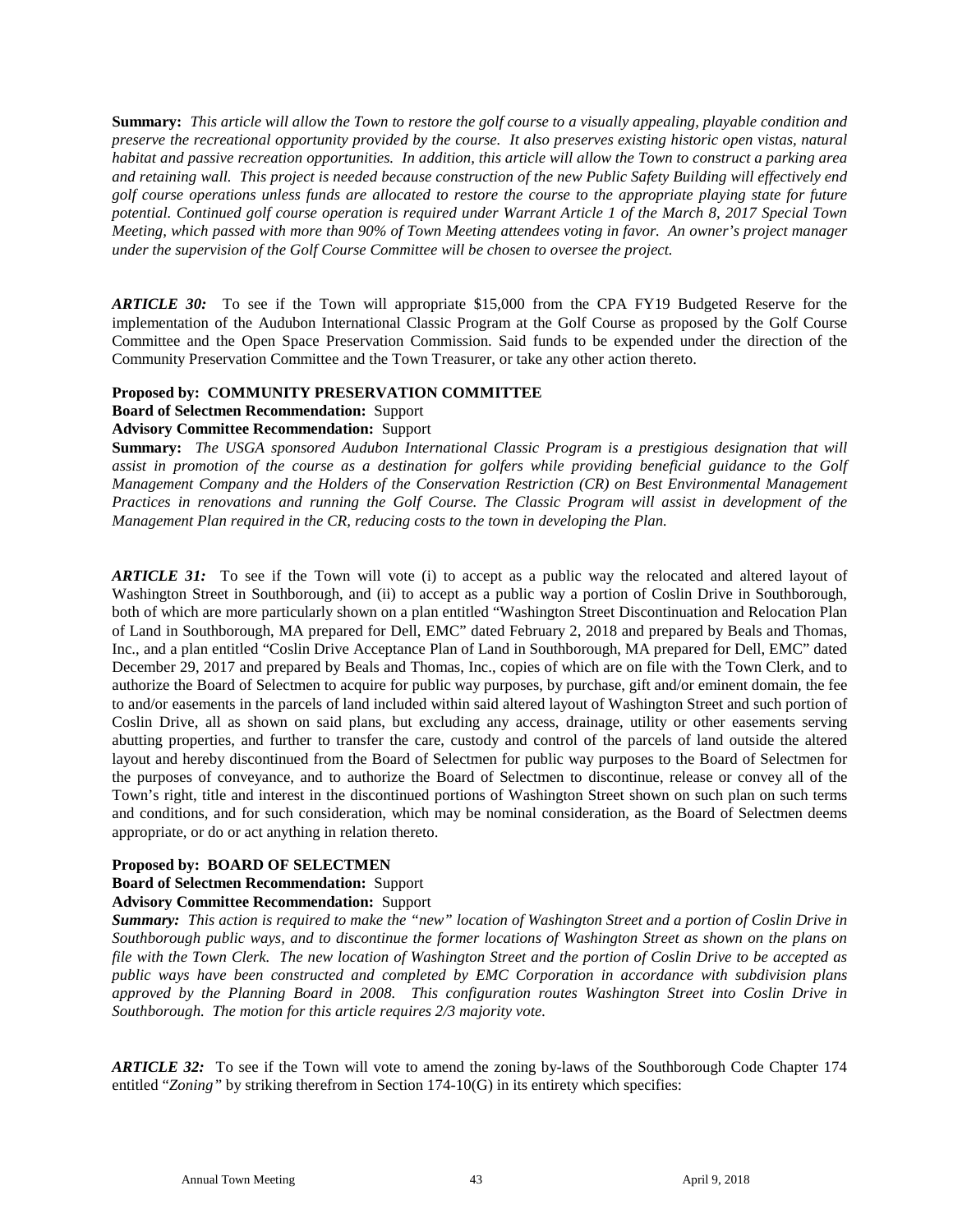"any person aggrieved by the action of the Planning Board on a site plan approval application may appeal said action to the Zoning Board of Appeals as provided in Article VI hereof,"

, or do or act anything in relation thereto.

#### **Proposed by: BOARD OF SELECTMEN**

**Board of Selectmen Recommendation:** At Town Meeting **Advisory Committee Recommendation:** Not Support

**Summary:** *This article deletes inter-agency appeal of a Planning Board decision on site plan review by the Zoning Board of Appeals. This process is contrary to the standard for judicial review which is the norm under zoning appeals.*

*ARTICLE 33:* To see if the Town will vote to amend the provisions of the Southborough Code, Chapter 41 entitled "Town Meeting", Section 41-18 thereof, by striking the Section in its entirety and inserting in place thereof the following text:

"Once a motion on a warrant article has passed by the required quantum of vote at either a Special Town Meeting or the Annual Town Meeting reconsideration of the Warrant Article is prohibited at the meeting", or do or act anything in relation thereto.

#### **Proposed by: BOARD OF SELECTMEN**

**Board of Selectmen Recommendation:** At Town Meeting **Advisory Committee Recommendation:** Not Support

**Summary:** *This article eliminates the ability to reconsider an article at Town Meeting, once the article has been properly disposed of by Town Meeting.*

*ARTICLE 34:* To see if the Town will vote to amend the provisions of the Southborough Code Chapter 41 entitled "*Town Meeting"*, Section 41-18 thereof by striking the section in its entirety and inserting in place thereof the following text:

"A motion to reconsider a vote of the Town Meeting is in order and shall be entertained when moved by a person who voted on the prevailing side of the original vote on the warrant article. Any such vote of the Town Meeting shall be reconsidered only by a two-thirds (2/3) vote. Any such vote on a warrant article may be reconsidered and defeated only once.

Further, at least one new warrant article must be considered following the disposition of the warrant article brought forth for reconsideration unless it is the last article at the Town meeting."

, or do or act anything in relation thereto.

**Proposed by: BOARD OF SELECTMEN Board of Selectmen Recommendation:** At Town Meeting **Advisory Committee Recommendation:** Support **Summary:** *This by-law change clarifies a reconsideration of vote procedure at the Town Meeting.*

*ARTICLE 35:* To see if the Town will vote to amend Chapter 41, Section 6 of the Code of the Town of Southborough, Massachusetts, by inserting the following text as subsection C:

C. The Moderator may select any two or more warrant articles to create one or more groups of so-called "consent" articles. For each such group of "consent" articles, the Moderator shall ask the voters at the Town Meeting, article by article, if any Town Meeting member wishes to "hold" a particular article, and any such "held" article shall be removed from the group of "consent" articles. For the remaining "consent" articles in the group that have not had a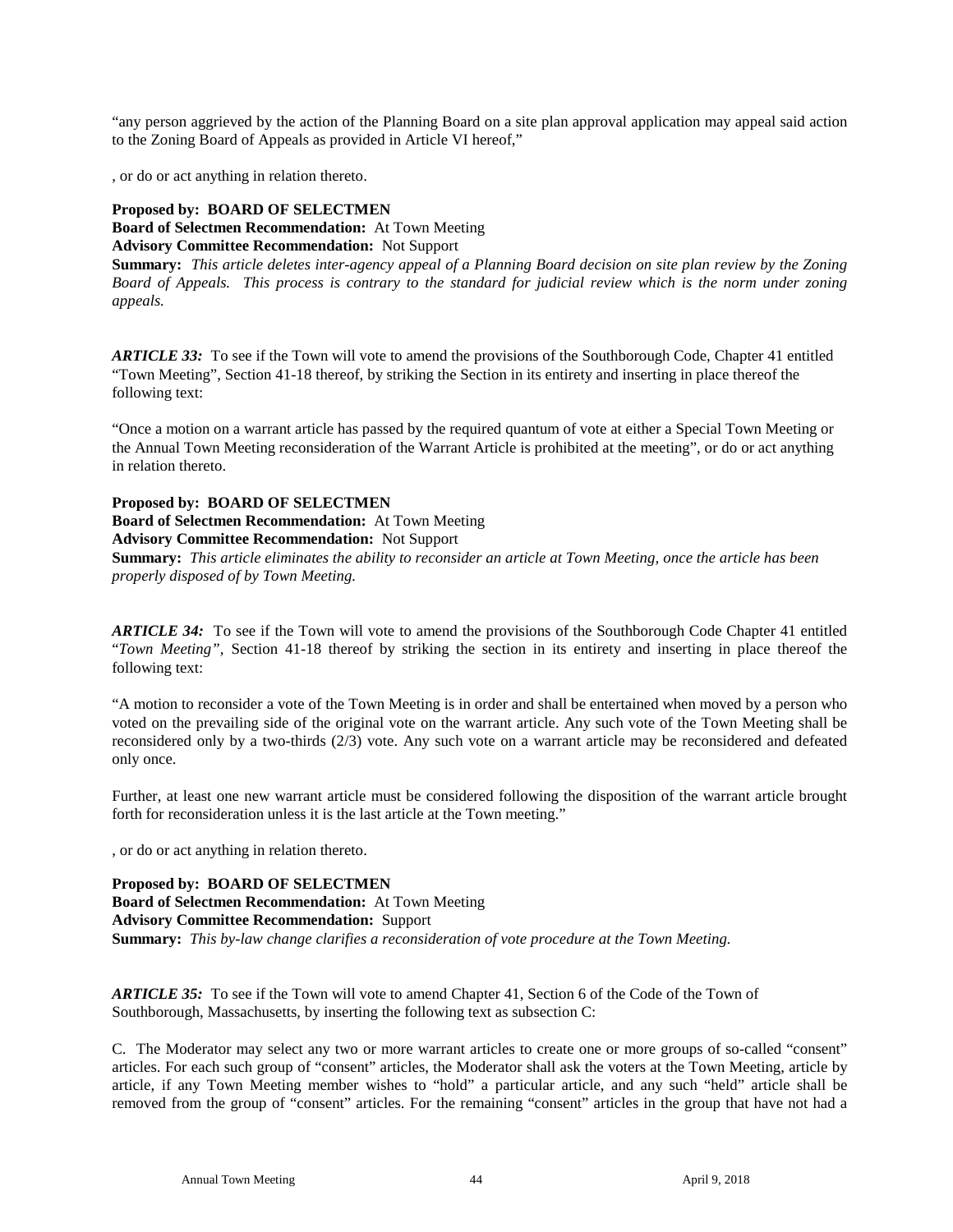request to be "held", the Moderator may ask for a single vote of the Town Meeting for the entire group of the remaining "consent" articles, and such single vote shall have the same effect as an individual vote (to either approve or disapprove) each of the non-"held" "consent" articles in the group.

, or do or say anything in relation thereto.

### **Proposed by: ADVISORY COMMITTEE**

**Board of Selectmen Recommendation:** Support **Advisory Committee Recommendation:** Support

**Summary:** *This bylaw change provides the Moderator with the option to group certain warrant articles at a Town Meeting for a single vote for the entire group of articles. The intent of this bylaw change is to allow the Moderator to expedite the Town Meeting voting process for warrant articles that do not require presentation or discussion.* 

*ARTICLE 36:* To see if the Town will vote to authorize the Northborough-Southborough Regional School District to establish a Stabilization Fund according to Chapter 71 Section 16G 1/2 for the purposes of funding capital items as identified in the Northborough-Southborough Regional School District Capitol Plan, or do or say anything in relation thereto.

#### **Proposed by: REGIONAL SCHOOL COMMITTEE**

#### **Board of Selectmen Recommendation:** Support

#### **Advisory Committee Recommendation:** Support

**Summary:** *In recent conversations with bond rating agencies, it was noted that a stabilization fund should be set up by the Regional School District in order to address future capital needs. Having these types of accounts and associated financial policies reflects well on the District when going out to bond for large capital projects, and may lead to a higher bond rating, which ultimately reduces the cost of interest in a bond issuance.* 

And to notify the inhabitants of all Precincts of said Town of Southborough qualified to vote in elections to meet in the gymnasium of the P. Brent Trottier Middle School, 49 Parkerville Road, in said Southborough on **Tuesday, May 8, 2018** then and there to bring in their votes to the Election Officers:

| Seats available | <b>ELECTED POSITION</b>                                                | <b>Term</b> |
|-----------------|------------------------------------------------------------------------|-------------|
|                 | <b>Town Moderator</b>                                                  | 1 year      |
|                 | Board of Selectmen                                                     | 3 years     |
|                 | <b>Board of Assessors</b>                                              | 3 years     |
|                 | Board of Commissioners of Trust Funds                                  | 3 years     |
|                 | Board of Health                                                        | 3 years     |
|                 | Board of Trustees Southborough Library                                 | 3 years     |
|                 | Northborough-Southborough Regional<br><b>School District Committee</b> |             |
| 2               | SOUTHBOROUGH CANDIDATE                                                 | 3 years     |
|                 | <b>Planning Board</b>                                                  | 5 years     |
|                 | <b>School Committee</b>                                                | 3 years     |
|                 | <b>Housing Authority</b>                                               | 5 Years     |

The Polls in each Precinct will be open at 6:30 a.m. and will be closed at 8:00 p.m. of said day.

And you are to give notice hereby by posting true and attested copies of the Warrant on the Town website, the Southborough Town House, 17 Common Street, Southborough Senior Center, 9 Cordaville Road, Southborough Library, 25 Main Street, Southborough Transfer station, 147 Cordaville Road; seven (7) days at least before the time appointed for such meeting.